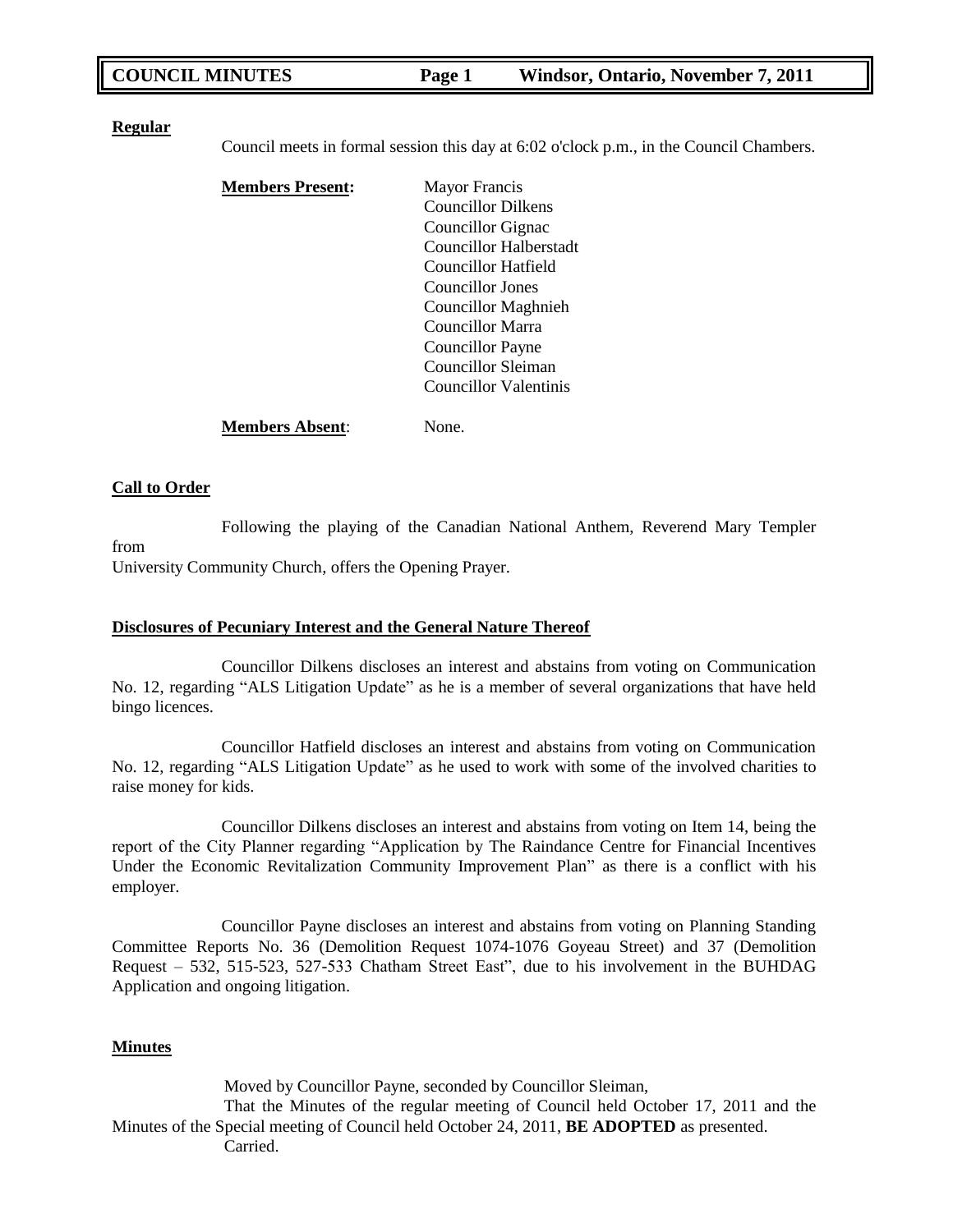#### **Notice of Proclamations**

Homelessness Awareness Week – November 12-20, 2011 City of Windsor Employee Appreciation Week – November 14-20, 2011

#### **Committee of the Whole**

Moved by Councillor Valentinis, seconded by Councillor Dilkens,

That Council do now rise and move into Committee of the Whole with the Mayor presiding for the purpose of dealing with:

- (a) communication items;
- (b) consent agenda;
- (c) hearing requests for deferrals or referrals of any items of business;
- (d) hearing presentations and delegations;
- (e) consideration of business items;
- (f) consideration of Committee reports:
	- (i) **Report of Special In-Camera Meeting or other Committee as may be held prior to Council** (if scheduled);
	- (ii) **Report of Special In-Camera Meeting held October 24, 2011;**
	- (iii) **Report of the Striking Committee of its meeting held October 24, 2011; and**
	- (iv) **Report No. 30 of the International Relations Committee of its meeting held June 29, 2011; and**
	- (v) **Report No. 28, 29, & 31-38 of the Planning Standing Committee** of its meeting held September 12, 2011 and October 11, 2011; and
	- (vi) **Report No. 10 & 11 of the Family Aquatics and Library Complex Steering Committee** of its meeting held October 25, 2011; and
	- (vii) **Report No. 40-43 of the Social Development, Health & Culture Standing Committee** of its meeting held October 12, 2011; and
	- (viii) **Report No. 11-12 of the Economic Development Standing Committee** of its meeting held October 5, 2011; and
	- (ix) **Report No. 11-15 of the Public Safety Standing Committee of** its meeting held September 21, 2011 and October 19, 2011; and
	- (x) **Reports No. 47, 48 of the Audit Committee** of its meeting held January 13, 2011; **Reports 50-52 of the Audit Committee** of its meeting held March 28, 2011; **Reports 61-65 of the Audit Committee**  of its meeting held August 5, 2011; and **Report 66 of the Audit Committee** of its meeting held September 13, 2011.
- (g) consideration of by-laws 183-2011 to 194-2011 and 196-2011 to 204-2011 (inclusive).

Carried.

## **Communications**

Moved by Councillor Gignac, seconded by Councillor Halberstadt,

**M296–2011** That the following Communication Items 1 to 20 inclusive, as set forth in the Council Agenda

**BE REFERRED** as noted, and that the Minutes of the Transit Windsor Board of Directors and Windsor Chartabus meetings held June 29, 2011, August 6, 2011 and September 27, 2011 **BE ADOPTED:**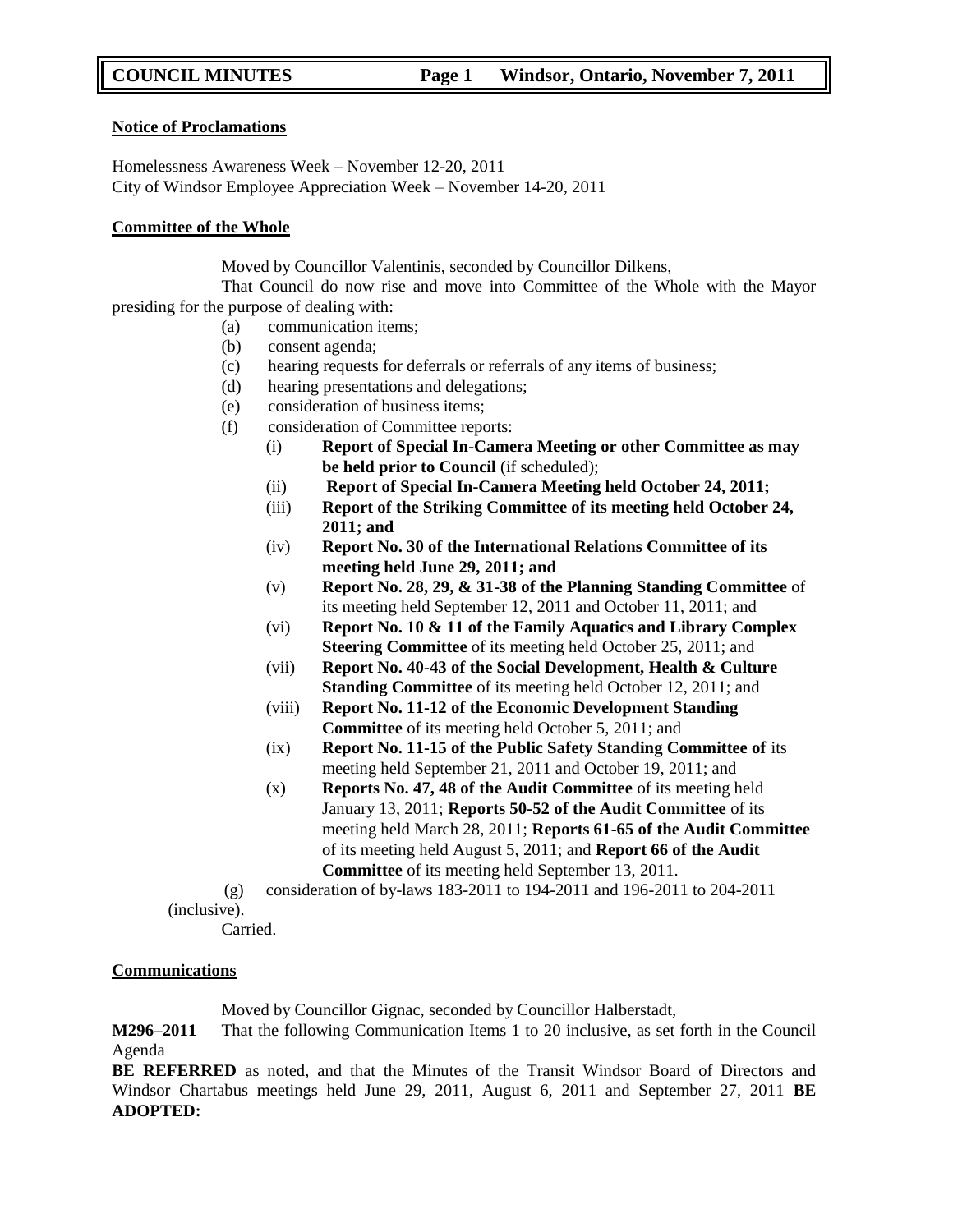| <b>Item</b>    | From                                                              | <b>Description</b>                                                                                                                                                                                                                                                                                       |
|----------------|-------------------------------------------------------------------|----------------------------------------------------------------------------------------------------------------------------------------------------------------------------------------------------------------------------------------------------------------------------------------------------------|
| $\mathbf{1}$   | Association of<br>Municipalities of Ontario<br>(AMO)              | Delivery and funding of social assistance in Ontario.<br><b>Community Development &amp; Health Commissioner</b><br><b>Chief Financial Officer &amp; City Treasurer</b><br>Note & File<br><b>MMA2011</b>                                                                                                  |
| $\overline{2}$ | Association of<br>Municipalities of Ontario<br>(AMO)              | Comments on Bill C-13, Keeping Canada's Economy and Jobs<br>Growing Act which implements the permanency of the Federal<br>Gas Tax Fund (GTF).<br><b>City Engineer</b><br><b>General Manager, Transit Windsor</b><br><b>Chief Financial Officer &amp; City Treasurer</b><br>Note & File<br><b>MMA2011</b> |
| 3              | Coordinator, Leisure<br>Services for Special<br>Populations       | Age-friendly Windsor Stakeholder Consultation Sessions<br>November 15 & 16, 2011.<br><b>Community Development &amp; Health Commissioner</b><br><b>Seniors Advisory Committee</b><br><b>Recreation Coordinator</b><br>Note & File<br><b>MB2011</b>                                                        |
| $\overline{4}$ | <b>Ontario Building</b><br><b>Officials Association</b><br>(OBOA) | Election of Pier De Simone to the Ontario Building Officials<br>Association (OBOA) Board of Directors.<br><b>Chief Building Official</b><br>Note & File<br><b>SB2011</b>                                                                                                                                 |
| 5              | Southwest Economic<br>Alliance (SWEA)                             | Advocacy Day at Queens Park will be November 24, 2011;<br>Southwest Economic Alliance (SWEA) supports Free Seminar<br>on Sustainable Finance.<br>Note & File<br>GP2011                                                                                                                                   |
| 6              | <b>Essex Region</b><br><b>Conservation Authority</b>              | Response to request seeking information on the Essex Region<br>Conservation Authority's 2012 budget request.<br><b>Chief Financial Officer &amp; City Treasurer</b><br>Note & File<br><b>AFB/11050</b>                                                                                                   |
| 7              | Secretary/Treasurer<br>Committee of Adjustment                    | Consent Authority Agenda Record Hearing to be held on<br>Wednesday, November 16, 2011, 400 City Hall Square East,<br>Windsor.<br>Note & File<br>ZC2011                                                                                                                                                   |
| $8\,$          | Manager of Urban Design                                           | Application of Central Drug Mart Inc. for Site Plan Approval to<br>permit a major commercial centre located at 6475 Wyandotte<br><b>Street East.</b><br>Note & File<br>ZS/11209                                                                                                                          |
| 9              | Manager of Urban Design                                           | Application of City of Windsor Parks & Facilities for Site Plan<br>Approval to permit a parking lot located at 1900 Seymour Blvd.<br>Note & File<br>ZS/11210                                                                                                                                             |
| 10             | Manager of Urban Design                                           | Application of Ambassador Centre Inc. for Site Plan<br>Amendment regarding 1550, 1556, 1600-1640 Huron Church                                                                                                                                                                                            |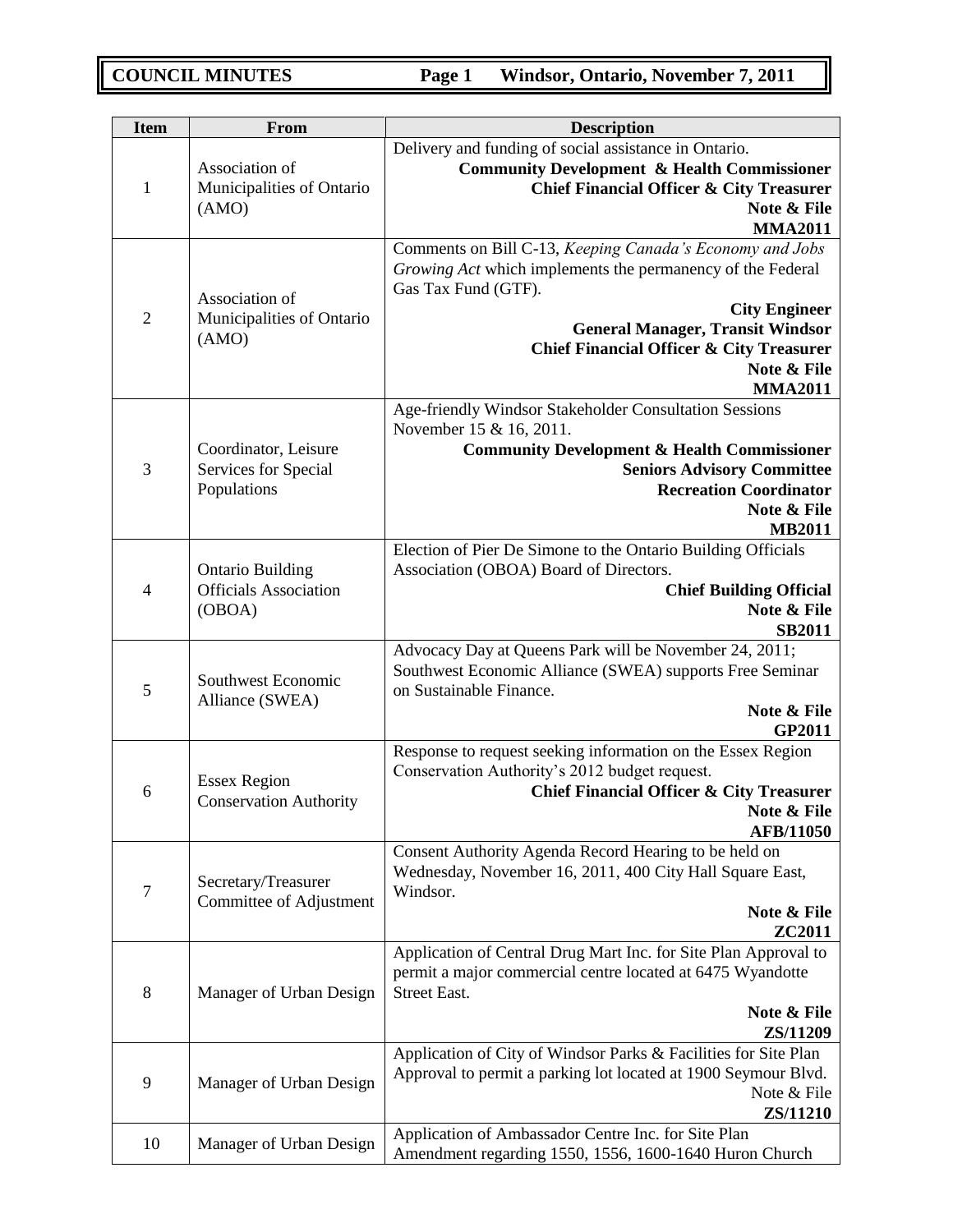|    |                                                                                     | Road.                                                                                                                                                                                                                                                                                    |
|----|-------------------------------------------------------------------------------------|------------------------------------------------------------------------------------------------------------------------------------------------------------------------------------------------------------------------------------------------------------------------------------------|
|    |                                                                                     | Note & File<br>ZS/11211                                                                                                                                                                                                                                                                  |
| 11 | Manager of Urban Design                                                             | Application of 1830029 Ontario Inc. for Site Plan Approval to<br>permit demolishing 1088 Ouellette and a common corridor and<br>elevator addition between existing buildings located at 1083,<br>1085, 1089 Ouellette Avenue.                                                            |
|    |                                                                                     | Note & File<br>ZS/11212                                                                                                                                                                                                                                                                  |
| 12 | <b>City Solicitor</b>                                                               | ALS Litigation Update.<br>Note & File                                                                                                                                                                                                                                                    |
|    |                                                                                     | <b>AL2011</b><br>Response to $CQ51-2008 -$ Open Air Burning.                                                                                                                                                                                                                             |
| 13 | <b>City Solicitor</b>                                                               | Note & File<br><b>SF2011</b>                                                                                                                                                                                                                                                             |
| 14 | <b>City Solicitor</b>                                                               | Demolition of 411 & 425 Elliott West.<br>Note & File<br><b>SB2011</b>                                                                                                                                                                                                                    |
| 15 | City Engineer                                                                       | Recent Sandwich South Employment Lands ISF Tenders -<br>Update.<br>Note & File                                                                                                                                                                                                           |
|    |                                                                                     | SW/10582                                                                                                                                                                                                                                                                                 |
| 16 | Windsor Heritage<br>Committee                                                       | Minutes of meeting held May 26, 2011( <i>previously distributed</i><br>for members of Council only) (copy available upon request)<br>Note & File<br><b>MB2011</b>                                                                                                                        |
| 17 | <b>International Relations</b><br>Committee                                         | Minutes of meeting held June 29, 2011 ( <i>previously distributed</i><br>for members of Council only) (copy available upon request)<br>Note & File<br><b>MB2011</b>                                                                                                                      |
| 18 | Transit Windsor Board of<br>Directors                                               | Minutes of the Transit Windsor Board of Directors and Windsor<br>Chartabus meetings held June 29, 2011, August 6, 2011 and<br>September 27, 2011. ( <i>previously distributed</i> for members of<br>Council only) (copy available upon request)<br><b>TO BE ADOPTED</b><br><b>MB2011</b> |
| 19 | Service Delivery Review<br><b>Steering Committee</b>                                | Minutes of meeting held October 4, 2011( <i>previously distributed</i><br>for members of Council only) (copy available upon request)<br>Note & File<br><b>MB2011</b>                                                                                                                     |
| 20 | Hon. Bob Chiarelli<br>Minister of Infrastructure<br>& Minister of<br>Transportation | Letter dated November 4, 2011 regarding Building Together.<br>Note & File<br><b>ST2011</b>                                                                                                                                                                                               |
|    | $C$ orriod                                                                          |                                                                                                                                                                                                                                                                                          |

Carried.

Councillors Dilkens and Hatfield disclose an interest and abstain from voting on Communication No. 12.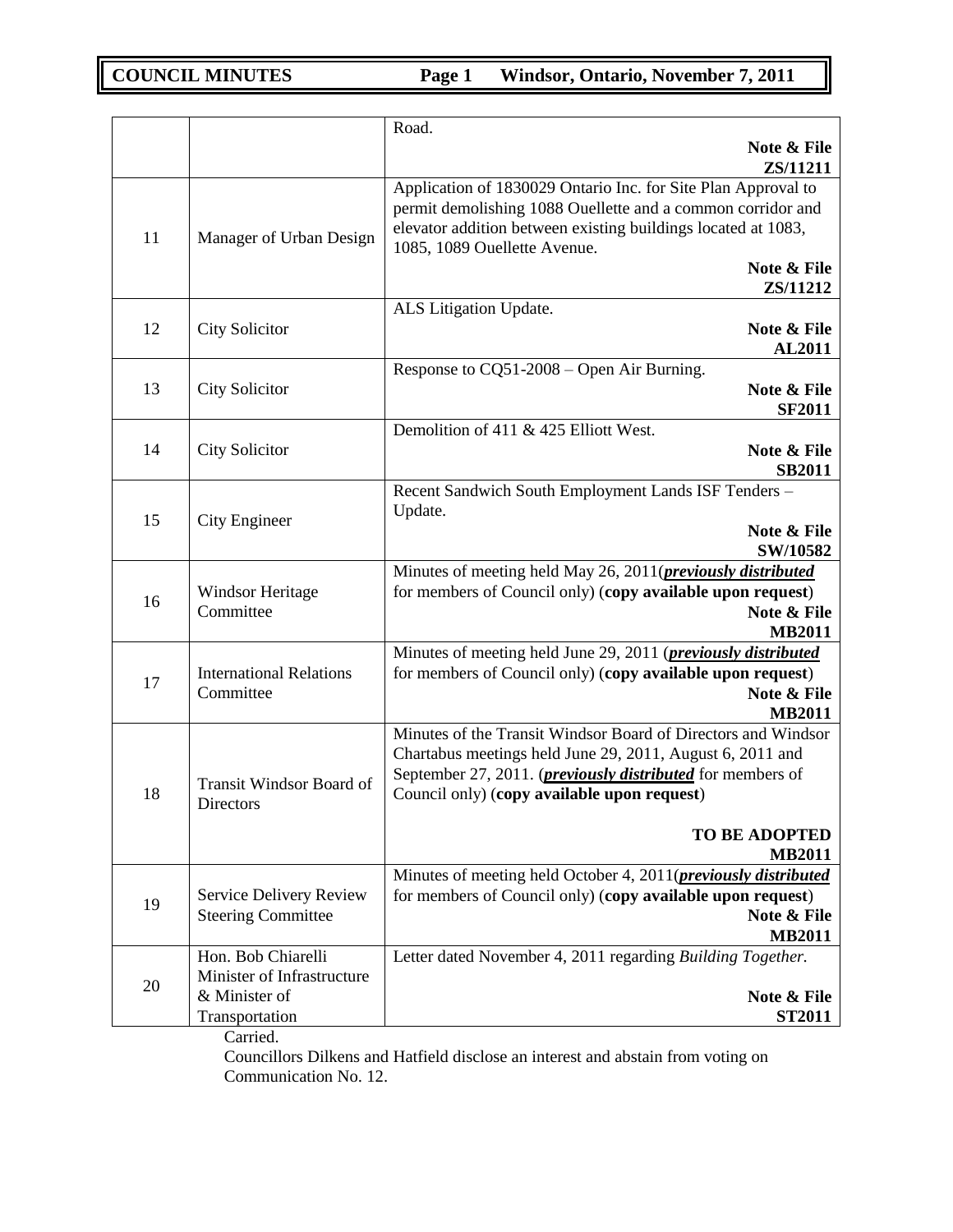#### **Consent Agenda**

Moved by Councillor Hatfield, seconded by Councillor Jones,

That the following Consent Agenda and the recommendations contained in the administrative reports **BE APPROVED** as amended:

- Item 3 Addition of Health and Safety Coordinator for Transit Windsor
- Item 4 Part Lot Control By-law Exemption Request, Rick & Monique Pouget, 4205 and 4209 Stagecoach Avenue – West side Stagecoach Avenue south of Settler"s Street
- Item 5 Purchasing By-law Amendment
- Item 6 Signage on Provincial Highways
- Item 7 Ontario Municipal Engineers Association (MEA), Host 2012 Annual Workshop
- Item 8 Tourism Windsor Essex Pelee Island Start Up Costs
- Item 9 District Energy Notice of Termination of Temporary Use Agreement, Chatham Street West/Church Street
- Item 10 CS Wind Temporary Lease of Land for Storage
- Item 11 A By-law respecting the Terms of Reference for the City Solicitor of the City of Windsor; Implementation of Recommendation 10 of the 400 CHS Audit Report
- Item 12 2012 Budget Update
- Item 15 Recommendation of the Aquatics and Library Complex Steering Committee

**Carried** 

#### **Deferrals and/or Referrals and Withdrawals**

#### **Item 1 - Relocation & Renovation of the Auditor General's Office**

At the request of Administration, the report of the City Engineer dated October 4, 2011 pertaining to the Relocation and Renovation of the Auditor General"s office is being deferred to allow for all affected parties to be in attendance.

AFB/110501

## **Item 2 - Auditor General's Office Financial Summary, Charters, Protocols, 2011 Revised Work Plan and AGO Office Facilities Budget and Layout**

At the request of Administration, the report by the Auditor General dated August 26, 2011 pertaining to the "Auditor General"s Office Financial Summary, Charters, Protocols, 2011 Revised Work Plan, and AGO Office Facilities Budget and Layout" is being deferred to allow for all affected parties to be in attendance.

AF2011 2

## **Audit Report Nos. 47, 48, 50, 51, 52, 61, 62, 63, 64, 65, and 66**

At the request of Administration, Report Nos. 47, 48, 50, 51, 52, 61 62, 63, 64, 65 and 66 of the Audit Committee are being deferred to allow for all affected parties to be in attendance.

MB2011

## **By-law 195-2011**

Moved by Councillor Hatfield, seconded by Councillor Jones,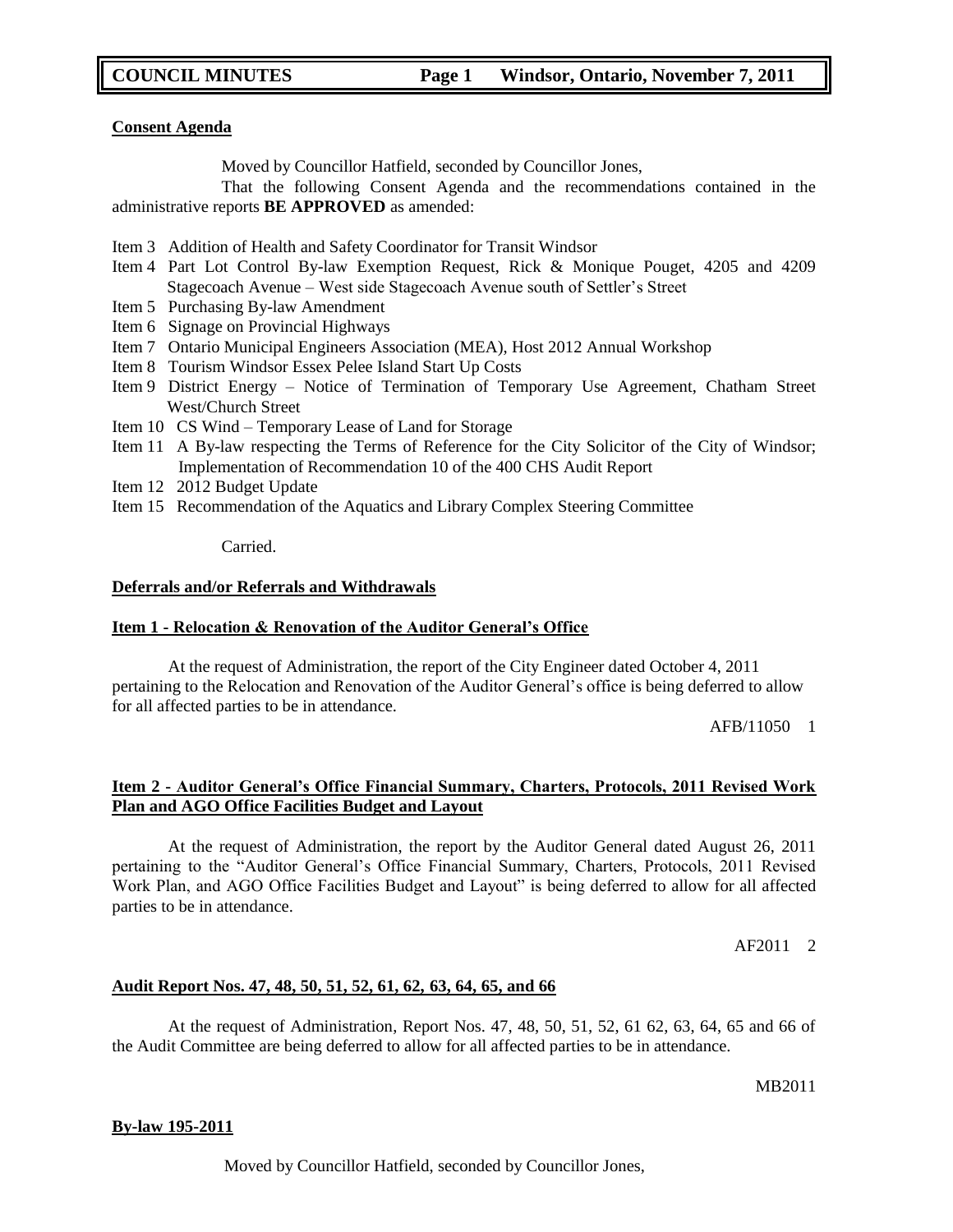**M297-2011** That consideration of By-law 195-2011 which is a by-law to provide vital services to residential tenants in the City of Windsor **BE DEFERRED** to allow for an administrative report on this matter.

Carried.

**Presentations & Delegations:**

## **DELEGATIONS**

## **Proposed Lease of Sandwich Parkette at 3110 Sandwich Street**

#### **David Grimaldi, and Maggie Durocher, representing the Sandwich Towne Business Association**

David Grimaldi, and Maggie Durocher, representing the Sandwich Towne Business Association, appear before Council to state their support for Council to approve the lease of the property known municipally as 3110 Sandwich Street for a period of 10 years, subject to mutually agreed upon terms and conditions between the Corporation of the City of Windsor and Suncor Energy Products Partnership (Suncor).

#### **APM2011 13**

(For final disposition of this matter, see Clause **CR281/2011** in Schedule "A" attached

hereto.)

## **Report No. 12 of the Economic Development Standing Committee meeting held October 5, 2011 (Windsor International Airport Master Plan 2010)**

## **Patricia Toal, resident of Ward 3**

Patricia Toal, resident of Ward 3, <del>√appears before Council to speak in support of the</del> Windsor International Airport – Master Plan 2010, save and except the issue of "wood lots", which she requests be subject of a further administrative report  $\sqrt{\sqrt{2}}$  appears before Council and wishes to speak to the matter of The Windsor International Airport – Master Plan, 2010, specifically in support of the Woodlots.√

**√√***SV*

## **Flavio Forrest, P.Eng. (available for questions)**

Flavio Forrest, P.Eng**.**, appears before Council and is available for questions regarding the Windsor International Airport – Master Plan 2010.

(For final disposition of this matter see **Report Section**.)

## **Report No. 32 of the Planning Standing Committee meeting held September 12, 2011 (Request to close part of the east/west alley south of Riverside Drive East between Glengarry Avenue and Aylmer Avenue)**

## **Tom Harris, Harris Marketing Communications (Applicant)**

Tom Harris, Harris Marketing Communications (Applicant), appears before Council to request that his application to close the 4.88 metre (16.0 feet) wide east/west alley south of Riverside Drive East between Glengarry and Aylmer from Glengarry to the north/south laneway at the rear of 140 Glengarry be approved.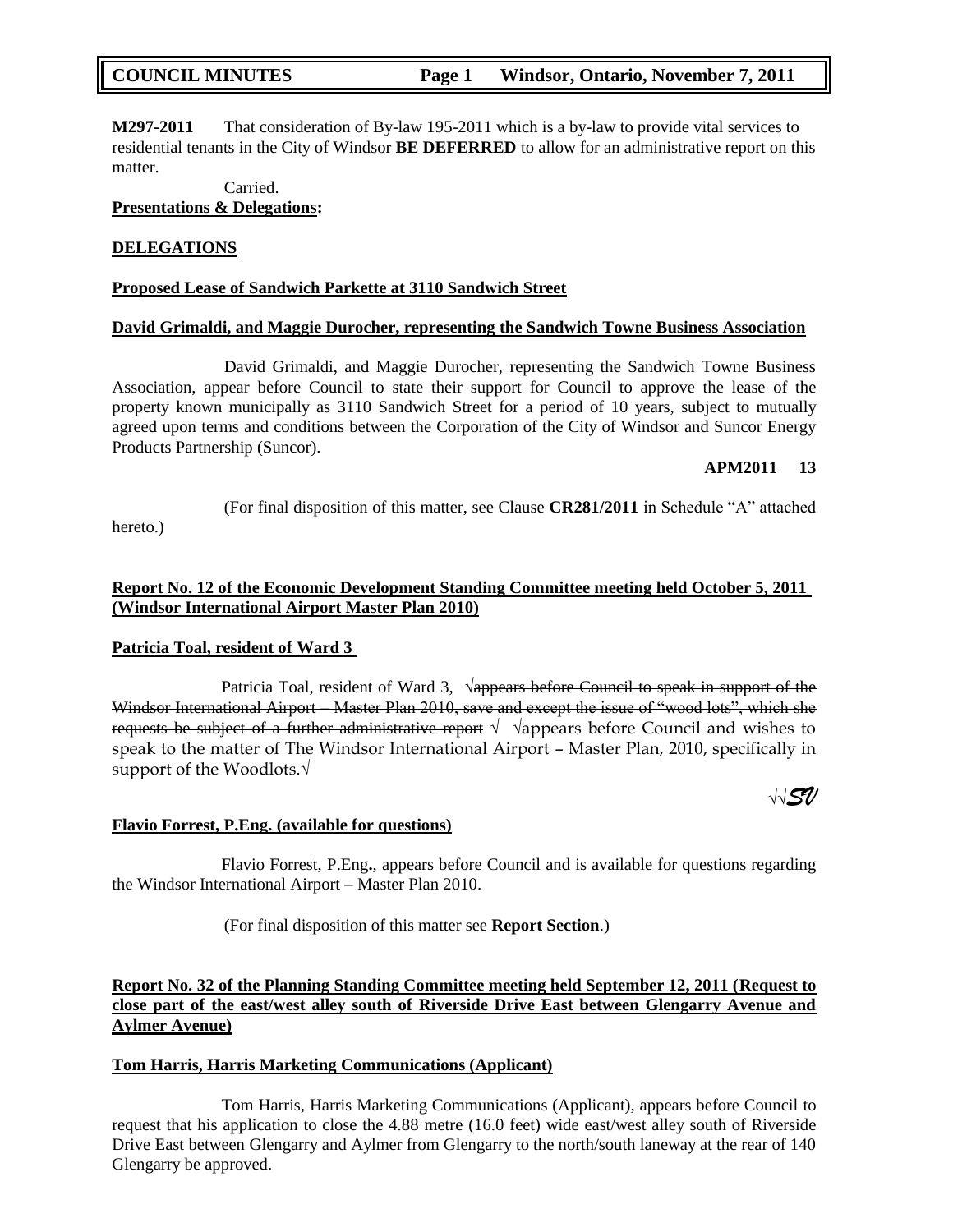(For final disposition of this matter see **Report Section**.)

## **Report No. 28 of the Planning Standing Committee meeting held September 12, 2011 (Housekeeping amendment 2011-2, Zoning By-law 85-18 – former Sandwich South Lands)**

#### **David Hanna, resident of Ward 1**

David Hanna, resident of Ward 1, appears before Council to provide comments regarding the proposed housekeeping amendment 2011-2, zoning by-law 85-18 – former Sandwich South Lands, stating that there should be cause for concern during these cost conscious times, and concludes by stating that there is the issue of sprawl that needs to be addressed.

Mayor Francis leaves the meeting at  $6:43$  o'clock p.m., and Councillor Dilkens assumes the Chair.

(For final disposition of this matter see **Report Section**.)

## **Report No. 40 of the Social Development, Health & Culture Standing Committee meeting held October 12, 2011 (Museum Feasibility Development Study Establishment of Steering Committee)**

## **David Hanna, resident of Ward 1**

David Hanna, resident of Ward 1, appears before Council to speak in support of the recommendation to form a steering committee for the Museum Feasibility Study, and concludes by stressing the importance of open dialogue.

(For final disposition of this matter see **Report Section**.)

Mayor Francis returns to the meeting at 6:55 o'clock p.m., and Councillor Dilkens returns to his seat at the Council table.

## **Regular Business Items (for final disposition of these matters see Schedule "A" attached)**

Item 14 Application by the Raindance Centre for Financial Incentives Under the Economic Revitalization Community Improvement Plan

#### **Consideration of Committee Reports**

Moved by Councillor Payne, seconded by Councillor Sleiman, **M298-2011** That the **Report of the special In-camera** meeting held October 24, 2011 **BE ADOPTED** as presented. Carried.

#### ACO2011

Moved by Councillor Payne, seconded by Councillor Sleiman,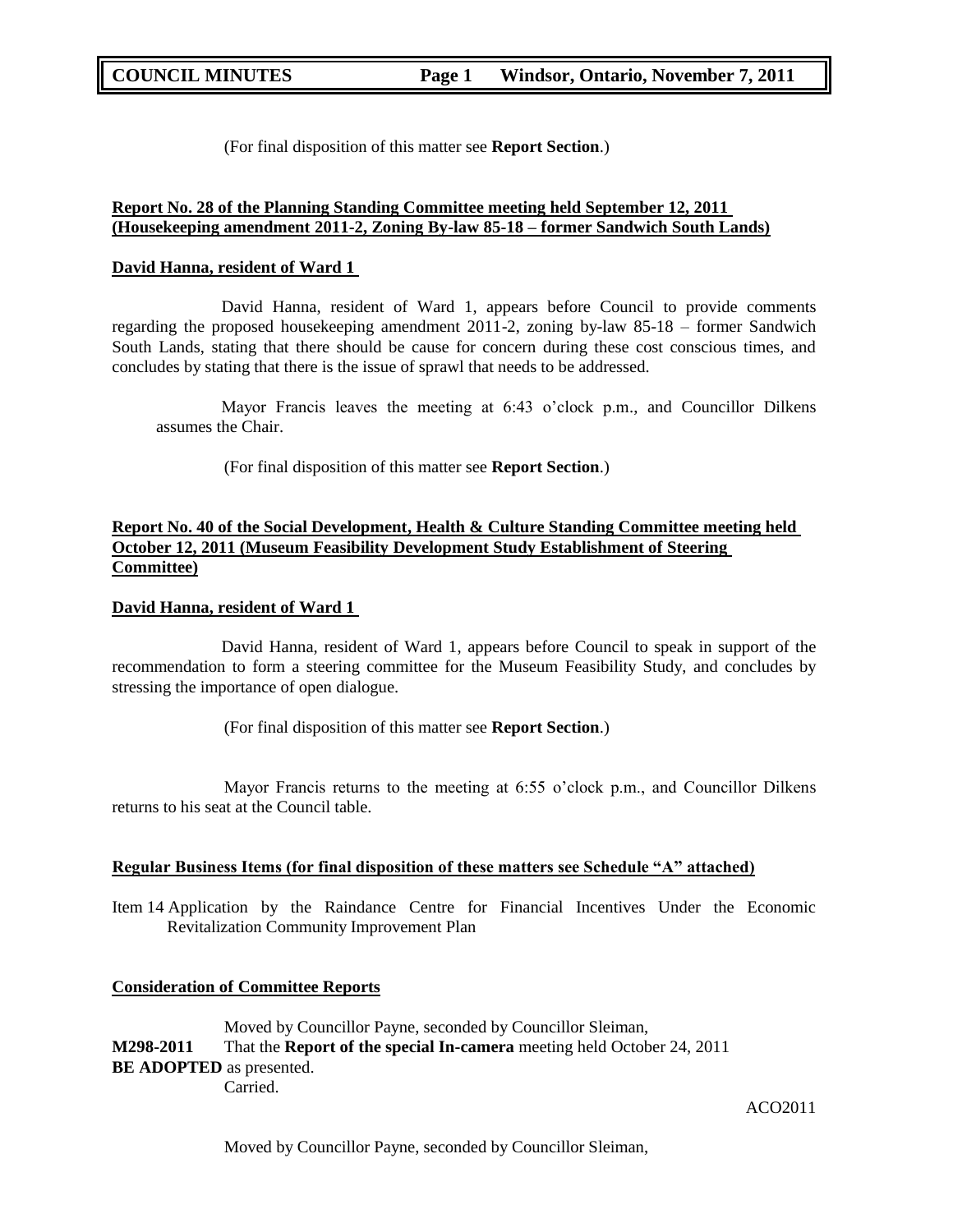| <b>COUNCIL MINUTES</b>                       |                                                                                                                                                  | Page 1 | Windsor, Ontario, November 7, 2011                                                                                                                                           |
|----------------------------------------------|--------------------------------------------------------------------------------------------------------------------------------------------------|--------|------------------------------------------------------------------------------------------------------------------------------------------------------------------------------|
| M299-2011<br><b>BE ADOPTED</b> as presented. | Carried.                                                                                                                                         |        | That the Report of the Striking Committee meeting held October 24, 2011                                                                                                      |
|                                              |                                                                                                                                                  |        | ACO2011                                                                                                                                                                      |
| M300-2011<br><b>BE ADOPTED</b> as presented. | Moved by Councillor Payne, seconded by Councillor Sleiman,<br>Carried.                                                                           |        | That the Report of the special In-camera meeting held November 7, 2011                                                                                                       |
|                                              |                                                                                                                                                  |        | ACO2011                                                                                                                                                                      |
| M301-2011                                    | Moved by Councillor Payne, seconded by Councillor Sleiman,<br>application -of its meeting held June 29, 2011BE ADOPTED as presented.<br>Carried. |        | That Report No. 30 of the International Relations Committee -student exchange                                                                                                |
|                                              |                                                                                                                                                  |        | MB2011                                                                                                                                                                       |
| M302-2011                                    | Moved by Councillor Marra, seconded by Councillor Jones,<br>September 12, 2011 BE ADOPTED as presented.<br>Carried.                              |        | That Report No. 28 of the Planning Standing Committee - Housekeeping<br>Amendment 2011-2, Zoning By-law 85-18, Former Sandwich South Lands - of its meeting held             |
|                                              |                                                                                                                                                  |        | Mayor Francis was absent from the meeting when the vote was taken on this matter.                                                                                            |
|                                              |                                                                                                                                                  |        | Report Number 15471 ZB/1163 1                                                                                                                                                |
| M303-2011<br>presented.                      | Moved by Councillor Hatfield, seconded by Councillor Jones,                                                                                      |        | That Report No. 29 of the Planning Standing Committee - Rezoning, Part of<br>Malden Park – Erie Wildlife Rescue - of its meeting held September 12 - 2011 BE ADOPTED as      |
|                                              | Carried.                                                                                                                                         |        | Report Number 15470 ZB/11164 2                                                                                                                                               |
| M304-2011<br>of its meeting held             | Moved by Councillor Hatfield, seconded by Councillor Jones,<br>September 12, 2011 BE ADOPTED as presented.<br>Carried.                           |        | That Report No. 31 of the Planning Standing Committee - Request to close the<br>north/south alley between Walker Road and Turner Road from Ledyard Avenue to Moxlay Avenue - |
|                                              |                                                                                                                                                  |        | Report Number 15461 SAA/1385 4                                                                                                                                               |

Moved by Councillor Hatfield, seconded by Councillor Gignac,

**M305-2011** That **Report No. 32 of the Planning Standing Committee -** of its meeting held September 12, 2011 regarding "Request to close part of the east/west alley south of Riverside Drive East between Glengarry Avenue and Aylmer Avenue" **BE DEFERRED** to allow for administration to hold discussions with the applicant as soon as possible to determine if any compromise solutions can be reached.

Carried.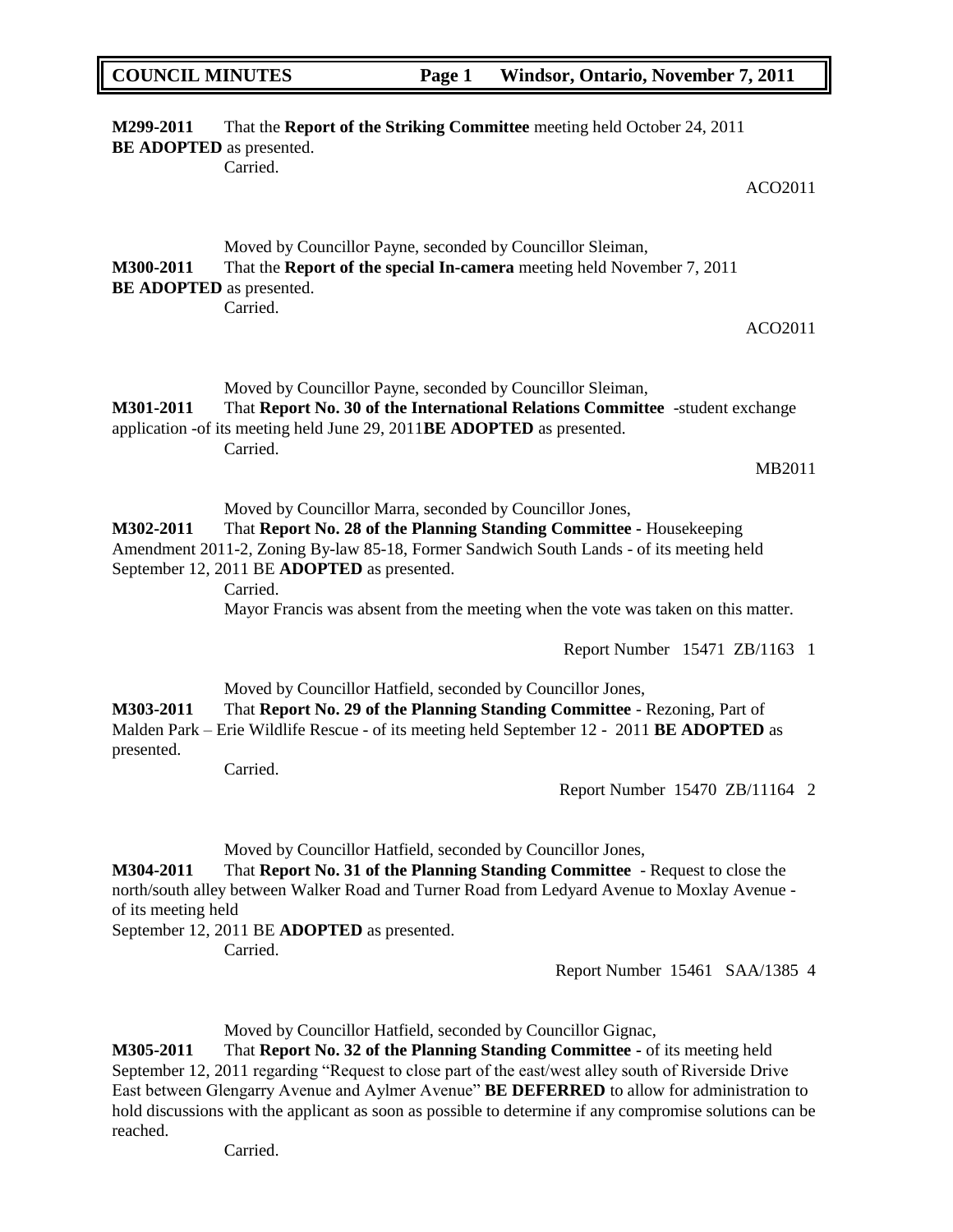Councillors Marra and Halberstadt voting nay.

Report Number 15460 SAA/1384 5

Moved by Councillor Hatfield, seconded by Councillor Jones, **M306-2011** That **Report No. 33 of the Planning Standing Committee -** Rezoning - 3325 College Avenue (and parking lot) – City of Windsor - of its meeting held October 11, 2011 **BE ADOPTED** as presented.

Carried.

Report Number 15524 ZB/11044 1

Moved by Councillor Hatfield, seconded by Councillor Jones, **M307-2011** That **Report No. 34 of the Planning Standing Committee -** Rezoning, part of 1630 Partington, now 1640 Partington - of its meeting held October 11, 2011 **BE ADOPTED** as presented. Carried.

Report Number 15526 ZB/11130 2

Moved by Councillor Hatfield, seconded by Councillor Jones,

**M308-2011** That **Report No. 35 of the Planning Standing Committee -** Request to close the north/south alley between Glendale Avenue and Balfour Boulevard from Coronation Avenue to Empress Street - of its meeting held October 11, 2011 BE **ADOPTED** as presented. Carried.

Report Number 15515 SAA/1852 3

Moved by Councillor Hatfield, seconded by Councillor Jones,

**M309-2011** That **Report No. 36 of the Planning Standing Committee –**Demolition Request – 1074-1076 Goyeau Street - of its meeting held October 11, 2011 **BE ADOPTED** as presented. Carried.

Councillor Payne discloses an interest and abstains from voting on this matter.

Report Number 15507 APM2011 4

Moved by Councillor Hatfield, seconded by Councillor Jones,

**M310-2011** That **Report No. 37 of the Planning Standing Committee** of its meeting held October 11, 2011 regarding "Demolition Request – 532, 515-523, 527-533 Chatham Street East" **BE ADOPTED AS PRESENTED**, and further, that the applicant **BE REQUIRED** to provide proof of fumigation to eradicate rodents prior to issuing a demolition permit.

Carried.

Councillor Payne discloses an interest and abstains from voting on this matter.

Report Number 15528 APM2011 5

Moved by Councillor Hatfield, seconded by Councillor Jones,

**M311-2011** That **Report No. 38 of the Planning Standing Committee -** Request to close and purchase the east/west alley north of Wyandotte Street East, easterly from Isack Drive - of its meeting held October 11, 2011 **BE ADOPTED** as presented.

Carried.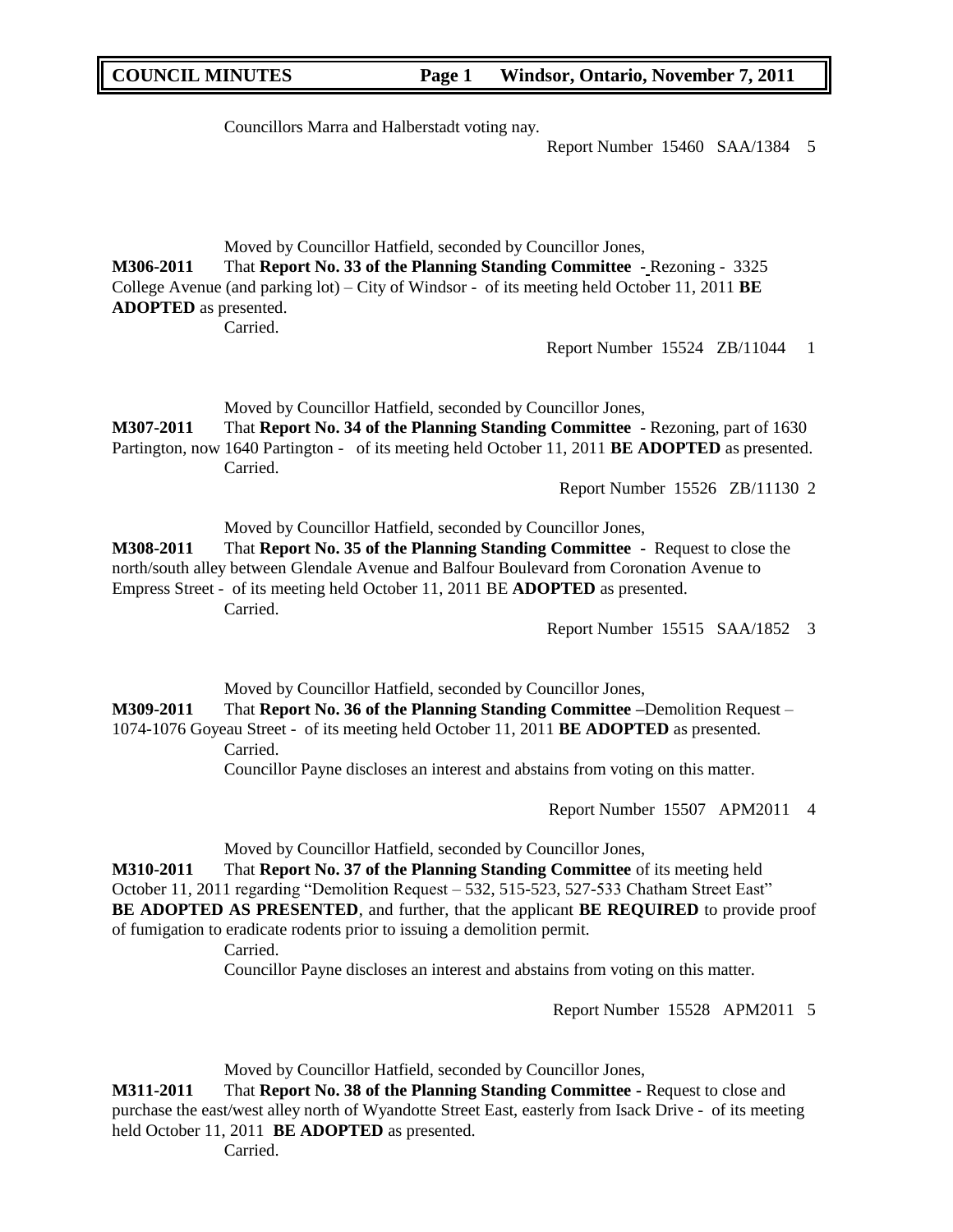Report Number 15512 SAA/1765 6

**M312-2011** That **Report No. 10 of the Family Aquatics and Library Complex Steering Committee –** Confidential Report from the October 25, 2011 Family Aquatics and Library Complex Steering Committee Meeting - of its meeting held October 25, 2011 BE **ADOPTED** as presented. Carried. SR/11026 Moved by Councillor Hatfield, seconded by Councillor Jones, **M313-2011** That **Report No. 11 of the Family Aquatics and Library Complex Steering Committee –** Honoraria for Unsuccessful Proponents **-** of its meeting held October 25, 2011 **BE ADOPTED** as presented. Carried. SR/11026 Moved by Councillor Gignac, seconded by Councillor Jones, **M314-2011** That **Report No. 40 of the Social Development, Health & Culture Standing Committee -** Museum Feasibility Development Study Establishment of Steering Committee - of its meeting held October 12, 2011 BE **ADOPTED** as presented. Carried. Mayor Francis was absent from the meeting when the vote was taken on this matter. Report Number 15529 APR/10168 Moved by Councillor Hatfield, seconded by Councillor Jones, **M315-2011** That **Report No. 41 of the Social Development, Health & Culture Standing Committee -** Report No. 78 of the Board of Directors, Willistead Manor Inc. of its meeting held September 8, 2011 - of its meeting held October 12, 2011 **BE ADOPTED** as presented. **Carried** MB2011 Moved by Councillor Hatfield, seconded by Councillor Jones, **M316-2011** That **Report No. 42 of the Social Development, Health & Culture Standing Committee -**  Minutes of the Executive Committee and Board of Directors, Willistead Manor Inc. of its meeting held September 8, 2011 - of its meeting held October 12, 2011 BE **ADOPTED** as presented. Carried. MB2011 Moved by Councillor Hatfield, seconded by Councillor Jones, **M317-2011** That **Report No. 43 of the Social Development, Health & Culture Standing Committee -** Minutes of the Committee of Management for Huron Lodge Long term Care Home of its meeting held June 28, 2011 - of its meeting held October 12, 2011 **BE ADOPTED** as presented. Carried. MB2011

Moved by Councillor Hatfield, seconded by Councillor Jones,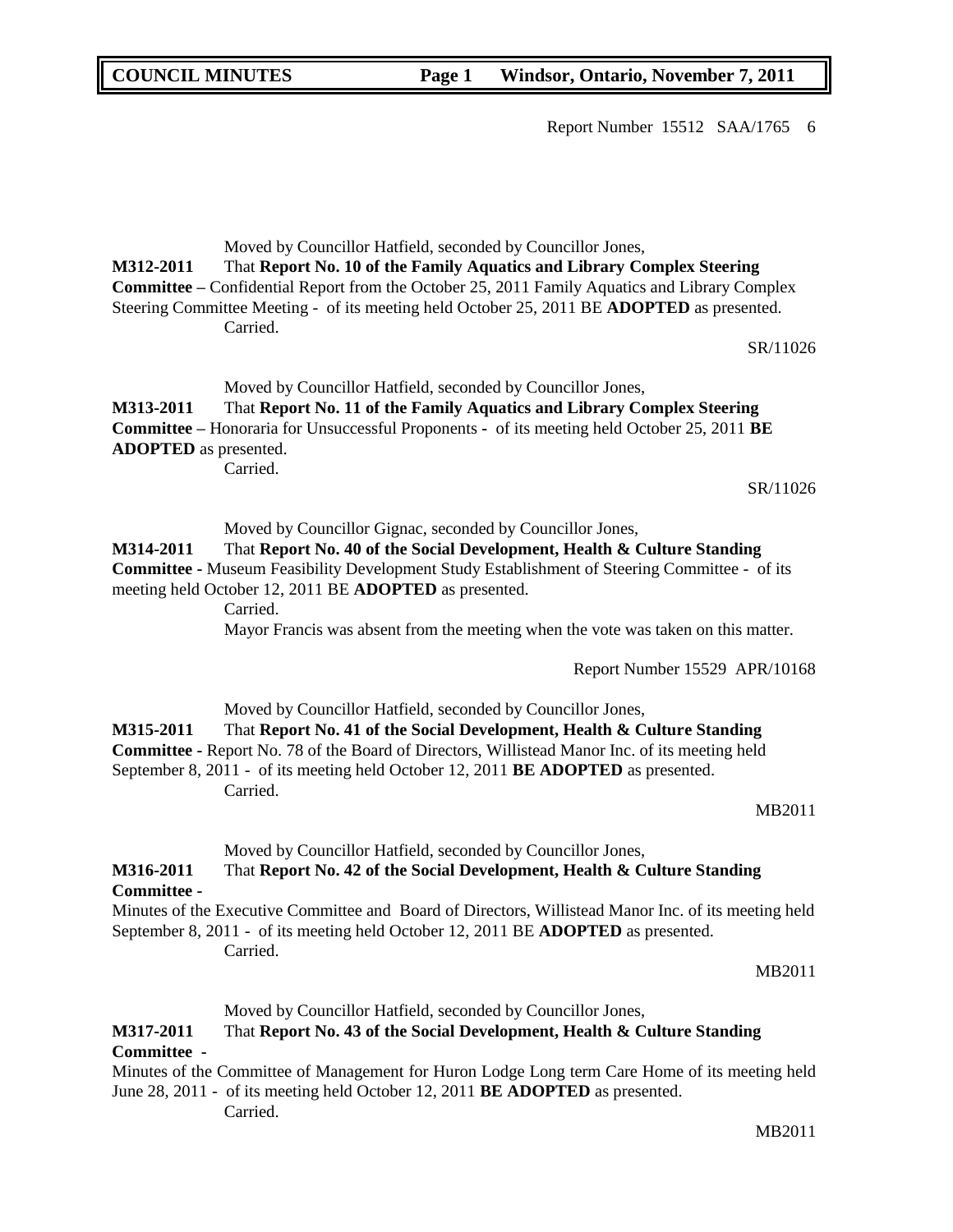Moved by Councillor Hatfield, seconded by Councillor Jones,

**M318-2011** That **Report No. 11 of the Economic Development Standing Committee –** Heritage Designation – Ross-Struthers House, 2161 Riverside Drive West - of its meeting held October 5, 2011 **BE ADOPTED** as presented.

Carried.

Report Number 15522 MBA/11185

Moved by Councillor Valentinis, seconded by Councillor Sleiman,

**M319-2011** That **Report No. 12 of the Economic Development Standing Committee -** Windsor International Airport – Master Plan 2010 of its meeting held October 5, 2011 **BE ADOPTED** as presented, with the exception of the woodlots, which is to come back to Council in the form of an administrative report for discussion purposes and that Council **BE PROVIDED** with the Master Plan maps that show the woodlots in detail including the existing woodlots, the buffer area and the open spaces together with the acreage of each one of those as well as a copy of the matrix where the environmentally significant lands were designated.

Carried.

Councillor Halberstadt voting nay.

Report Number 15462 APM/9795

Moved by Councillor Hatfield, seconded by Councillor Jones,

**M320-2011** That **Report No. 11 of the Public Safety Standing Committee –** Recommendation to Amend By-law 137-2007, Section 4, Plate Holder Applications and Renewal - of its meeting held September 21, 2011

**BE ADOPTED** as presented.

Carried.

Report Number 15473 ACLT2011 8(b)

Moved by Councillor Hatfield, seconded by Councillor Jones,

**M321-2011** That **Report No. 12 of the Public Safety Standing Committee -** Fire Protection Agreement -

of its meeting held September 21, 2011 **BE ADOPTED** as presented.

Carried.

Report Number 15488 SF/11171 2

Moved by Councillor Hatfield, seconded by Councillor Jones,

**M322-2011** That **Report No. 13 of the Public Safety Standing Committee –** Update re: Pilot Trap-Neuter-Return Project 2003/2004 - of its meeting held September 21, 2011 **BE ADOPTED** as presented.

Carried.

Report Number 15472 ACL/10884 3

Moved by Councillor Hatfield, seconded by Councillor Jones,

**M323-2011** That **Report No. 14 of the Public Safety Standing Committee** – Minutes of the Town and Gown Committee meeting held July 26, 2011 - of its meeting held September 21, 2011 **BE ADOPTED** as presented.

Carried.

MB2011

Moved by Councillor Hatfield, seconded by Councillor Jones,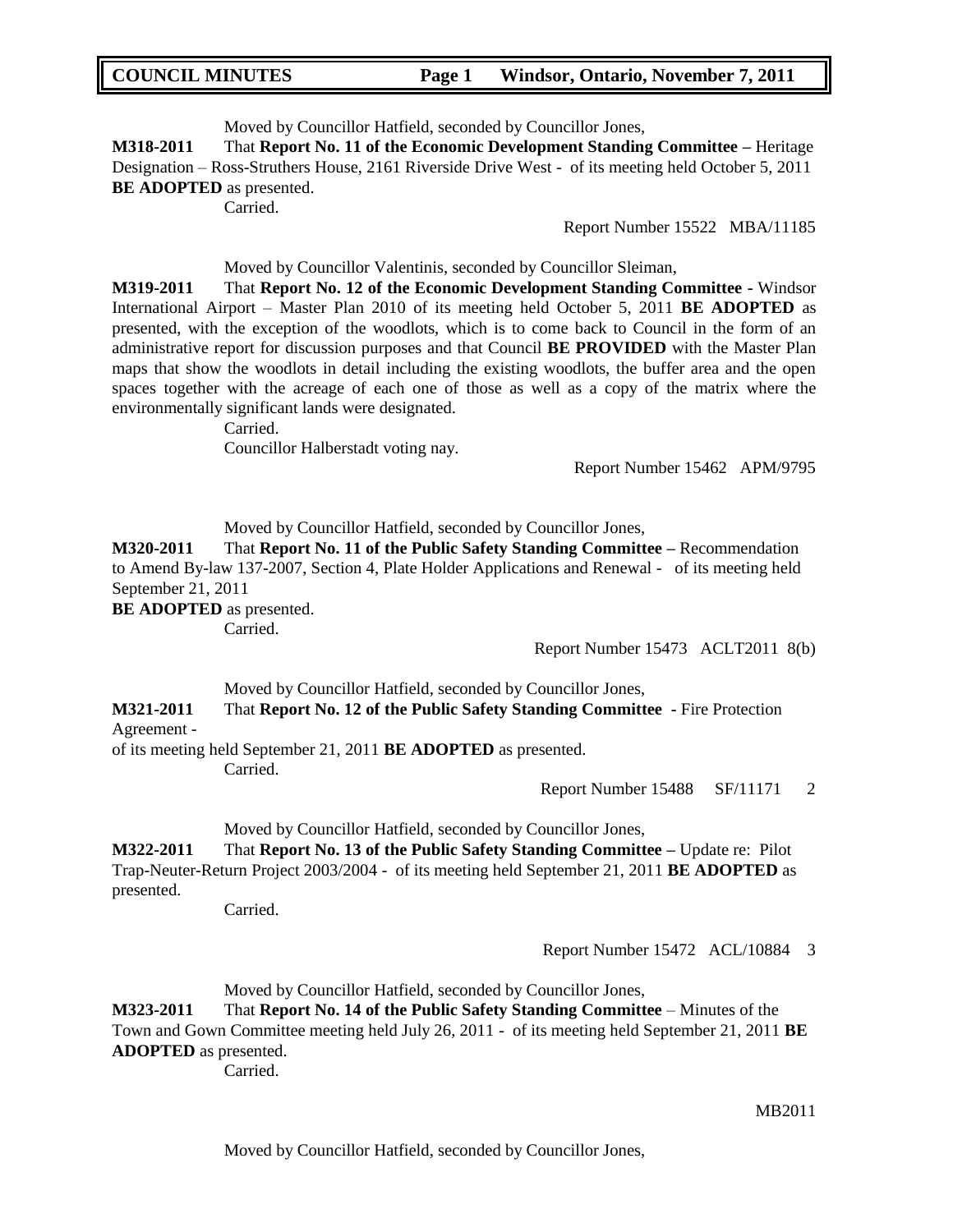**M324-2011** That **Report No. 15 of the Public Safety Standing Committee –** Agreement between The Corporation of the City of Windsor and thehealthline.ca Information Network - of its meeting held October 19, 2011 **BE ADOPTED** as presented.

Carried.

Report Number 15485 GM/9620 1

Moved by Councillor Hatfield, seconded by Councillor Jones,

**M325-2011** That the following Reports of the Audit Committee **BE DEFERRED** to allow for all affected parties to be in attendance:

**Report No. 47 of the Audit Committee –**upgrades and redevelopment of the AGO temporary location at 68 Chatham Street East - of its meeting held January 13, 2011;

**Report No. 48 of the Audit Committee** – Draft 2011 AGO Audit Work Plan - of its meeting held January 13, 2011;

**Report No. 50 of the Audit Committee** – Panel"s Draft Report re Resourcing of the

Auditor General"s Office - of its meeting held March 28, 2011;

**Report No. 51 of the Audit Committee** – -Recommendation Numbers 4,8, 9, 10 of the Panel"s Draft Report re Resourcing of the Auditor General's Office -of its meeting held March 28, 2011;

**Report No. 52 of the Audit Committee** – Recommendation Number 10 of the Panel"s Draft Report re Resourcing of the Auditor General"s Office -of its meeting held March 28, 2011;

**Report No. 61 of the Audit Committee** – Auditor General's Office Facilities - of its meeting held August 5, 2011;

**Report No. 62 of the Audit Committee** – 2011 Revised Work Plan - of its meeting held August 5, 2011;

**Report No. 63 of the Audit Committee** – Charters (Items 4.2.1, 4.2.2, 4.2.3) - of its meeting held August 5, 2011;

**Report No. 64 of the Audit Committee** – Protocols- of its meeting held August 5, 2011;

**Report No. 65 of the Audit Committee –** Audit Advisory Committee (ACC)/Executive Committee of Council (ECC) Agenda Planner 2011 –  $2<sup>nd</sup>$  Quarter Report - of its meeting held August 5, 2011;

**Report No 66 of the Audit Committee -** personal matter about an identifiable individual, including municipal or local board employees - of its meeting held September 13, 2011**.**

Carried.

MB2011

#### **By-laws**

Moved by Councillor Valentinis, seconded by Councillor Dilkens,

That the following By-laws No. 183-2011 to 194-2011 and 196-2011 to 204 inclusive, be introduced and read for a first and second time:

| 183-2011 | "A BY-LAW TO PROVIDE THAT PART-LOT CONTROL SHALL NOT APPLY     |
|----------|----------------------------------------------------------------|
|          | TO CERTAIN LAND THAT IS WITHIN REGISTERED PLAN 12M-395, IN THE |
|          | CITY OF WINDSOR"                                               |
|          |                                                                |

184-2011 "A BY-LAW TO AMEND BYLAW 400-2004, BEING A BYLAW OF THE CITY OF WINDSOR GOVERNING PURCHASING POLICIES AND PROCEDURES"

- 185-2011 "A BY-LAW RESPECTING THE CITY SOLICITOR"
- 186-2011 "A BY-LAW TO FURTHER AMEND BY-LAW NUMBER 85-18 CITED AS THE "TOWNSHIP OF SANDWICH SOUTH COMPREHENSIVE ZONING BY-LAW"
- 187-2011 "A BY-LAW TO FURTHER AMEND BY-LAW NUMBER 250-2004 CITED AS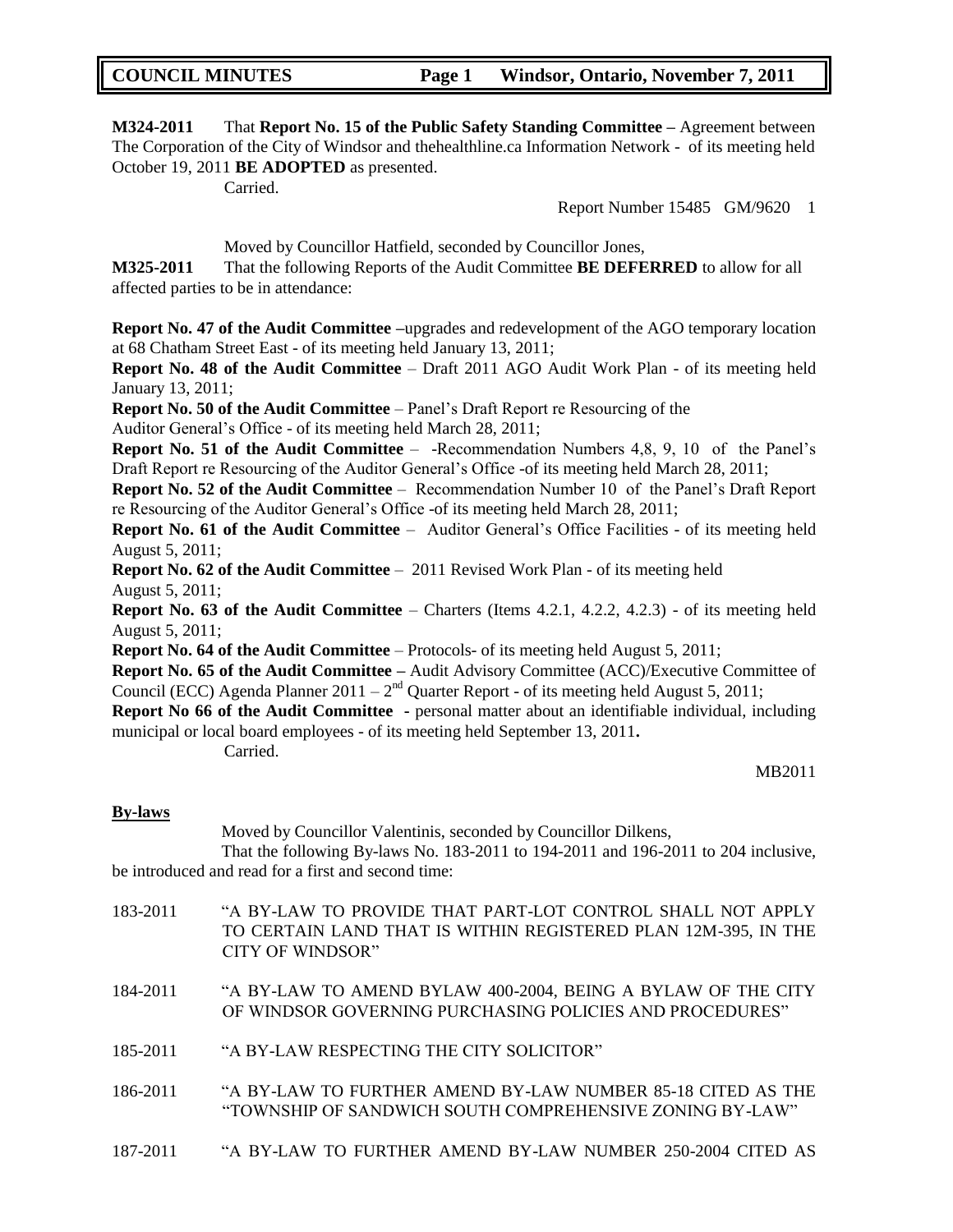THE "WINDSOR SIGN BYLAW"

- 188-2011 "A BY-LAW TO AMEND BY-LAW NUMBER 208-2008 BEING A BY-LAW TO DELEGATE TO ADMINISTRATION THE AUTHORITY TO PROCESS, MAKE DECISIONS ON, AND TO EXECUTE AGREEMENTS FOR CERTAIN MATTERS"
- 189-2011 "A BY-LAW TO FURTHER AMEND BY-LAW NUMBER 8600 CITED AS THE "WINDSOR CORE AREA ZONING BY-LAW""
- 190-2011 "A BY-LAW TO FURTHER AMEND BY-LAW NUMBER 8600 CITED AS THE "WINDSOR CORE AREA ZONING BY-LAW""
- 191-2011 "A BY-LAW TO FURTHER AMEND BY-LAW NUMBER 9023 BEING A BY-LAW TO REGULATE VEHICULAR PARKING WITHIN THE LIMITS OF THE CITY OF WINDSOR ON MUNICIPAL STREETS, MUNICIPAL PARKING LOTS AND PRIVATE PROPERTIES"
- 192-2011 "A BY-LAW TO AMEND BY-LAW NUMBER 9023 BEING A BY-LAW TO REGULATE VEHICULAR PARKING WITHIN THE LIMITS OF THE CITY OF WINDSOR ON MUNICIPAL STREETS, MUNICIPAL PARKING LOTS AND PRIVATE PROPERTIES"
- 193-2011 "A BY-LAW TO AMEND BY-LAW NUMBER 9023 BEING A BY-LAW TO REGULATE VEHICULAR PARKING WITHIN THE LIMITS OF THE CITY OF WINDSOR ON MUNICIPAL STREETS, MUNICIPAL PARKING LOTS AND PRIVATE PROPERTIES"
- 194-2011 "A BY-LAW TO AMEND BY-LAW NUMBER 9023 BEING A BY-LAW TO REGULATE VEHICULAR PARKING WITHIN THE LIMITS OF THE CITY OF WINDSOR ON MUNICIPAL STREETS, MUNICIPAL PARKING LOTS AND PRIVATE PROPERTIES"
- 196-2011 "A BY-LAW TO ADOPT POLICIES FOR THE ASSIGNMENT AND CHANGE OF STREET NAMES AND MUNICIPAL ADDRESSES WITHIN THE CITY OF WINDSOR"
- 197-2011 "A BY-LAW TO ASSUME FOR PUBLIC USE AS A PUBLIC HIGHWAY THE 3.66 METRE (12 FEET) WIDE EAST/WEST ALLEY, SOUTH OF 495 TECUMSEH ROAD WEST, EASTERLY FROM BRUCE AVENUE FOR A DISTANCE OF APPROXIMATELY 18.29 METRES (60 FEET), CITY OF WINDSOR"
- 198-2011 "A BY-LAW TO CLOSE, STOP UP AND CONVEY THE 3.66 METRE (12 FEET) WIDE EAST/WEST ALLEY, SOUTH OF 495 TECUMSEH ROAD WEST, EASTERLY FROM BRUCE AVENUE FOR A DISTANCE OF APPROXIMATELY 18.29 METRES (60 FEET), CITY OF WINDSOR"
- 199-2011 "A BY-LAW TO ASSUME FOR PUBLIC USE AS A PUBLIC HIGHWAY THE 4.27 METRE (14 FEET) WIDE EAST/WEST ALLEY IMMEDIATELY NORTH OF SOUTH PACIFIC AVENUE AND EAST OF HOWARD AVENUE, EXTENDING FROM THE WESTERN LIMIT OF 604 SOUTH PACIFIC AVENUE EASTERLY TO THE EAST LIMIT OF 622 SOUTH PACIFIC AVENUE, CITY OF WINDSOR"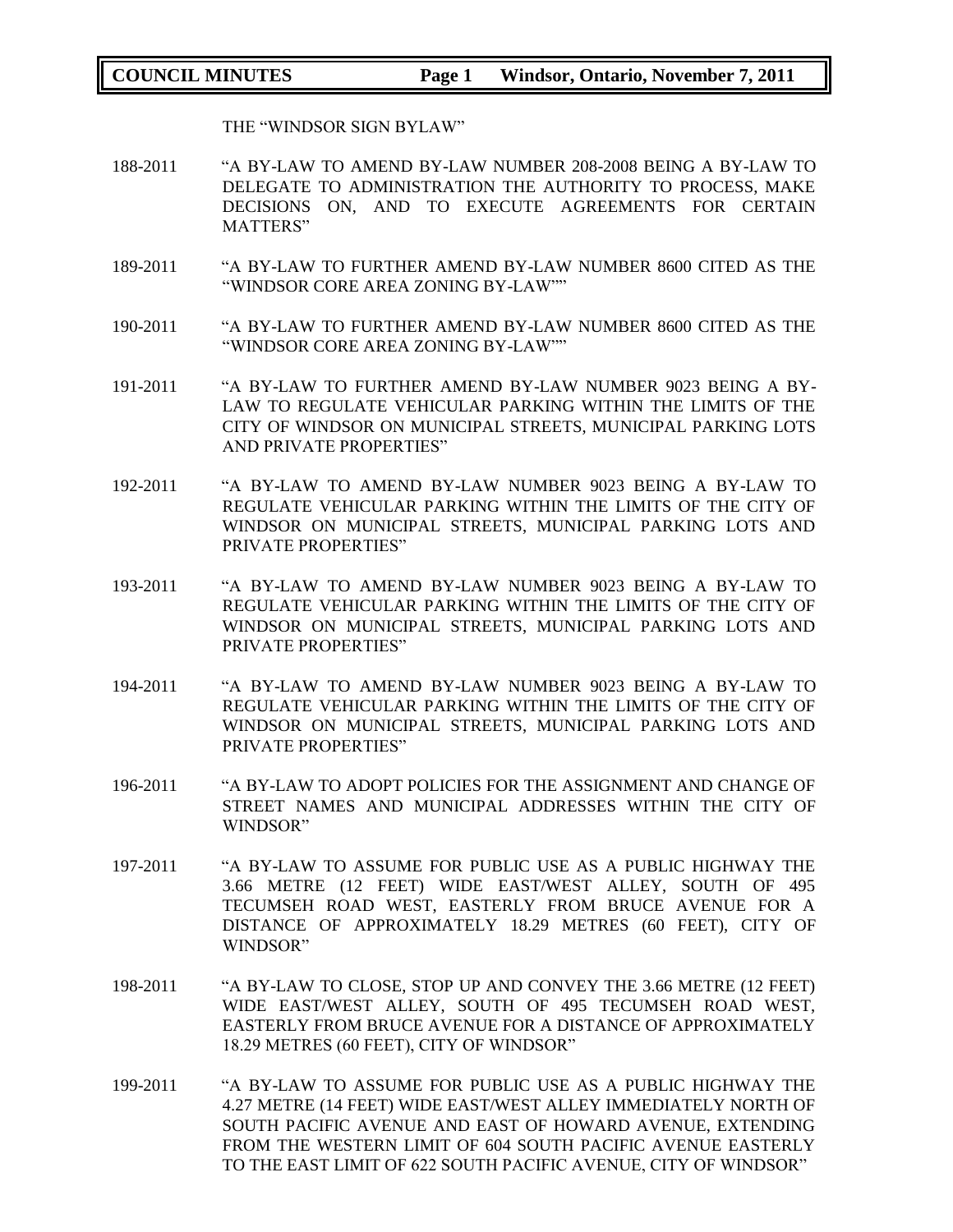- 200-2011 "A BY-LAW TO CLOSE, STOP UP AND CONVEY THE 4.27 METRE (14 FEET) WIDE EAST/WEST ALLEY IMMEDIATELY NORTH OF SOUTH PACIFIC AVENUE AND EAST OF HOWARD AVENUE, EXTENDING FROM THE WESTERN LIMIT OF 604 SOUTH PACIFIC AVENUE EASTERLY TO THE EAST LIMIT OF 622 SOUTH PACIFIC AVENUE, CITY OF WINDSOR"
- 201-2011 "A BY-LAW TO ASSUME FOR PUBLIC USE AS A PUBLIC HIGHWAY THE 4.01 METRE (13.2") WIDE NORTH/SOUTH ALLEY NORTH OF TUSCARORA STREET BETWEEN 670, 680 & 690 WINDSOR AVENUE AND 240 & 254 TUSCARORA STREET, CITY OF WINDSOR"
- 202-2011 "A BY-LAW TO CLOSE, STOP UP AND CONVEY THE 4.01 METRE (13.2") WIDE NORTH/SOUTH ALLEY NORTH OF TUSCARORA STREET BETWEEN 670, 680 & 690 WINDSOR AVENUE AND 240 & 254 TUSCARORA STREET, CITY OF WINDSOR" ,
- 203-2011 "A BY-LAW TO ESTABLISH LANDS AS A PUBLIC HIGHWAY KNOWN AS DARFIELD ROAD, IN THE CITY OF WINDSOR"
- 204-2011 "A BY-LAW TO CONFIRM THE PROCEEDINGS OF THE COUNCIL OF THE CORPORATION OF THE CITY OF WINDSOR AT ITS MEETING HELD ON THE SEVENTH DAY OF NOVEMBER, 2011"

Carried.

Moved by Councillor Gignac, seconded by Councillor Halberstadt,

That the Committee of the Whole does now rise and report to Council respecting the business items considered by the Committee:

- **1) Communication Items (as presented)**
- **2) Consent Agenda (as amended)**
- **3) Items Deferred**
- **Items Referred**
- **4) Consideration of the Balance of Business Items (see Schedule "A")**
- **5) Committee Reports (as amended)**
- **6) By-laws given first and second readings (as amended)**

Carried.

## **Notices of Motion**

Moved by Councillor Maghnieh, seconded by Councillor Hatfield,

**M326-2011** That Rule 13.9 of the Procedure By-law regarding business not already before Council **BE WAIVED** to allow Councillor Maghnieh to introduce a motion without prior consideration regarding the low base frequency disturbance emitting from Zug Island and a request to the City of River Rouge, Michigan.

Carried.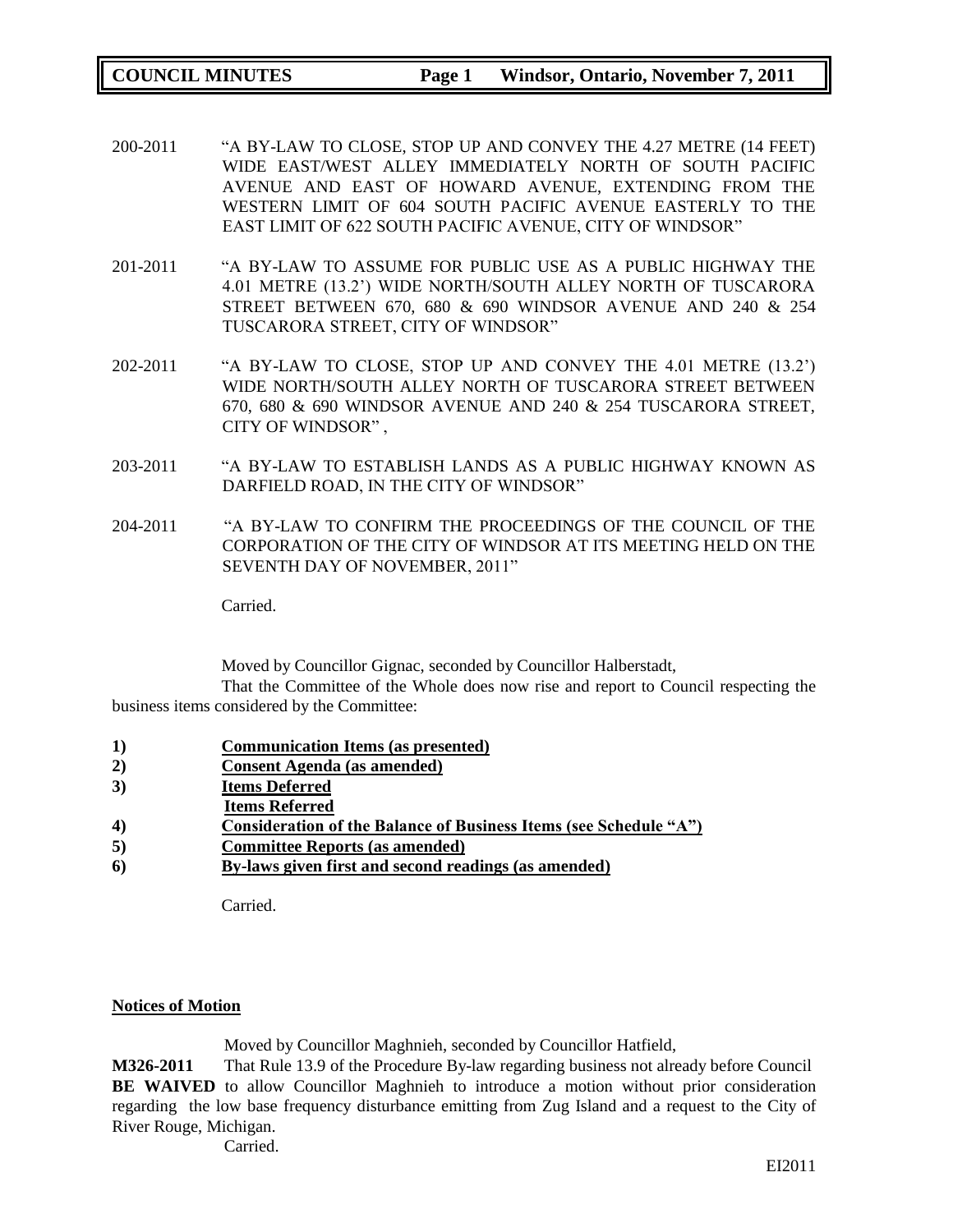Moved by Councillor Maghnieh, seconded by Councillor Dilkens

**M328-2011** That the City of River Rouge, Michigan **BE REQUESTED** to initiate and carry through a thorough investigation to establish the source of the low base frequency causing vibration and disturbance originating from Zug Island, which is affecting residents negatively in southwest Windsor, and furthermore, that the Ministry of Environment (Ontario) and Natural Resources Canada **BE REQUESTED** to continue to deploy all necessary resources locally to support the City of River Rouge and this request for the investigation.

Carried

EI2011

#### **Third Reading of By-laws**

Moved by Councillor Hatfield, seconded by Councillor Jones,

That the following By-laws No. 183-2011 to 194-2011 and 196-2011 to 204-2011 inclusive, having been read a first and second time be now read a third time and finally passed and that the Mayor and Clerk **BE AUTHORIZED** to sign and seal the same notwithstanding any contrary provision of the Council.

Carried.

#### **Petitions**

Moved by Councillor Maghnieh, seconded by Councillor Marra,

**M327-2011** That the petition presented by Councillor Marra from the residents of Princess Avenue requesting the City of Windsor to replace the sewers on the  $2300 - 2600$  block due to excessive flooding and backflow issues **BE RECEIVED** by the Clerk and the Clerk **BE DIRECTED** to forward the petition to the City Engineer for the purpose of an examination of the requested works or undertakings; and further that a report **BE PROVIDED** consistent with the direction provided. Carried.

ACO/11189

#### **Council Questions**

Moved by Councillor Payne, seconded by Councillor Sleiman,

**M329-2011** That the following Council Question by Councillor Jones **BE APPROVED**, and that Administration **BE DIRECTED** to proceed with the necessary actions to respond to the Council Question in the form of a written report, consistent with Council"s instructions, and in accordance with Section 17.1 of the Procedure By-law 98-2011:

#### **CQ69-2011**

Asks Enwin Utilities to explain the rationale of \$43 assessed to customers upon receiving orange door hangers for late charges and with new hike in rates how much will be realized by the local supplier?

Carried.

MU2011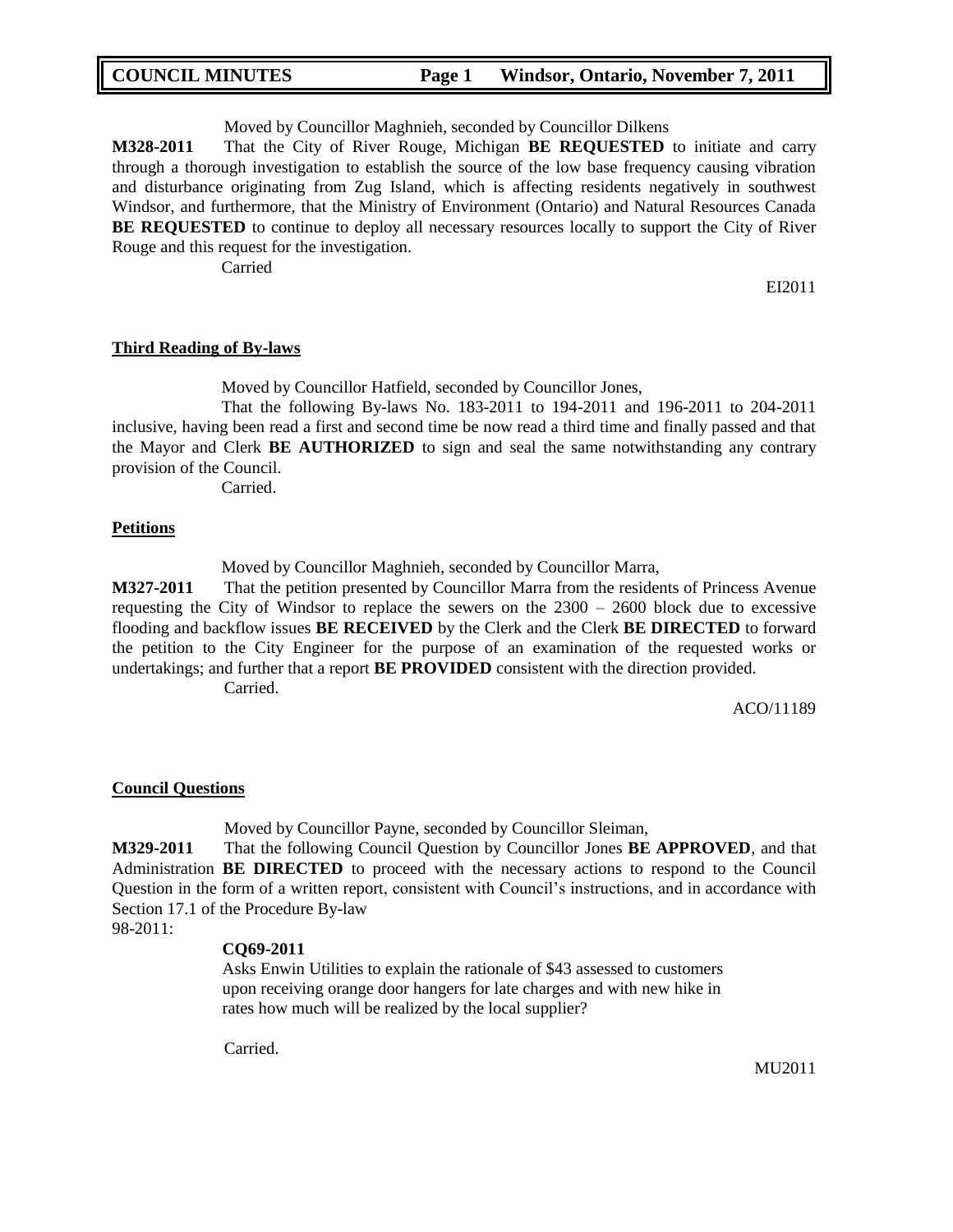Moved by Councillor Payne, seconded by Councillor Sleiman,

**M330-2011** That the following Council Question by Councillor Marra **BE APPROVED**, and that Administration **BE DIRECTED** to proceed with the necessary actions to respond to the Council Question in the form of a written report, consistent with Council"s instructions, and in accordance with Section 17.1 of the Procedure By-law

98-2011:

## **CQ70-2011**

Asks in response to neighbourhood complaints, Administration to contact Via Rail in order to determine why incoming Via trains conduct train reversal exercises in and out of the Jefferson and South National Intersection with each and every arrival.

The intent of this inquiry is to determine whether this activity can be stopped or at the very least mitigated in order to minimize the impact on vehicular traffic at the crossing.

Carried.

#### **Adjournment**

Moved by Councillor Valentinis, seconded by Councillor Dilkens,

That this Council meeting stand adjourned until the next regular meeting of Council or at the call of the Mayor.

Carried.

Accordingly, the meeting is adjourned at 7:17 o'clock p.m.

**MAYOR**

MTR2011

#### **THIS IS A DRAFT COPY**

#### **DEPUTY CITY CLERK/SENIOR MANAGER OF COUNCIL SERVICES**

**CITY CLERK**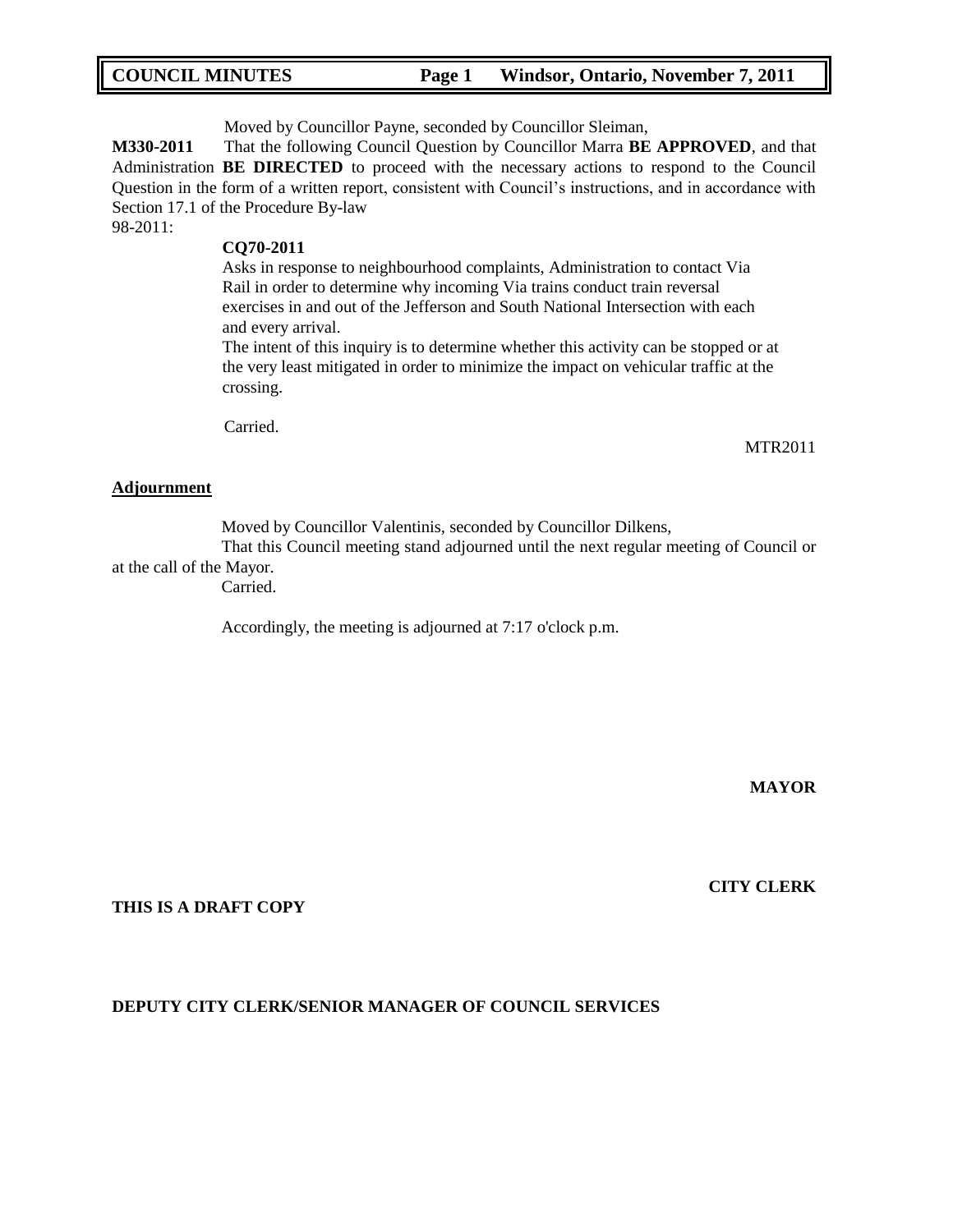Hatfield Jones

#### CR269/2011

**I** That the application of Rick and Monique Pouget for part-lot control exemption for the lands known municipally as 4205 and 4209 Stagecoach Avenue and legally described as Part of Lot 42 and Part of Lot 43, Plan 12M-395, now designated as Parts 3 and 4 Reference Plan 12R18780 and Parts 1 and 2 Reference Plan 12R19197, as identified on attached Map No. PLC-006/11-1, to allow the severance of two semi-detached dwelling units, **BE APPROVED** for a period of 1 year.

**II** That By-law No. 183-2011 **BE ENACTED**.

Carried.

Report Number **15560 ZPLC2011 C4**

Appendices Map No. PLC-006/11-1

Internal Distribution Planning [Tom Cadman] City Planner Manager of Development Applications City Solicitor

Hatfield Jones

## CR270/2011

That Bylaw 184-2011 **BE ADOPTED** by Council to amend bylaw 400-2004, being a bylaw of the City of Windsor Governing Purchasing Policies and Procedures (the "Purchasing Bylaw"), to comply with the requirements of the Post-Construction Audit Report on the 400 City Hall Square East (the "Audit Report") in advance of the passing of a new Purchasing Bylaw.

Carried.

Report Number **15543 AB2011 C5**

Internal Distribution Legal [Shelby Askin Hager] City Solicitor

**Hatfield** Jones

CR271/2011

That the report of the City Solicitor with regard to a City Solicitor by-law and recommendation 10 of the

400 CHS Audit Report **BE RECEIVED** for information and that By-law 185-2011 attached **BE ENACTED**.

Carried.

Report Number **15565 AB2011 C11**

Appendices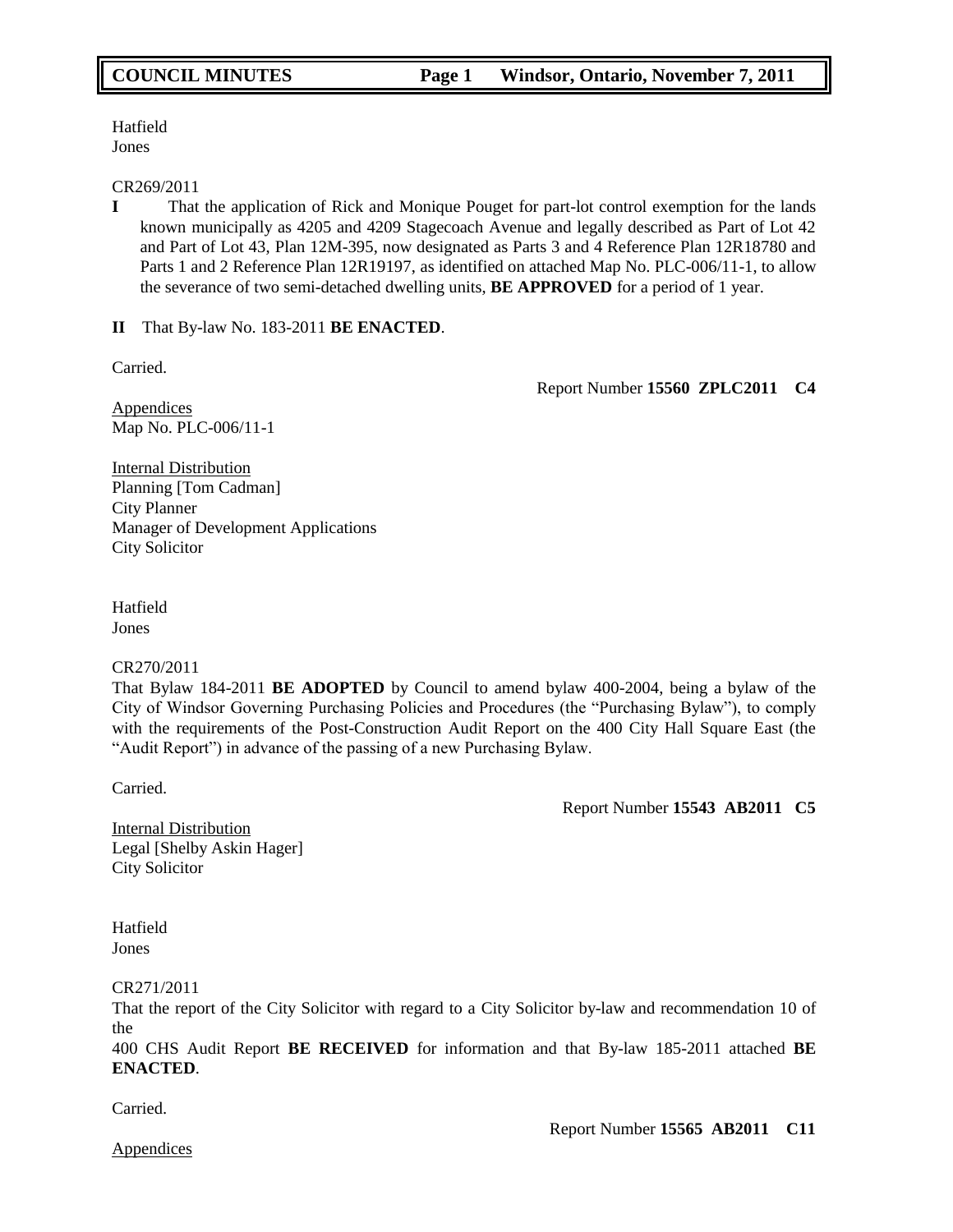By-law 185-2011

Internal Distribution Legal [George Wilkki, City Solicitor] Chief Administrative Officer Chief Financial Officer & City Treasurer

Maghnieh Marra

#### CR272/2011

That the report of the City Engineer dated October 4, 2011 entitled "Relocation & Renovation of the Auditor General"s Office" **BE DEFERRED** to allow for all affected parties to be in attendance.

Carried.

Report Number **15553 AF/11247 1**

Internal Distribution Parks Facilities [John Miceli] City Engineer Chief Financial Officer & City Treasurer

Maghnieh Marra

#### CR273/2011

That the report of the Auditor General dated August 26, 2011 entitled "Auditor General"s Office Financial Summary, Charters, Protocols, 2011 Revised Work Plan, and AGO Office Facilities Budget and Layout" **BE DEFERRED** to allow for all affected parties to be in attendance.

Carried.

**AF/11247** 2

Internal Distribution Auditor General [Todd Langlois}

**Hatfield** Jones

#### CR274/2011

That City Council **RELEASE** the placeholder of \$75,000 as described in issue #32 for Corporate Financial Accounts of the 2011 Operating Budget, and

That City Council **APPROVE IN PRINCIPLE** the recommendation of the Transit Windsor Board of Directors for the addition of a permanent Health & Safety Coordinator to the Transit Windsor staff complement, to be funded through this placeholder, and that this position be designated to provide a full Health and Safety service to the Windsor Public Library; and

That the Human Resources Department **COLLABORATE** with Transit Windsor and the Windsor Public Library regarding the implementation of this position, for the purpose of delivering a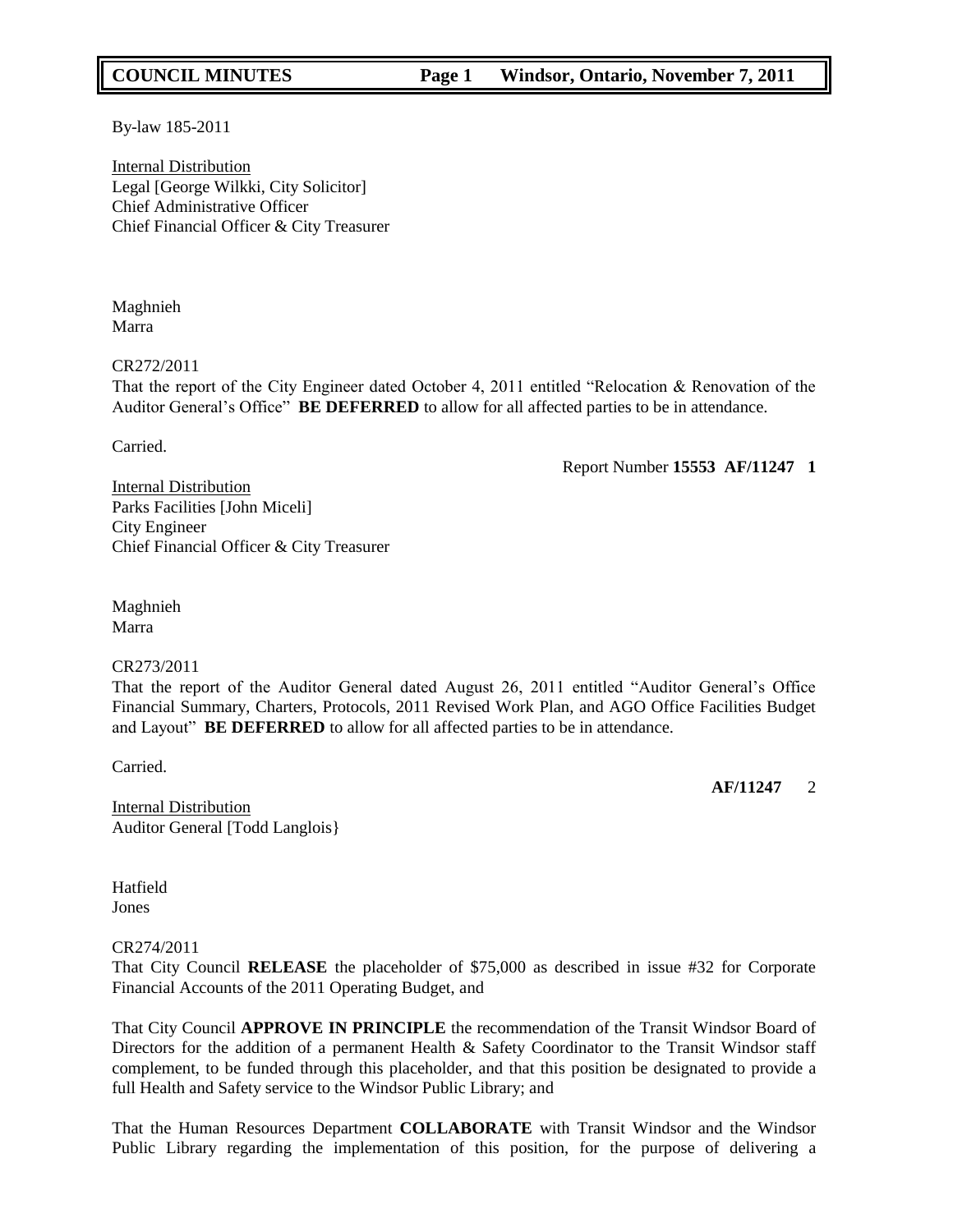memorandum of understanding governing the service delivery model of Health and Safety services in a collaborative manner among and for the three organizations.

Report Number **15547 AS2011 C3**

Carried.

Internal Distribution Chief Administrative Office [Andrew Dowie} Executive Director of Human Resources Chief Financial Officer & City Treasurer

# Hatfield

Jones

## CR275/2011

- I. That Administration, through the Office of the City Engineer, erect information signage on both the Tunnel Plaza and City Gateway, at a maximum cost of \$5,000.00, funded from Project ID #7033118 with wording to be approved by the Communications Division and the Chief Administrative Officer promoting and informing the travelling public that these sites are to be developed in the future, and
- II. That Administration **BRING FORWARD** a separate report outlining options for new "*Welcome to Windsor*" signs through the Transportation and Environment Committee, and
- III. That the costs for a new scrolling sign at WFCU be **BROUGHT FORWARD** to the 2012 Capital Budget deliberations for consideration.

Carried.

Report Number **15441 SBS2011 C6**

Internal Distribution Public Works [Mario Sonego, City Engineer] Executive Director of Parks and Facilities Chief Financial Officer & City Treasurer Senior Manager of Communications and Customer Service City Planner Chief Financial Officer & City Treasurer

Hatfield Jones

## CR276/2011

- **I.** That City Council **APPROVE** a request for funds not to exceed \$500, in order to host the 2012 Municipal Engineers Association Annual Workshop, to be held in November of 2012, the funds for which will come from the Operating Budget of the Office of the City Engineer (Department # 0163150).
- **II.** That City Council **AUTHORIZE** the City Engineer to sign a contract with any entity required to host the 2012 Municipal Engineers Association Annual Workshop, satisfactory in form to the City Solicitor and in financial content to the Chief Financial Officer and City Treasurer.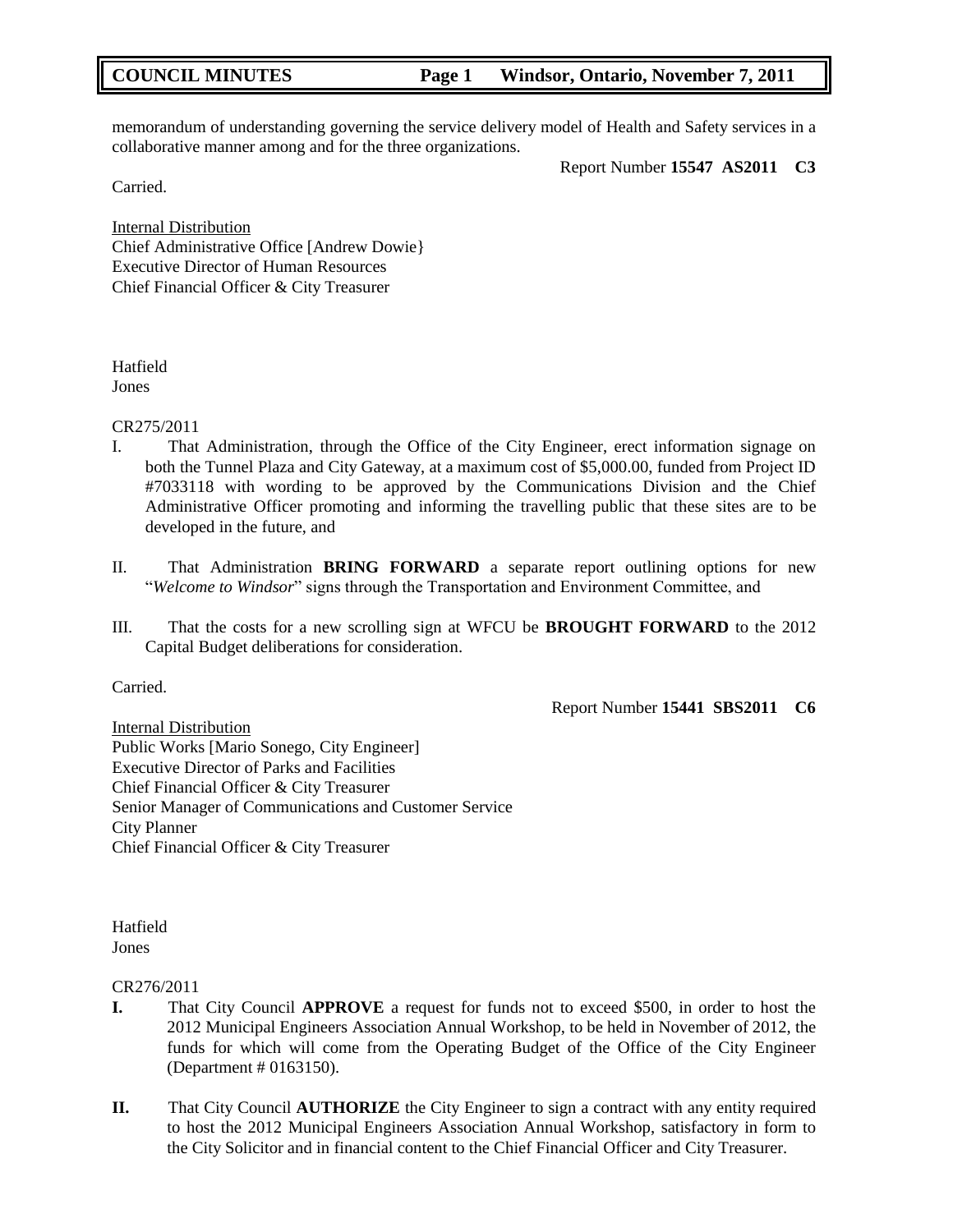**III.** That City Council **AUTHORIZE** Administration to solicit sponsorship in hosting this event, from corporate sponsors.

Carried.

Report Number **15573 SW2011 C7**

Internal Distribution Public Works [Anna M. Godo] City Engineer Chief Financial Officer & City Treasurer City Solicitor

Hatfield Jones

CR277/2011

THAT the final payment of \$115,000 **BE APPROVED** for the start-up costs incurred to launch the Tourism Windsor Essex Pelee Island from funds already accrued in 2009.

Carried.

Report Number **15234 AT/9992 C8**

Internal Distribution Finance [Sonia K. Bajaj] Chief Financial Officer & City Treasurer

**Hatfield** Jones

## CR278/2011

That Council **DIRECT** the City Solicitor to **PROVIDE** District Energy with the required ninety (90) day Notice to Terminate the temporary use agreement between The Corporation of the City of Windsor and Windsor Utilities Commission - District Energy chiller and shelter, Chatham Street West/Church Street (401 Chatham Street West) Windsor Ontario; and

That Council **AUTHORIZE** Administration to negotiate any terms with respect to the removal of the District Energy chiller and shelter from the site subject to acceptance as to technical content by the City Engineer, financial content by the City Treasurer and Chief Financial Officer, and as to legal content by the City Solicitor and that the CAO and City Clerk **BE AUTHORIZED** to sign any such agreement.

Carried.

Report Number **15569 SE/5215 C9**

Internal Distribution Public Works [Mario Sonego] City Engineer Chief Financial Officer & City Treasurer City Solicitor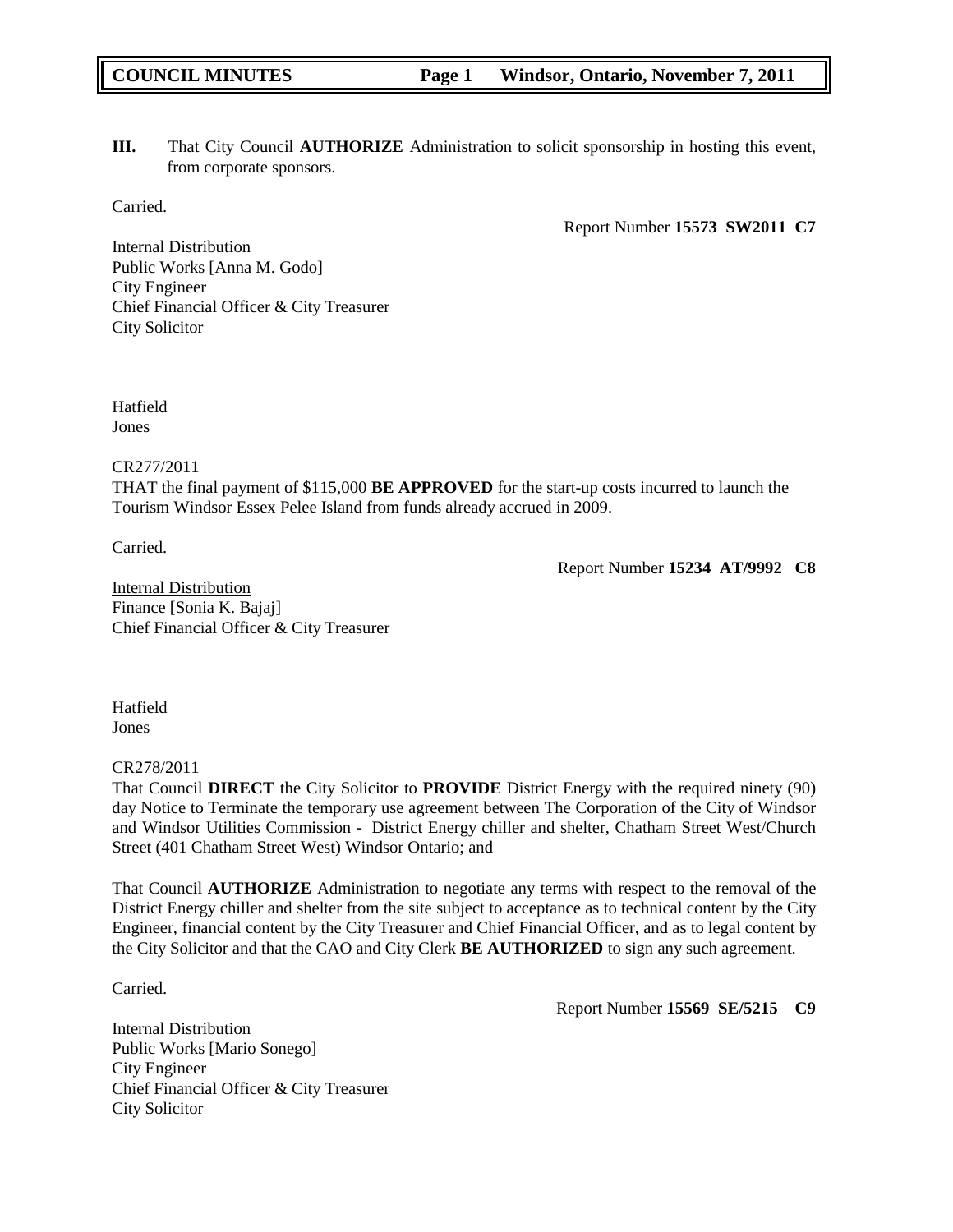Hatfield Jones

#### CR279/2011

That the City of Windsor **AGREES** to lease for a period up to December 31, 2013, approximately 3 acres of vacant land on the east side of Valtec Court described legally as Concession 3, Part Lot 138 and more particularly as Part 8 of Plan 12R-18316 to CS Wind Canada Inc. to allow for the storage of completed wind turbine tower parts under the following terms:

- Two six-month extensions be allowed, subject to the approval of the Chief Administrative  $\bullet$ Officer through a Delegation of Authority report.
- CS Wind Inc. agrees to provide the City of Windsor with the necessary indemnification and insurance
- Use of the property will be in compliance with all applicable legislation, regulations and Bylaws including the municipal zoning By-law.
- Any topsoil removed from the site to allow for CSWind Inc."s proposed use will be offered to the City of Windsor for a nominal fee.
- Upon vacating the site, CS Wind Inc. agrees to remove at its cost any structures and/or fencing unless otherwise agreed to by the City of Windsor. The gravel which CS Wind Inc. will place on the site is to remain unless the City requests it be removed at CS Wind Inc."s cost and replaced with other material satisfactory to the City.
- CS Wind Inc. will be responsible for the payment of all property taxes owing as a result of the lease of the subject lands for its use.
- The lease amount shall be for \$2.00, with an agreement to be signed by the Chief Administrative Officer and City Clerk, in technical content satisfactory to the City Engineer, legal form to the City Solicitor and financial content to the City Treasurer.

Carried.

Report Number **15572 APM2011 C10**

Internal Distribution Public Works [Mario Sonego] City Engineer Chief Financial Officer & City Treasurer City Solicitor

Hatfield Jones

#### CR280/2011

THAT Administration **BE DIRECTED** to continue development of the Administrative Phase of the budget based on the report of the CFO and City Treasurer, 2012 Proposed Budget Process & Timeline, as approved by CR236/2011 and;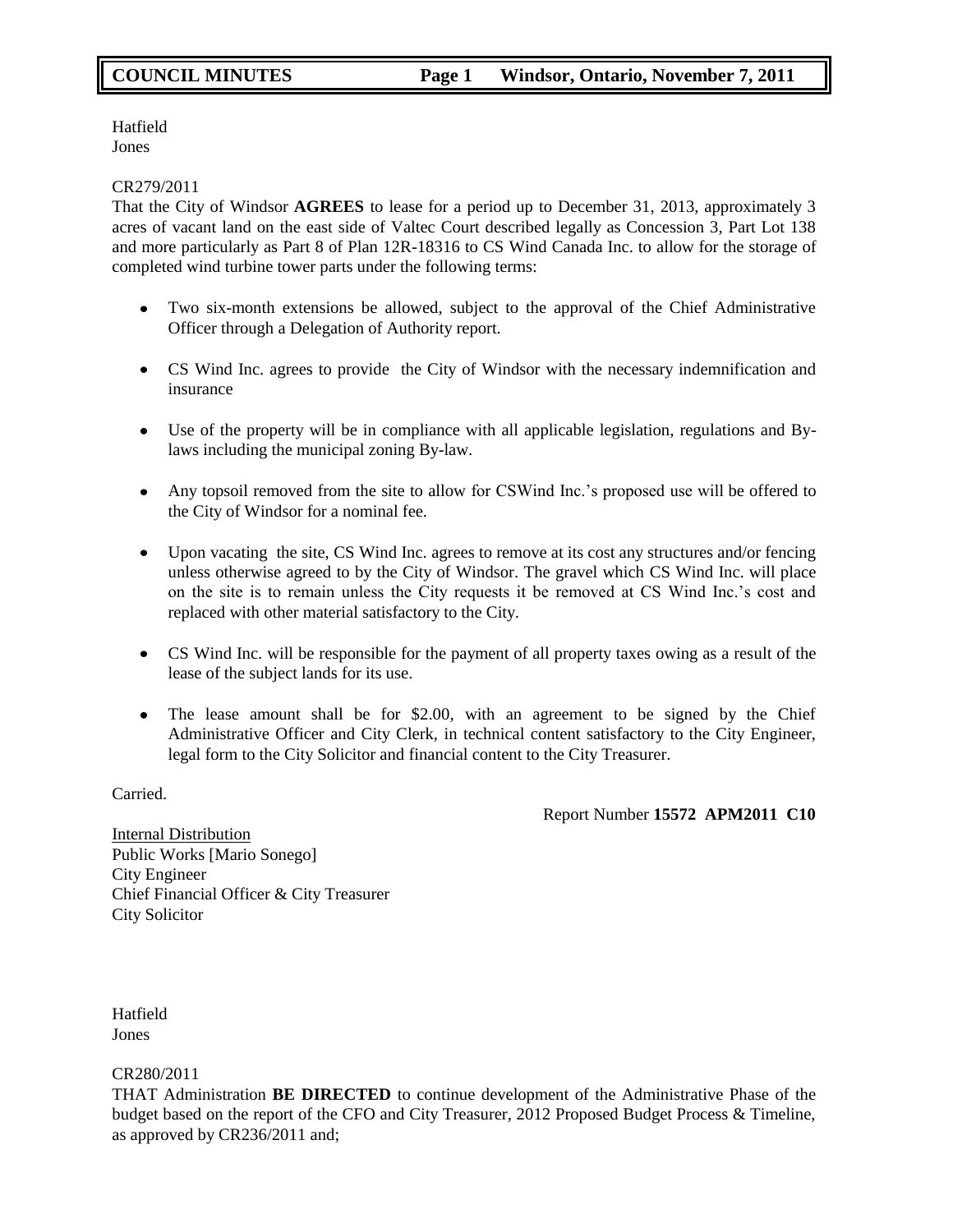THAT Council **PROVIDE DIRECTION** to Administration regarding any priority initiatives to be considered in the development of the 2012 budget and in the case of any initiatives requiring substantial research and analysis, any priority initiatives to be considered and reported upon in the development of the 2013 to 2015 budgets, including any increases or decreases to service levels and/or changes to the methodology of how the services are currently delivered and;

THAT the 5-year Capital Budget Plan **BE UPDATED** to include projects for the year 2016, balanced to projected available funding, and based on existing levels of contribution from the operating fund and updated revenue projections from the Sewer Surcharge and other funding sources and;

THAT an updated 5-Year Debt Reduction / Reserve Enhancement Model **BE PREPARED** and included in the 2012 budget documents and;

THAT an updated 5-year Sewer Surcharge model **BE DEVELOPED** and included in the 2012 budget documents and;

THAT the 2011 approved operating budget presented in a Program & Service view in Appendix A **BE RECEIVED** for information.

Carried.

Report Number **15574 AFB/11050 C12**

Internal Distribution Finance [Tony Ardovini & David Soave] Chief Financial Officer & City Treasurer

Jones Sleiman

#### *CR281/2011 AMENDED BY CR175/2013 ADOPTED SEPTEMBER 9, 2013* CR281/2011

That City Council **APPROVE the** lease of the property known municipally as 3110 Sandwich Street for a period of 10 years, subject to mutually agreed upon terms and conditions between the Corporation of the City of Windsor and Suncor Energy Products Partnership (Suncor), comprised of the following general terms:

- a) The term of the lease shall be ten years;
- b) Suncor or the City have the right to terminate the lease at any time with 90 days prior written notice;
- c) Lease rate shall be one dollar (\$1.00) per annum;
- d) The City shall provide evidence of Comprehensive Liability Insurance in the amount of \$5,000,000.00 and Suncor shall be named as an additional insured.
- e) Use of the property is restricted to a City Parkette/International Peace Garden;
- f) Municipal property taxes shall be waived for the property by declaring it a "Municipal Capital Facility";
- g) The City shall erect signage indicating lease of property from Suncor;
- h) Access to property is maintained to Suncor on 48 hours notice in order to complete any assessments deemed necessary; and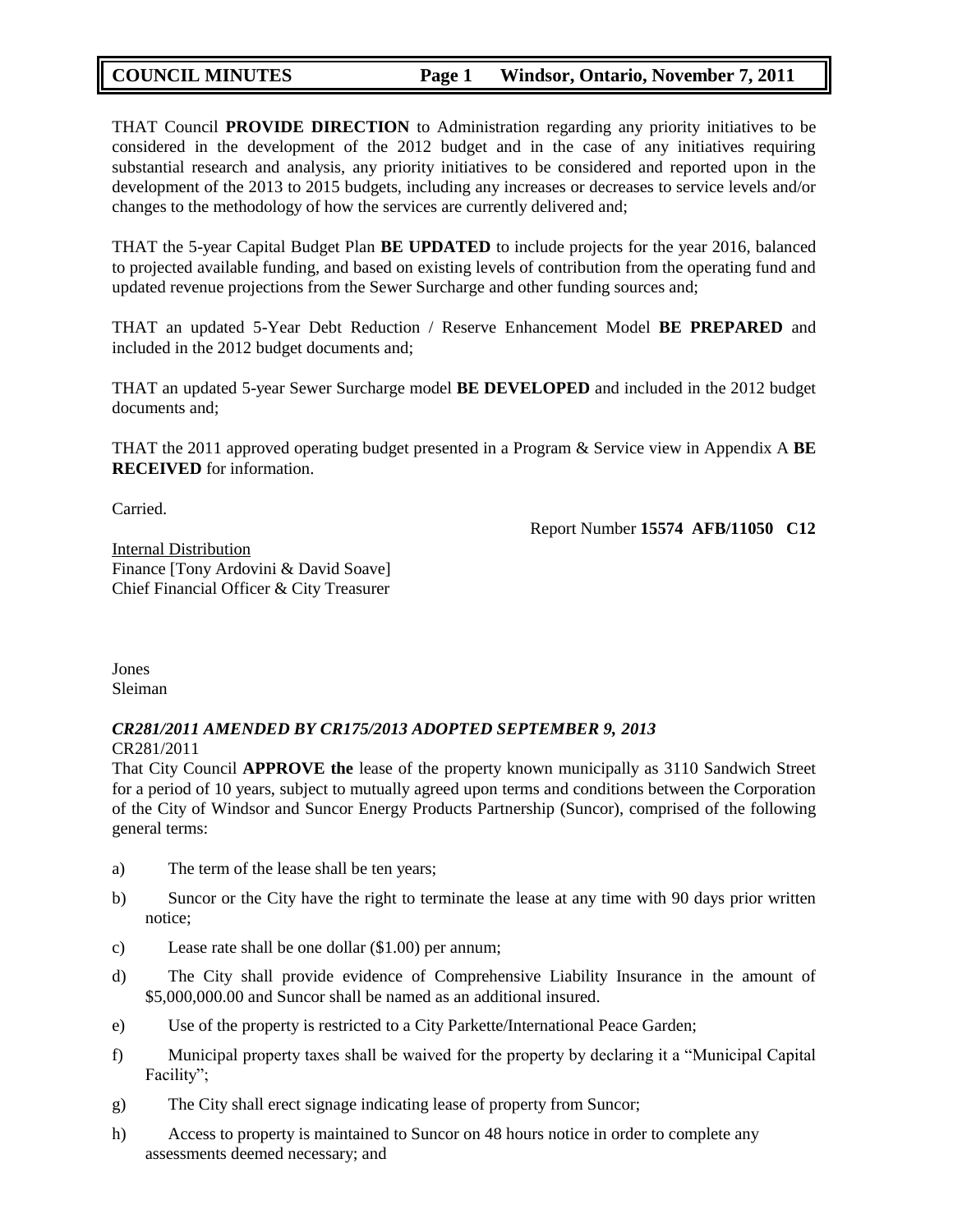That the Chief Administrative Officer and City Clerk **BE AUTHORIZED** to sign a Lease Agreement with Suncor Energy Products Partnership, satisfactory in form and content to the City Solicitor, and in financial content to the Chief Financial Officer and City Treasurer.

Carried. Councillor Gignac voting nay.

Report Number **15431 APM2011 13**

Internal Distribution Chief Administrative Office [Andrew Dowie] City Engineer Executive Director of Parks and Facilities Chief Financial Officer & City Treasurer City Solicitor

Gignac Sleiman

CR282/2011

- I. THAT the request made by 2289622 Ontario Limited (to operate as the Raindance Centre) under the Small Business Investment Grant Program **BE APPROVED** for 100% of the municipal portion of the tax increment for up to ten years pursuant to the City of Windsor Economic Revitalization Community Improvement Plan;
- II. THAT the City staff **BE AUTHORIZED** to account for the vacancy tax rebate in the calculation of the base municipal taxes;
- III. THAT the City Planner **BE AUTHORIZED** to approve any proposed building facade work at 703-717 Ouellette Avenue as a condition of the Small Business Investment Grant approval;
- IV. THAT staff **BE DIRECTED** to prepare an agreement to implement the Small Business Investment Grant Program in accordance with all applicable policies, requirements, and provisions contained within the Economic Revitalization Community Improvement Plan to the satisfaction of the City Planner as to content, the City Solicitor as to legal form, and the CFO/City Treasurer as to financial implications; and
- V. THAT the CAO and City Clerk **BE AUTHORIZED** to sign the Small Business Investment Grant Agreement.

Carried.

Councillor Dilkens discloses an interest and abstains from voting on this matter.

Report Number **15566 SPL/10759 14**

Internal Distribution Planning [Greg Atkinson] City Planner Chief Financial Officer & City Treasurer City Solicitor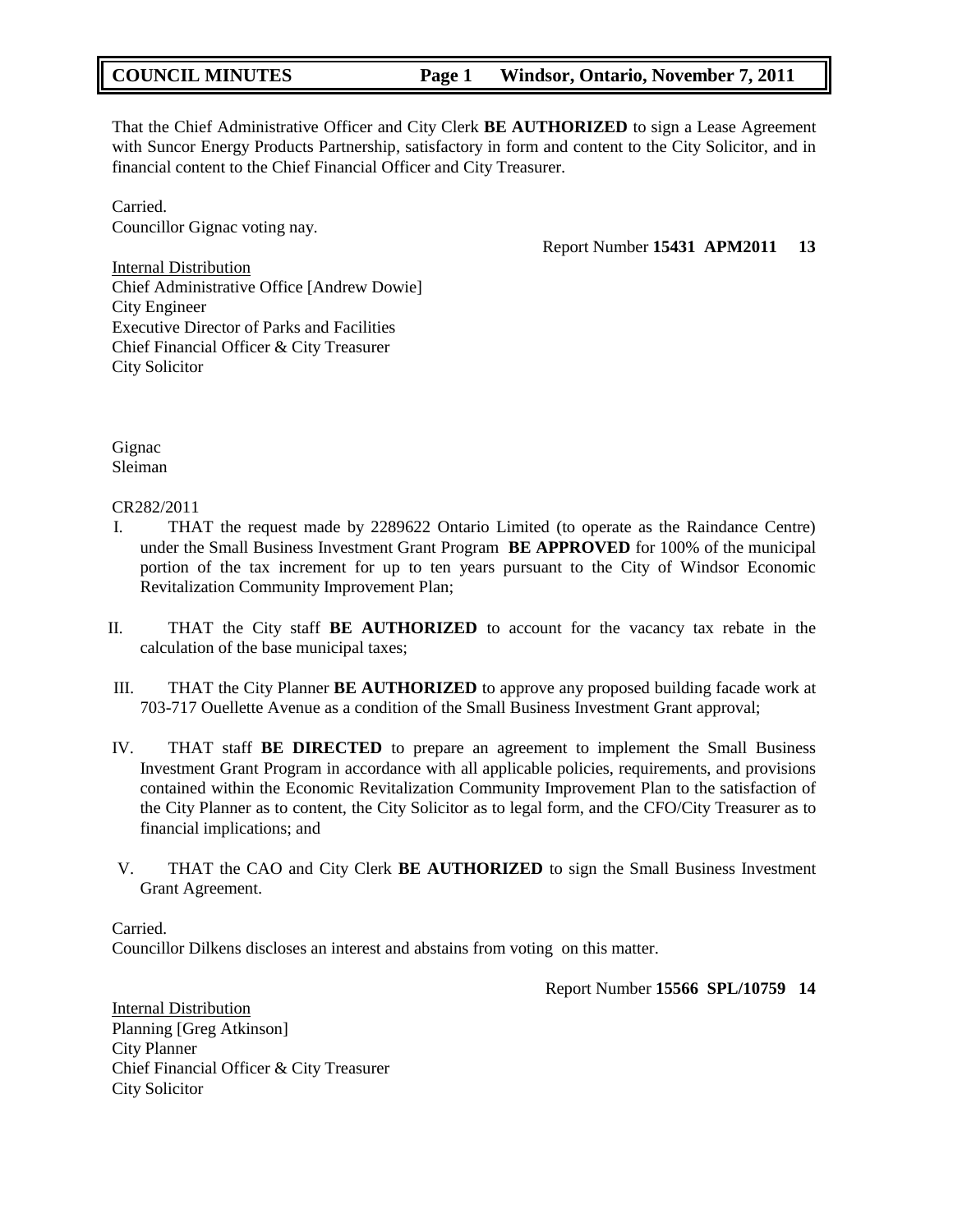Hatfield Jones

#### CR283/2011

THAT COUNCIL **CONFIRM and RATIFY** its decision to approve the following recommendations of the Aquatics & Library Complex Steering Committee:

- I. That a phased or staged approach to the construction of the Family Aquatic and Library Complex (the "Facility) **BE APPROVED** provided that such approach results in the full completion for use of all elements required for the 2013 International Children"s Games;
- II. That the extension of the RFP Submission Deadline from November 15, 2011 to November 29, 2011 **BE APPROVED**;
- III. That Administration **BE AUTHORIZED** to revise the reporting schedule regarding the award of the RFP.

Carried.

Report Number **15591 SR/11026 C15**

Internal Distribution Council Services [Valerie Critchley, City Clerk] Manager of Purchasing & Risk Management City Solicitor City Engineer Executive Director of Parks and Facilities Chief Financial Officer & City Treasurer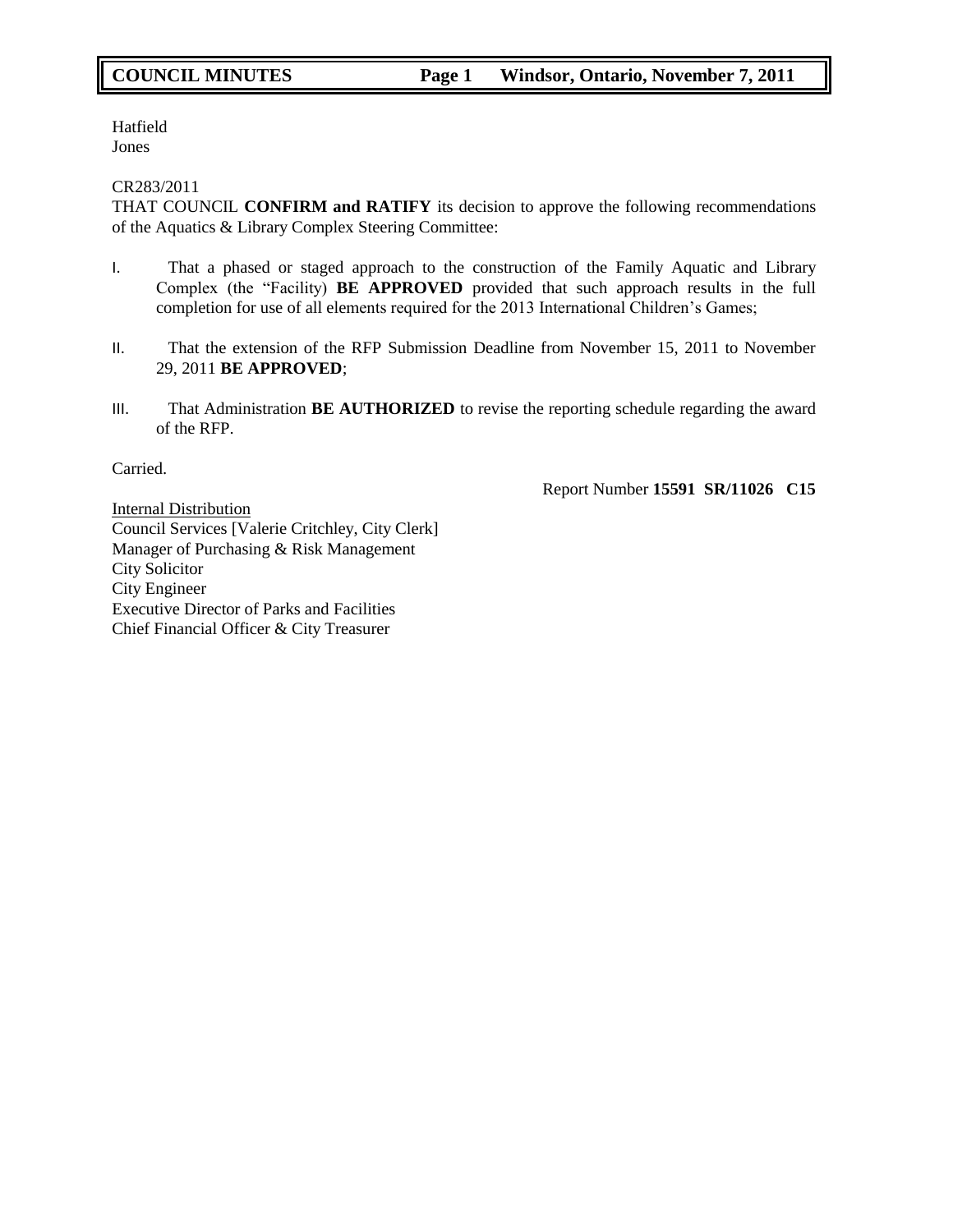**ADOPTED** by Council at its meeting held November 7, 2011 [**M298-2011**] VC/bm

# **SPECIAL MEETING OF COUNCIL – IN CAMERA October 24, 2011**

## **Meeting called to order at: 3:00 o'clock p.m.**

## **Members in Attendance:**

Mayor E. Francis Councillor D. Dilkens Councillor R. Jones Councillor A. Halberstadt Councillor F. Valentinis Councillor B. Marra Councillor P. Hatfield Councillor J. Gignac Councillor A. Maghnieh Councillor H. Payne Councillor E. Sleiman

## **Also in attendance:**

- H. Reidel, Chief Administrative Officer
- D. Cercone for R. Warsh, Community Development and Health Commissioner and Corporate Leader Social Development, Health, Recreation and Culture
- V. Critchley, City Clerk/Licence Commissioner and Corporate Leader Public Engagement and Human Resources
- O. Colucci, Chief Financial Officer/City Treasurer and Corporate Leader Finance and Technology

## **Verbal Motion is presented by Councillor Dilkens, seconded by Councillor Gignac**

**to move in Camera for discussion of the following item(s):**

| Item No. | <b>Subject</b>               | Section<br>- Pursuant<br>to<br>Municipal Act, 2001,<br>as<br>amended |
|----------|------------------------------|----------------------------------------------------------------------|
|          | Personal matter – pay equity | 239(2)(b)(d)(e)                                                      |

**Motion Carried.**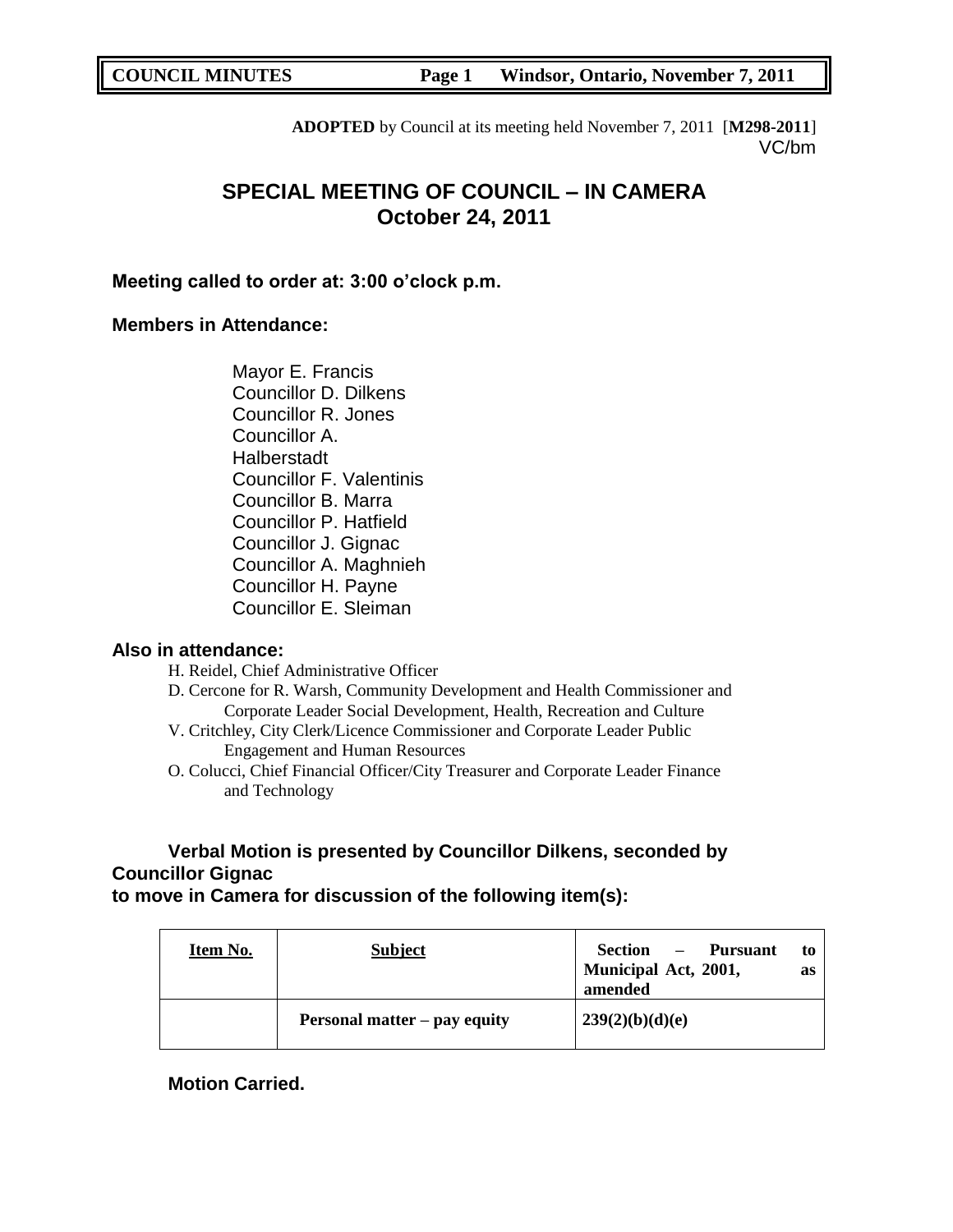## **Declarations of Pecuniary Interest:**

None declared.

**Discussion on the items of business. (Item 1)**

**Verbal Motion is presented by Councillor Dilkens, seconded by Councillor Jones, to move back into public session. Motion Carried.**

## **Moved by Councillor Marra, seconded by Councillor Hatfield, THAT the Clerk BE DIRECTED to transmit the recommendation(s) contained in the report(s) discussed at the In-Camera Council Meeting held October 24, 2011 directly to Council for consideration at the next Regular Meeting.**

1. That the recommendation contained in the in-camera report from the Executive Director of Human Resources, City Clerk/Licence Commissioner and Corporate Leader Public Engagement and Human Services, City Solicitor and Corporate Leader Economic Development and Public Safety, Chief Financial Officer/City Treasurer and Corporate Leader Finance and Technology and Community Development and Health Commissioner and Corporate Leader Social Development, Health, Recreation and Culture respecting a personal matter – pay equity **BE APPROVED**.

**Motion Carried.**

**Moved by Councillor Jones, seconded by Councillor Dilkens, That the special meeting of council held October 24, 2011 BE ADJOURNED. (Time: 3:31 p.m.) Motion Carried.**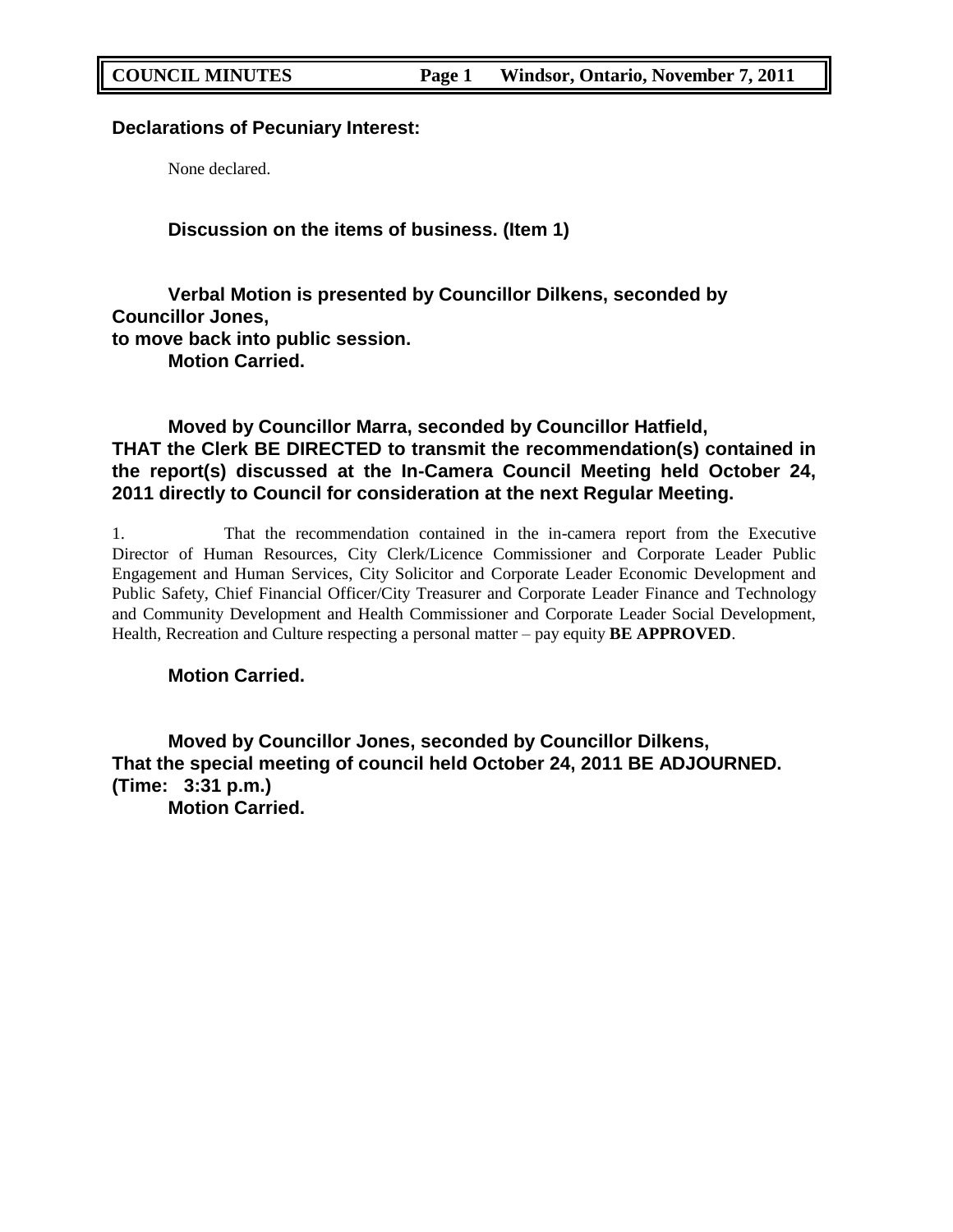**ADOPTED** by Council at its meeting held November 7, 2011 [**M299-2011**] VC/bm Windsor, Ontario, November 7, 2011

## **REPORT OF THE STRIKING COMMITTEE of its meeting held** October 24, 2011

**PRESENT:** Mayor Francis, Chair Councillor B. Marra Councillor J. Gignac Councillor R. Jones Councillor H. Payne Councillor A. Maghnieh Councillor P. Hatfield Councillor E. Sleiman Councillor A. Halberstadt Councillor D. Dilkens Councillor Valentinis

Your Committee submits the following recommendations:

1. That Christopher Asmar **BE APPOINTED** to the Committee of Adjustment to replace James Molnar, deceased, for the 2011 – 2014 term, at the pleasure of Council or until a successor is appointed.

2. That the resignation of Michelle Goyeau on the *Windsor Bicycling Committee* **BE ACCEPTED**.

3. That Jeanette Ware **BE APPOINTED** to the *Seniors Advisory Committee* for the 2011 – 2014 term, at the pleasure of Council or until a successor is appointed.

4. That the individuals listed on Appendix A, **BE APPOINTED** to the *Business Improvement Area Boards of Management* as indicated, and further that the Downtown Business Improvement Area Board, **BE REQUESTED** to submit a current list of members for consideration by City Council.

CHAIR

CITY CLERK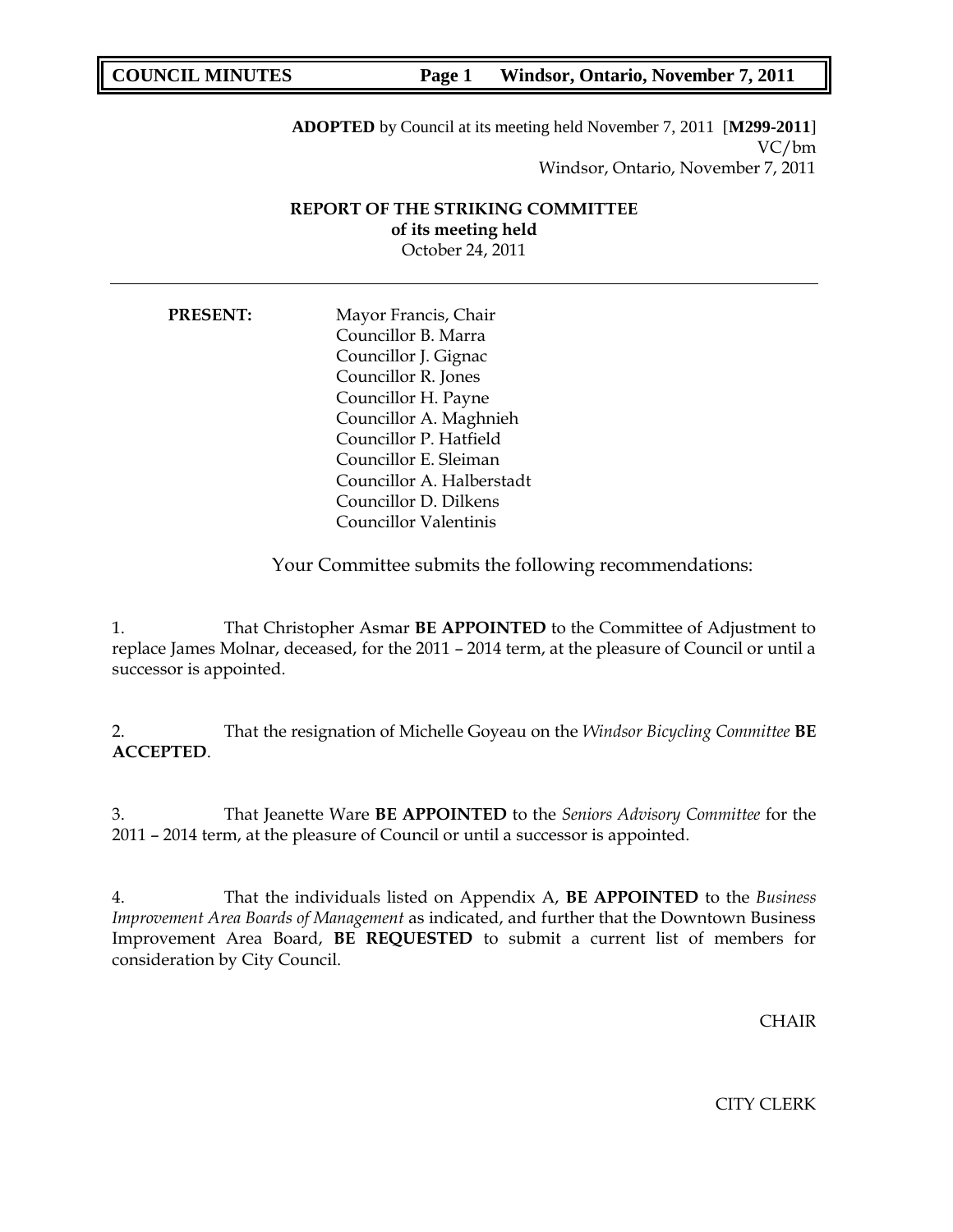## **APPENDIX A**

## **BUSINESS IMPROVEMENT AREA BOARDS OF MANAGEMENT**

## **LIST OF MEMBERS**

## **Walkerville**

- Mike Bates
- Shannon Gilbert
- Howard Spinner
- Jodi Lee
- John LaFramboise
- Jake Rondot
- Bob Scott
- Roy Simone
- Marco Maggio
- Mike Soleski

## **Olde Sandwich**

- Mary Ann Cuderman
- Dr. Greg Hanaka
- Mike Di Vincenzo
- Lynn Calder, APPD

## **Pillette Village**

- Greg Plante, Imaginatiave Imaging
- Nancy Johns, Nancy Johns Gallery
- Haya Saadi, Bella Riva Boutique
- Terry Yaldo, Midway Convenience

## **Ottawa Street**

- Arnie Blaine
- Ennio Sperfuti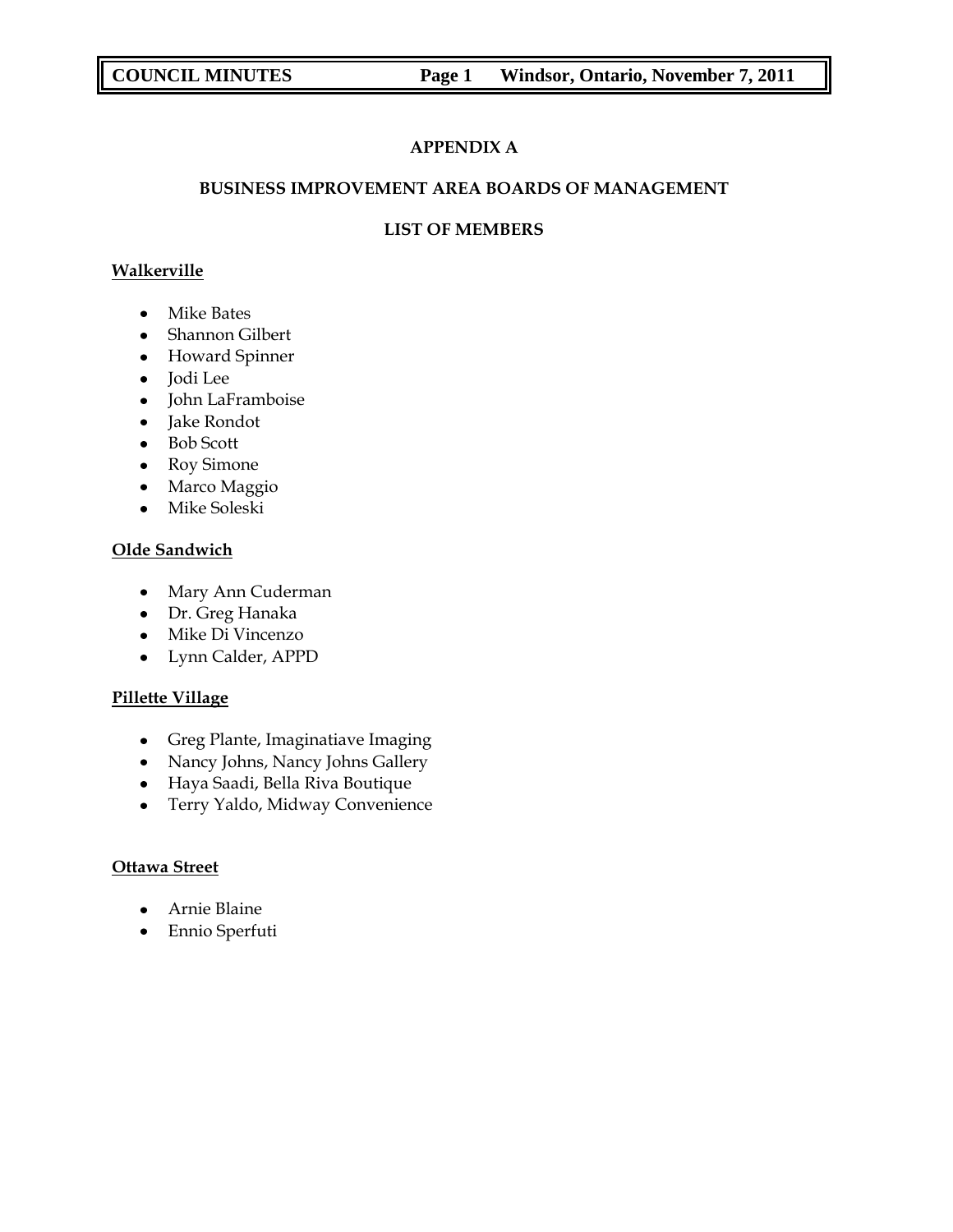**ADOPTED by Council at its meeting held November 7, 2011 [M300-2011]** VC/bm

# **SPECIAL MEETING OF COUNCIL – IN CAMERA November 7, 2011**

## **Meeting called to order at: 5:00 p.m.**

## **Members in Attendance:**

Mayor E. Francis Councillor D. Dilkens Councillor R. Jones Councillor A. Halberstadt Councillor F. Valentinis Councillor B. Marra Councillor P. Hatfield Councillor J. Gignac Councillor A. Maghnieh Councillor H. Payne Councillor E. Sleiman

## **Also in attendance:**

H. Reidel, Chief Administrative Officer

R. Warsh, Community Development and Health Commissioner and Corporate Leader Social Development, Health, Recreation and Culture

- M. Sonego, City Engineer and Corporate Leader Environmental Protection and Transportation
- G. Wilkki, City Solicitor and Corporate Leader Economic Development and Public Safety
- V. Critchley, City Clerk/Licence Commissioner and Corporate Leader Public Engagement and Human Resources
- O. Colucci, Chief Financial Officer/City Treasurer and Corporate Leader Finance and Technology (arrives at 5:02 p.m.)

**Verbal Motion is presented by Councillor Marra, seconded by Councillor Jones,**

**to move in Camera for discussion of the following item(s):**

| NO.    | Subject                                                                           | n - Pursuant to Municipal   |
|--------|-----------------------------------------------------------------------------------|-----------------------------|
|        |                                                                                   | Act, 2001,<br>as<br>amended |
|        | 1. $hal$ matter - about an identifiable $ 239(2)(b) $<br>individual - appointment |                             |
| 2. hal | matter - about an identifiable $ 239(2)(b) $                                      |                             |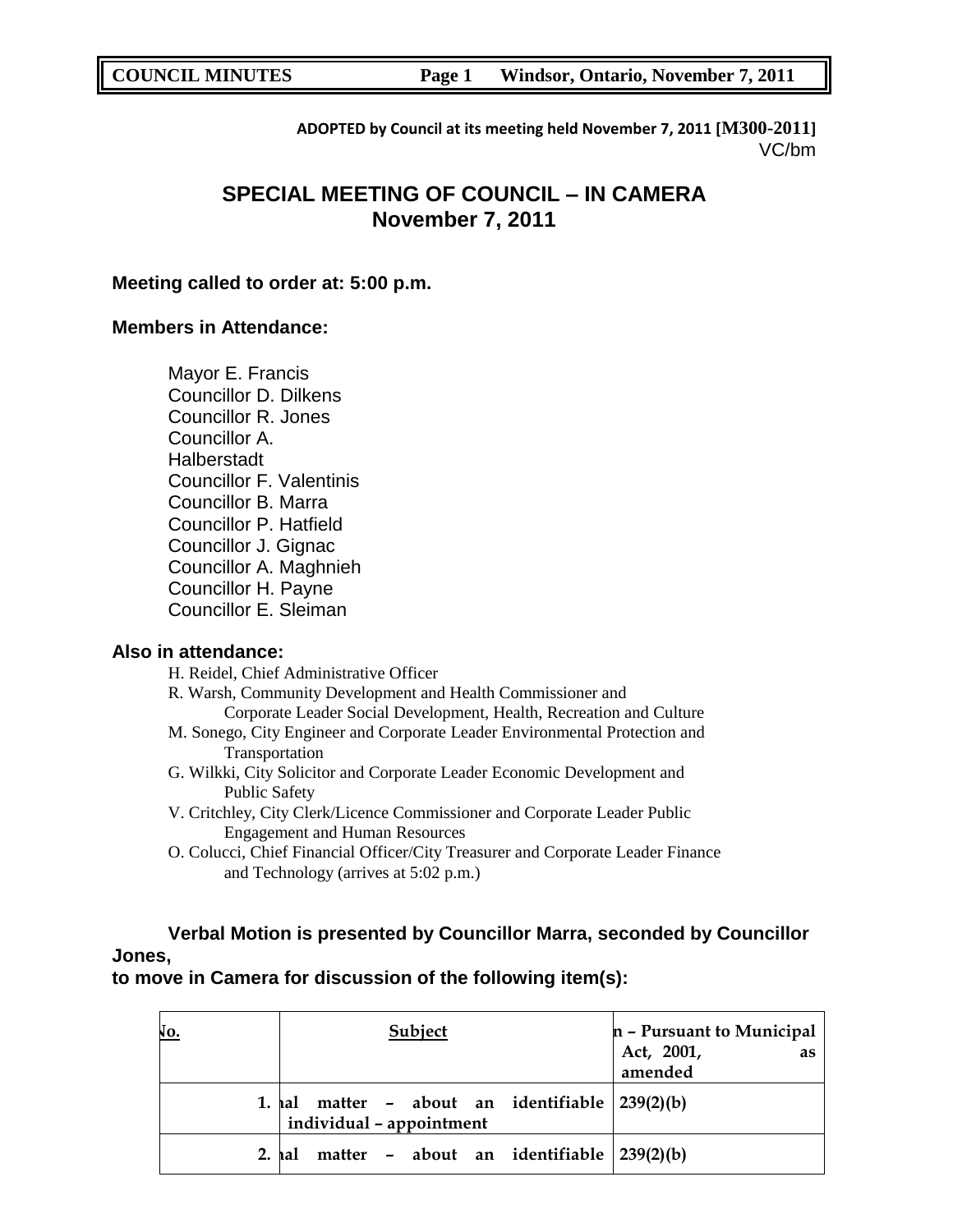**individual – appointment**

**Motion Carried.**

**Declarations of Pecuniary Interest:**

None declared.

**Discussion on the items of business. (Items 1 and 2)**

**Verbal Motion is presented by Councillor Dilkens, seconded by Councillor Sleiman, to move back into public session. Motion Carried.**

**Moved by Councillor Marra, seconded by Councillor Hatfield, THAT the Clerk BE DIRECTED to transmit the recommendation(s) contained in the report(s) discussed at the In-Camera Council Meeting held November 7, 2011 directly to Council for consideration at the next Regular Meeting.**

1. That the recommendation contained in the in-camera report from the City Engineer and Corporate Leader Environmental Protection and Transportation, Chief Financial Officer/City Treasurer and Corporate Leader Finance and Technology, City Solicitor and Corporate Leader Economic Development and Public Safety, City Clerk/Licence Commissioner and Corporate Leader Public Engagement and Human Services and Executive Director of Human Resources respecting a personal matter about an identifiable individual - appointment **BE APPROVED**.

2. That the recommendation contained in the in-camera report from the City Engineer and Corporate Leader Environmental Protection and Transportation and Executive Director of Human Resources respecting a personal matter about an identifiable individual - appointment **BE APPROVED**.

**Motion Carried.**

**Moved by Councillor Jones, seconded by Councillor Valentinis, That the special meeting of council held November 7, 2011 BE ADJOURNED. (Time: 5:05 p.m.) Motion Carried.**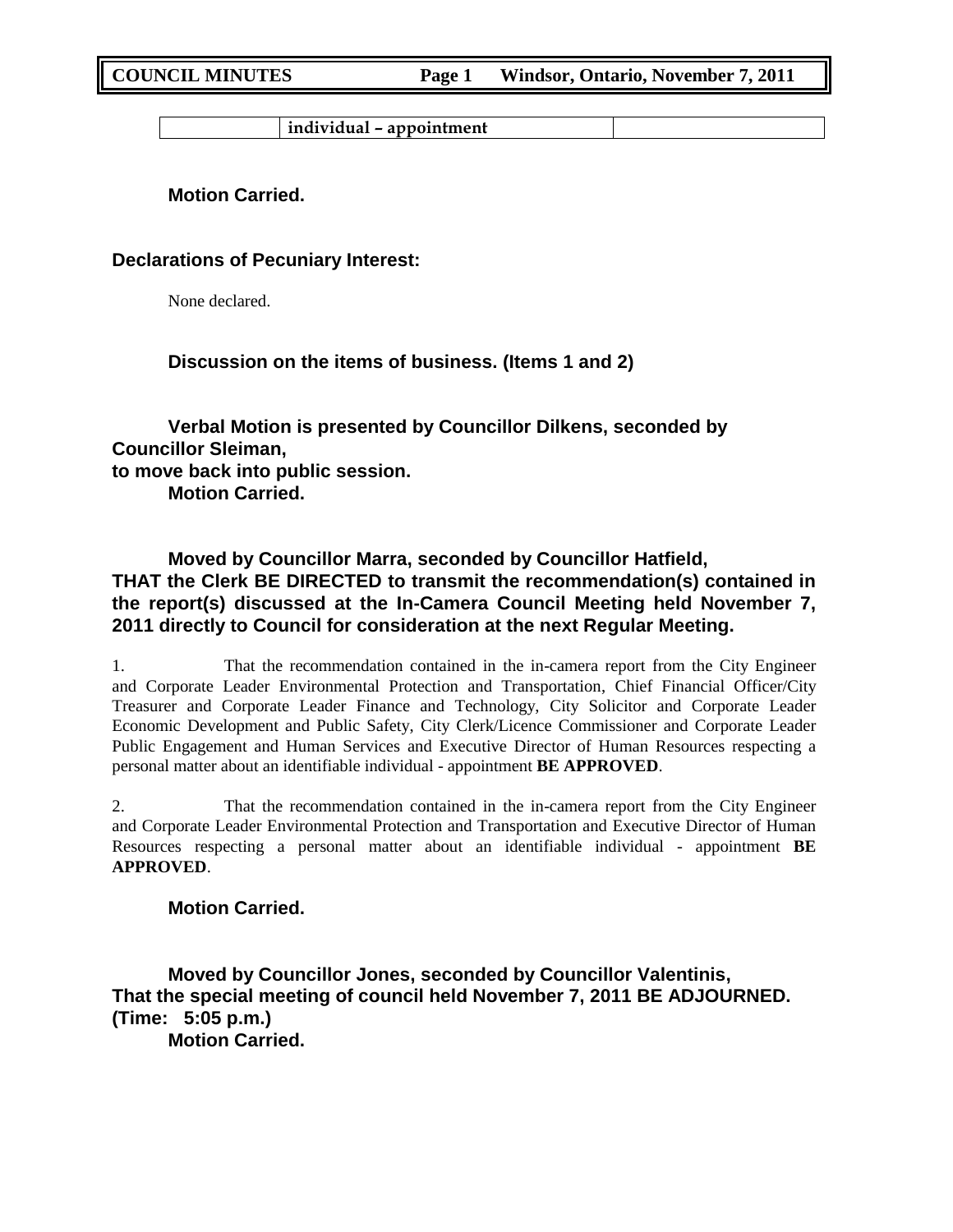**ADOPTED** by Council at its meeting held November 7, 2011 [**M301-2011**] SV/ Windsor, Ontario, November 7, 2011

**REPORT NO. 30** of the **International Relations Committee** at its meetings held June 29, 2011 4:00 o"clock p.m. Walkerville Room, 350 City Hall Square West

## **Members Present at June 29, 2011 meeting:**

Councillor Drew Dilkens, Chair Councillor Ron Jones Dr. Frank Simpson Guy DiPonio Blake Roberts

## **Members Absent with regrets at June 29, 2011 meeting:**

Councillor Percy Hatfield, (absent due to a health issue) Councillor Al Maghnieh, (due to a meeting time conflict with Transit Windsor Board) Jerry Barycki

Your Committee submits the following recommendation:

Moved by B. Edwards, Seconded by F. Simpson,

That the Duale Hochschule Baden-Wurttemberg student exchange application received from Ms. Svenja Baumgartner of Mannheim Germany **BE ACCEPTED** and further that this application **BE FORWARDED** to the appropriate Administration to consider the feasibility of the request.

Carried.

**CHAIRPERSON** 

\_\_\_\_\_\_\_\_\_\_\_\_\_\_\_\_\_\_\_\_\_\_\_\_\_

**\_\_\_\_\_\_\_\_\_\_\_\_\_\_\_\_\_\_\_\_\_\_\_\_\_**

**SECRETARY**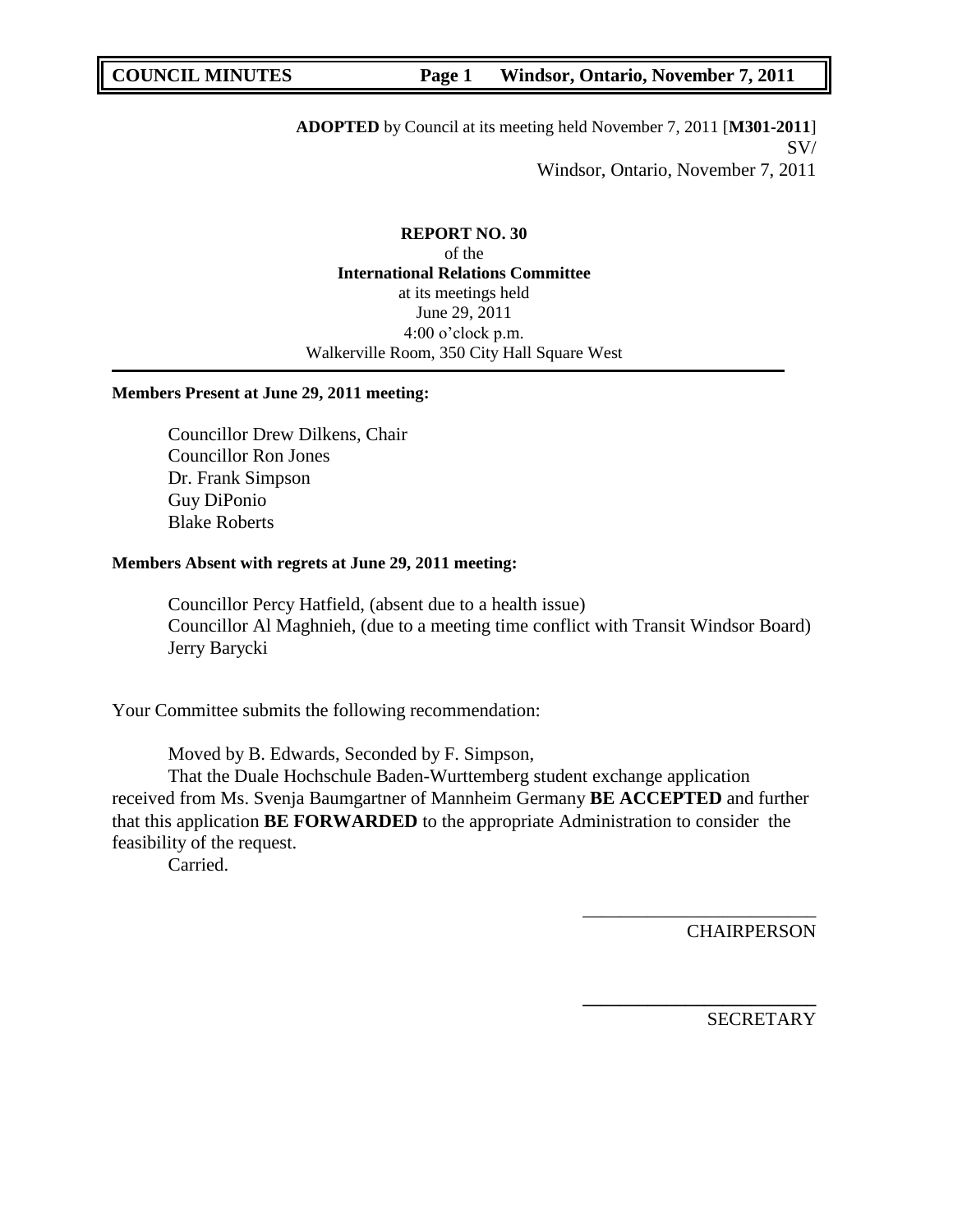**ADOPTED** by Council at its meeting held November 7, 2011 **[M302-2011]** /AA Windsor, Ontario November 7, 2011

## **REPORT NO. 28** of the **PLANNING STANDING COMMITTEE** of its meeting held September 12, 2011

**Present: Councillor Bill Marra, Chair Councillor Percy Hatfield Councillor Joanne Gignac Councillor Al Maghnieh Councillor Ed Sleiman Merrill Baker Cheryl Cross-Leal Barbara Bjarneson**

That the following recommendations of the Planning Standing Committee **BE APPROVED** as follows**:** 

> Moved by Barbara Bjarneson, seconded by Councillor Sleiman, That Zoning By-law 85-18 **BE AMENDED** on the following basis:

- 1. That Schedule "A" be deleted and be replaced with the new Schedule "A" contained in Appendix A to this report.
- 2. That map number references be revised as follows:

Section 10.3.4 - deleting "Map 6" and replacing it with "Map T12"

Section 11.3.2 - deleting "Maps 4 and 10" and replacing it with "Map T16"

Section 11.3.3 - deleting "Maps 5 and 7" and replacing it with "Map T16"

Section 14.3.11 - deleting "Map 4" and replacing it with "Map T12"

Section 14.3.15 - deleting "Map 4" and replacing it with "Map T12"

Section 15.3.1 - deleting "Map 4" and replacing it with "Map T16"

Section 15.3.2 - deleting "Maps 4 and 5" and replacing it with "Map T16"

Section 15.3.9 - deleting "Map 2" and replacing it with "Map T16"

Section 16.3.1 - deleting "Maps 2, 6 and 10" and replacing it with "Map T12"

Section 16.3.4 - deleting "Map 5" and replacing it with "Map T16"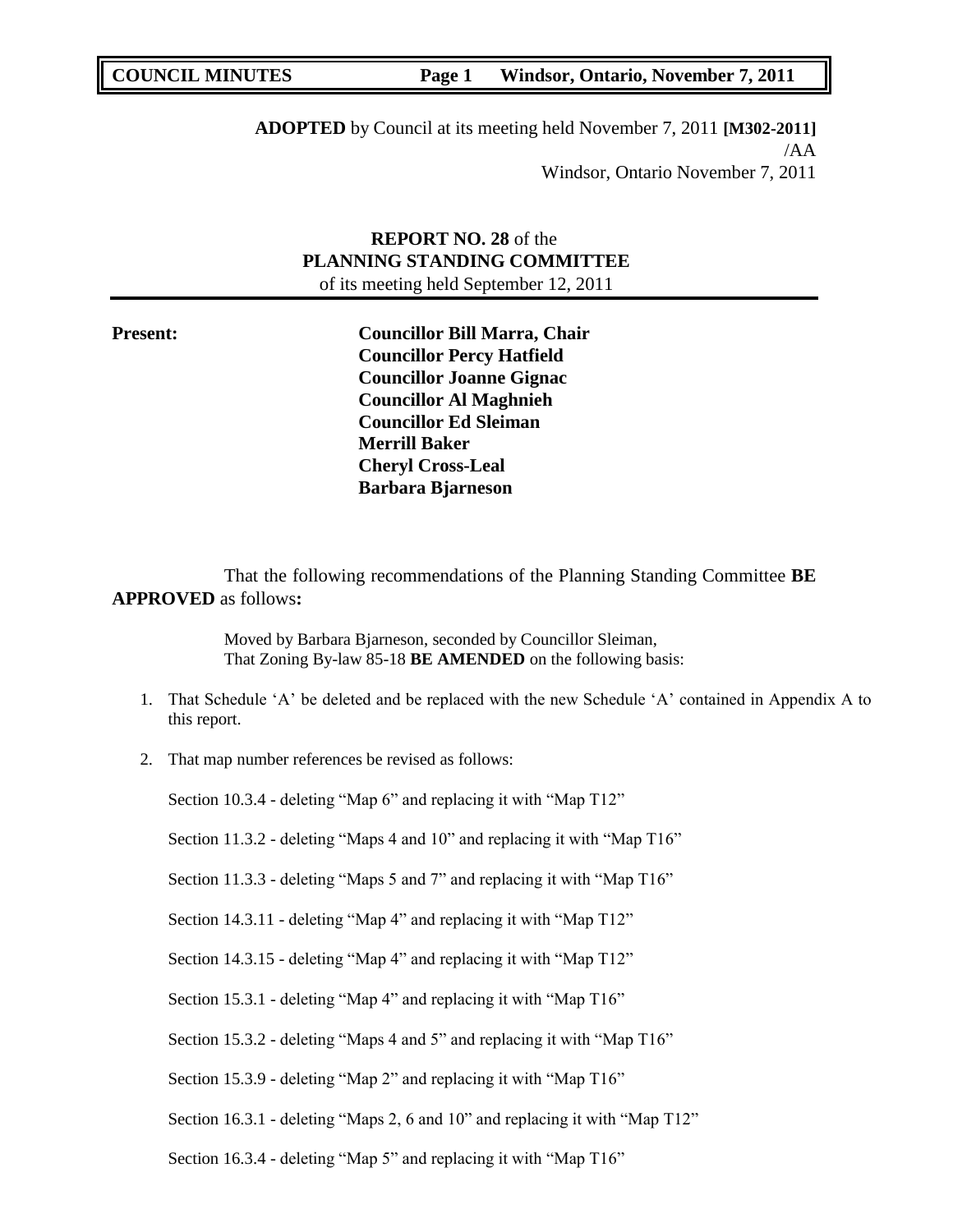Section 17.3.3 - deleting "Map 7" and replacing it with "Map T17".

Carried.

*Clerk's Note:* The Report from the City Planner & Executive Director, entitled "Housekeeping Amendment 2011-2, Zoning By-law 85-18 – Former Sandwich South Lands" dated August 19, 2011 is *attached* as background information.

Livelink #15471, ZB/11163

\_\_\_\_\_\_\_\_\_\_\_\_\_\_\_\_\_\_\_\_\_\_\_\_\_\_\_\_\_\_\_\_\_\_

\_\_\_\_\_\_\_\_\_\_\_\_\_\_\_\_\_\_\_\_\_\_\_\_\_\_\_\_\_\_\_\_\_\_

CHAIRPERSON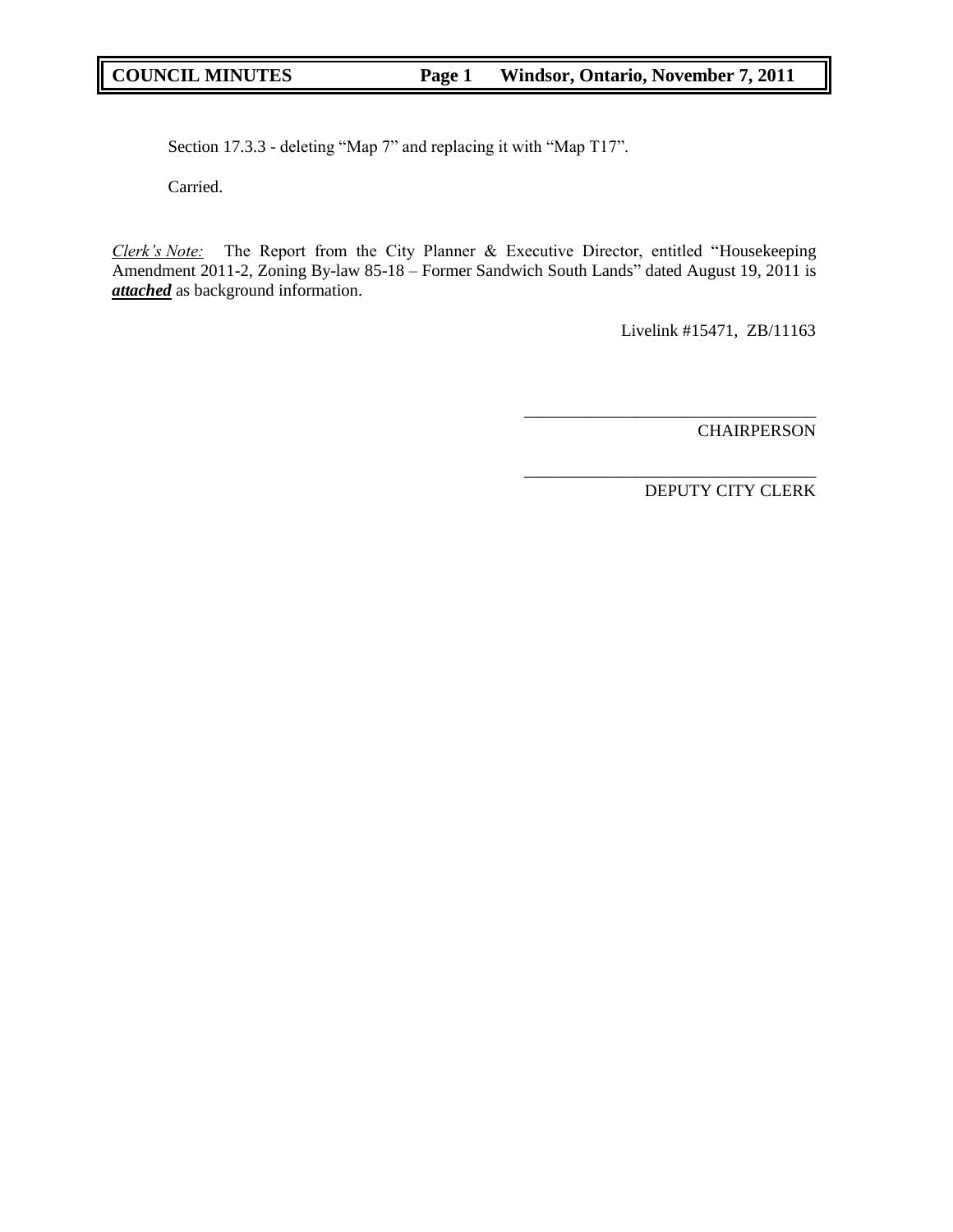**ADOPTED** by Council at its meeting held November 7, 2011 **[M303-2011]** /AA Windsor, Ontario November 7, 2011

## **REPORT NO. 29** of the **PLANNING STANDING COMMITTEE** of its meeting held September 12, 2011

**Present: Councillor Bill Marra, Chair Councillor Percy Hatfield Councillor Joanne Gignac Councillor Al Maghnieh Councillor Ed Sleiman Merrill Baker Cheryl Cross-Leal Barbara Bjarneson**

That the following recommendations of the Planning Standing Committee **BE APPROVED** as follows**:** 

Moved by Barbara Bjarneson, seconded by Councillor Hatfield,

I That an amendment to Zoning By-law 8600 **BE APPROVED** for PART OF LOT 59, CONCESSION 1, (PIN 012600426); by adding a site specific provision in accordance with the following:

For the lands comprising Part of Lot 59, situated within Malden Park, west of Malden Road and north of the park access road, an indigenous species wildlife rescue and rehabilitation facility, with accessory learning, training and retail areas shall be additional permitted uses with the following provisions:

- 1. A minimum of 17 shared parking space, available to all visitors of Malden Park, shall be provided;
- 2. No additional loading zone or space is required;
- 3. Bicycle parking for a minimum of five bicycles, available to all users of the Malden Park, shall be provided;
- 4. Retail uses are limited to a maximum of 30% of the gross floor area.

Carried.

*Clerk's Note:* The Report from the City Planner & Executive Director, entitled "Rezoning – Part of Malden Park – Erie Wildlife Rescue" dated August 8, 2011 is *attached* as background information. Livelink #15470, ZB/11164

**CHAIRPERSON** 

DEPUTY CITY CLERK

**\_\_\_\_\_\_\_\_\_\_\_\_\_\_\_\_\_\_\_\_\_\_\_\_\_\_\_\_\_\_\_\_\_\_**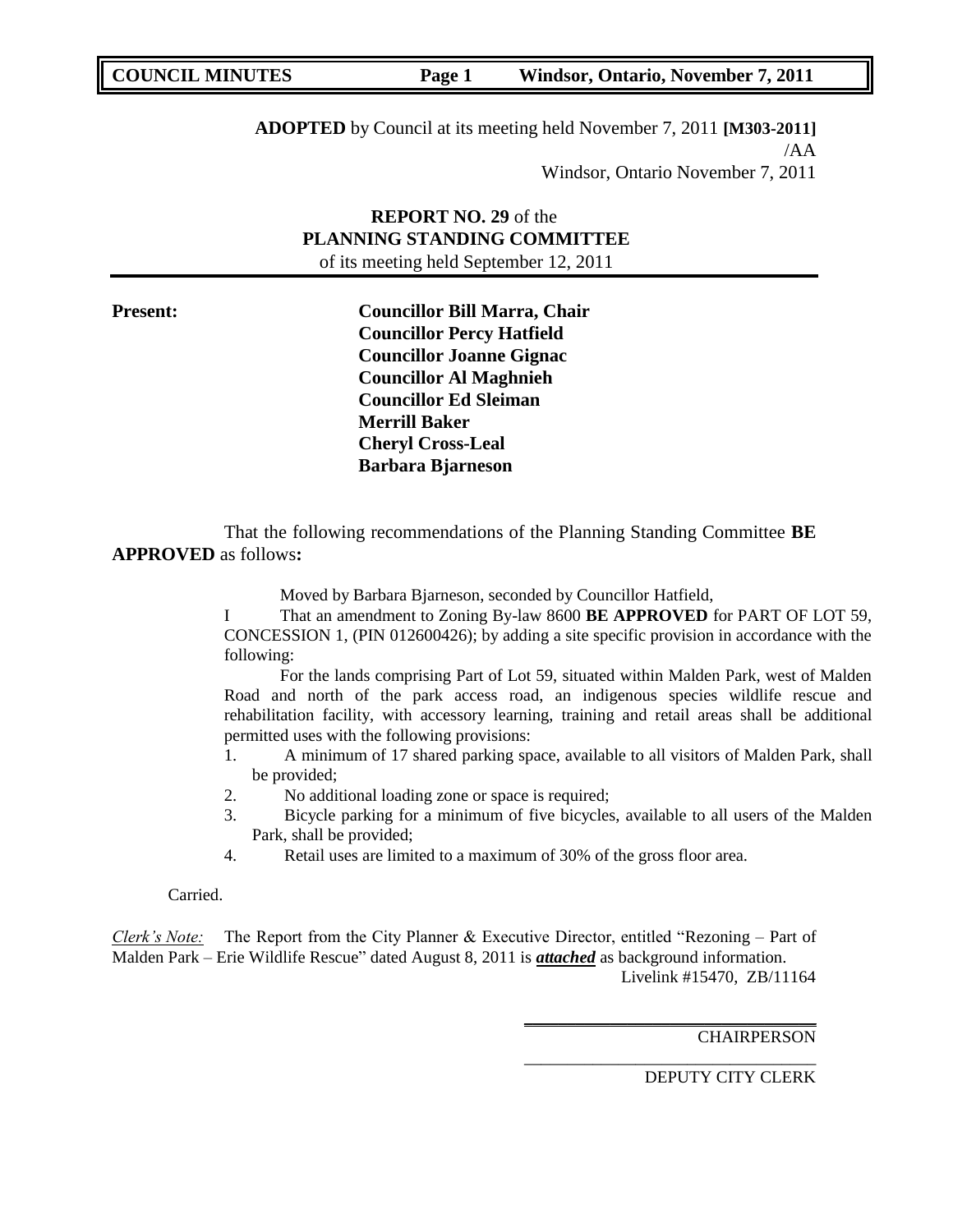**ADOPTED** by Council at its meeting held November 7, 2011 **[M304-2011]** /AA Windsor, Ontario November 7, 2011

## **REPORT NO. 31** of the **PLANNING STANDING COMMITTEE** of its meeting held September 12, 2011

**Present: Councillor Bill Marra, Chair Councillor Percy Hatfield Councillor Joanne Gignac Councillor Al Maghnieh Councillor Ed Sleiman**

That the following recommendations of the Planning Standing Committee **BE APPROVED** as follows**:** 

Moved by Councillor Gignac, seconded by Councillor Sleiman,

- I. That the 4.27 metre (14.0 feet) wide north/south alley between Walker Road and Turner Road from Ledyard Avenue southerly to Moxlay Avenue as shown on Drawing Number CC-1614 *attached* hereto as Appendix "A" **BE ASSUMED** for subsequent closure and conveyance to the abutting property owners and further the City Solicitor **BE REQUESTED** to prepare the necessary by-law.
- II. That the 4.27 metre (14.0 feet) wide north/south alley between Walker Road and Turner Road from Ledyard Avenue southerly to Moxlay Avenue as shown on Drawing Number CC-1614 *attached* hereto as Appendix "A" **BE CLOSED AND CONVEYED** to the abutting property owners subject to the following:
	- Easements are required in favour of: Bell Canada Enwin Utilities – Hydro Division Cogeco Cable Systems Inc.
	- The conveyance costs are as follows:  $\bullet$ Abutting properties zoned RD1.1: \$1.00 plus deed preparation and proportionate share of survey cost Abutting properties zoned CD4.1: \$10.00 per square foot (\$107.64 per square metre) no easements and \$5.00 per square foot (\$53.82 per square metre) with easements

and further, that the City Engineer **BE REQUESTED** to supply the appropriate legal description, in accordance with Drawing CC-1614, attached hereto as Appendix "A", the City Planner, or designate, **BE AUTHORIZED** to publish the required legal notice, and further, that the City Solicitor **BE REQUESTED** to prepare the by-law to close, and further, the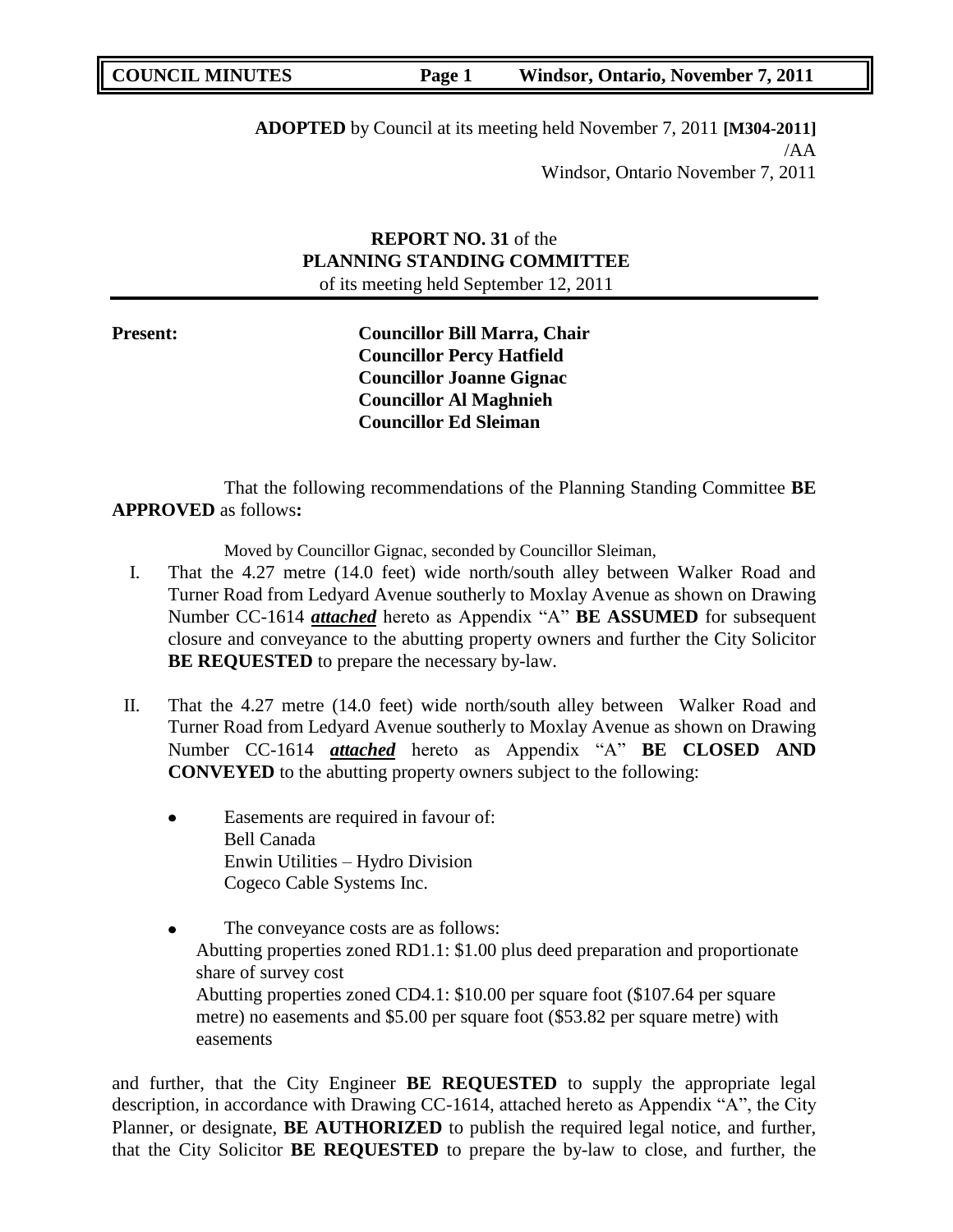Chief Administrative Officer and City Clerk **BE AUTHORIZED** to sign all necessary documents approved as to form and content satisfactory to the City Solicitor, and the transaction **BE COMPLETED** electronically pursuant to By-law Number 366-2003.

Carried.

*Clerk's Note:* The Report from the Legal Document Clerk, entitled "Request to close the north/south alley between Walker Road and Turner Road from Ledyard Avenue to Moxlay Avenue" dated August 17, 2011 is *attached* as background information.

Livelink #15461, SAA/1385

**\_\_\_\_\_\_\_\_\_\_\_\_\_\_\_\_\_\_\_\_\_\_\_\_\_\_\_\_\_\_\_\_\_\_ CHAIRPERSON**

**DEPUTY CITY CLERK**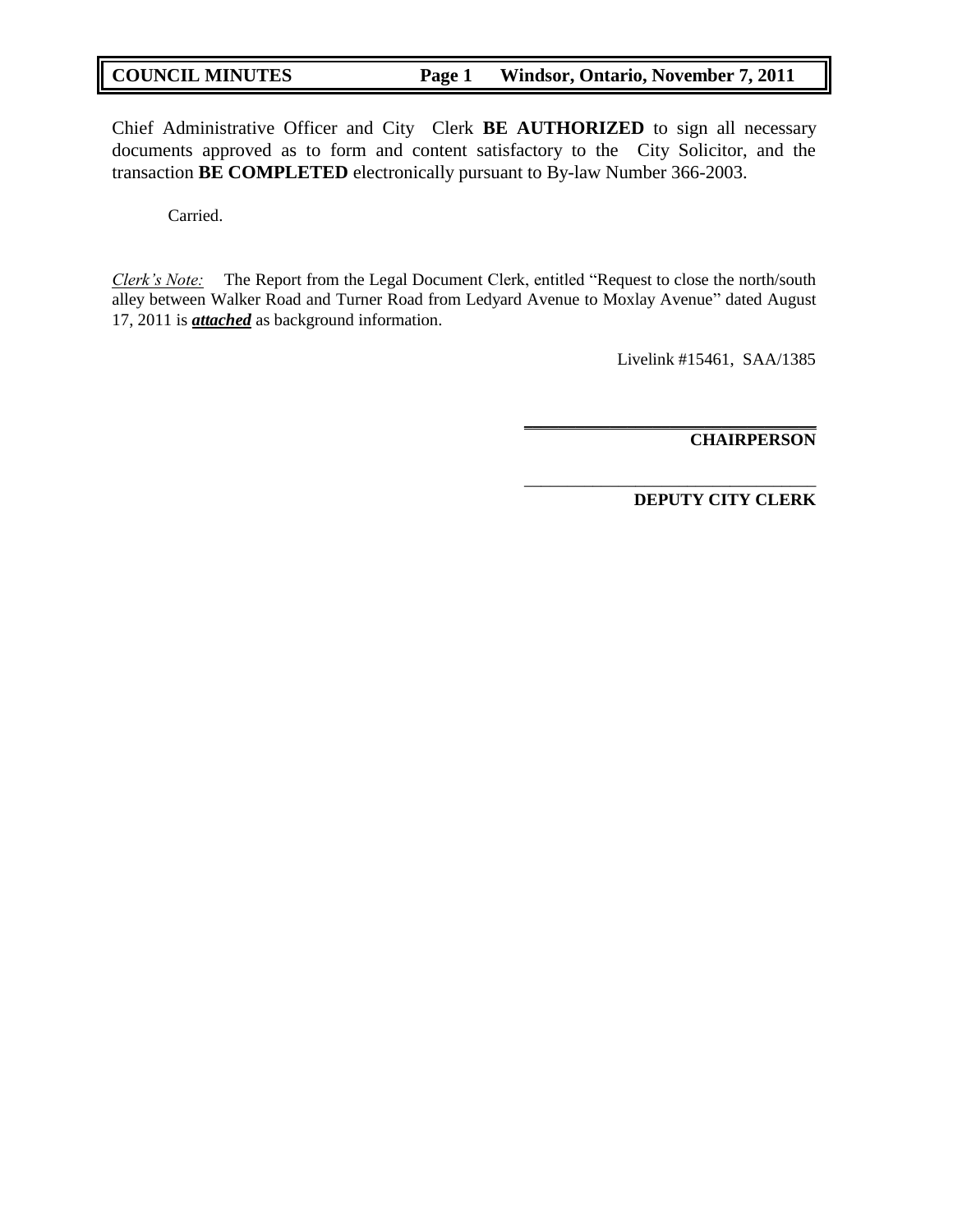**BE DEFERRED** to allow for administration to hold discussions with the applicant as soon as possible to determine if any compromises can be reached as ADOPTED by Council at its meeting held November 7, 2011 **[M305-2011]** /AA Windsor, Ontario November 7, 2011

# **REPORT NO. 32** of the **PLANNING STANDING COMMITTEE**

of its meeting held September 12, 2011

**Present: Councillor Bill Marra, Chair Councillor Percy Hatfield Councillor Joanne Gignac Councillor Al Maghnieh Councillor Ed Sleiman**

That the following recommendations of the Planning Standing Committee **BE APPROVED** as follows**:** 

Moved by Councillor Hatfield, seconded by Councillor Maghnieh,

That the application request to close part of the east/west alley south of Riverside Drive East between Glengarry Avenue and Aylmer Avenue **BE DENIED.**

Carried.

Councillor Sleiman voting nay.

*Clerk's Note:* The Report from the Legal Document Clerk, entitled "Request to close part of the east/west alley south of Riverside Drive East between Glengarry Avenue and Aylmer Avenue" dated August 17, 2011 is *attached* as background information.

Livelink #15460, SAA/1384

**\_\_\_\_\_\_\_\_\_\_\_\_\_\_\_\_\_\_\_\_\_\_\_\_\_\_\_\_\_\_\_\_\_\_**

\_\_\_\_\_\_\_\_\_\_\_\_\_\_\_\_\_\_\_\_\_\_\_\_\_\_\_\_\_\_\_\_\_\_

**CHAIRPERSON**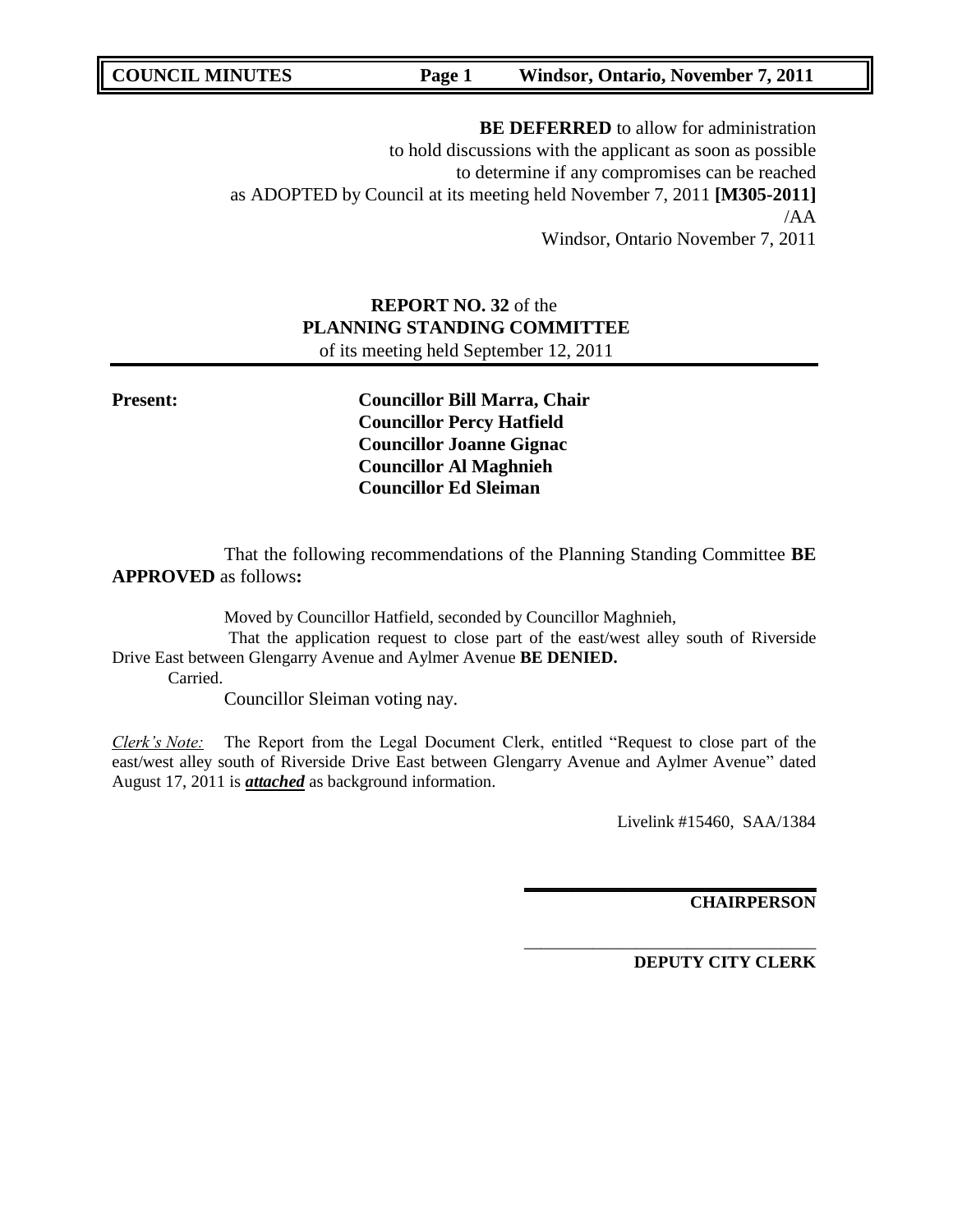**ADOPTED** by Council at its meeting held November 7, 2011 **[M306-2011]** /AA Windsor, Ontario November 7, 2011

## **REPORT NO. 33** of the **PLANNING STANDING COMMITTEE** of its meeting held October 11, 2011

| <b>Present:</b> | <b>Councillor Ed Sleiman (Vice Chair)</b> |
|-----------------|-------------------------------------------|
|                 | <b>Councillor Percy Hatfield</b>          |
|                 | <b>Councillor Joanne Gignac</b>           |
|                 | <b>Councillor Al Maghnieh</b>             |
|                 | <b>Merrill Baker</b>                      |
|                 | <b>Barbara Bjarneson</b>                  |
|                 | <b>Cheryl Cross-Leal</b>                  |
|                 |                                           |

## **Regrets: Councillor Bill Marra**

That the following recommendations of the Planning Standing Committee **BE APPROVED** as follows**:** 

Moved by Councillor Maghnieh, seconded by Merrill Baker,

I That an exemption from Interim Control By-law 19-2007 as amended by By-law 35-2008 **BE GRANTED** for lands described as Lots 1, 2 and 3, Part of Lot 4, Registered Plan 1365 (northwest corner of College Avenue and Brock Street) and Lots 122 to 126 and Part of Lot 127, Registered Plan 1365 (southwest corner of College Avenue and Brock Street).

II That an amendment to Zoning By-law 8600 **BE APPROVED** for property described as Lots 1, 2 and 3, and Part of Lot 4, Registered Plan 1365 (northwest corner of College Avenue and Brock Street) and Lots 122 to 126 and Part of Lot 127, Registered Plan 1365 (southwest corner of College Avenue and Brock Street) by adding a site specific provision to allow a business office, a medical office and other facilities of a non-profit or charitable organization within an existing building as an additional permitted use subject to the provision of a minimum of 25 parking spaces on Lots 1, 2 and 3, and Part of Lot 4, Registered Plan 1365.

Carried.

Barbara Bjarneson declares a conflict and abstains from voting on this matter.

*Clerk's Note:* The Report of the Senior Planner dated September 14, 2011 titled "Rezoning – 3325 College Avenue (and parking lot) – City of Windsor" is *attached* as background information.

Livelink #15524, ZB/11044

**\_\_\_\_\_\_\_\_\_\_\_\_\_\_\_\_\_\_\_\_\_\_\_\_\_\_\_\_\_\_\_\_\_\_**

\_\_\_\_\_\_\_\_\_\_\_\_\_\_\_\_\_\_\_\_\_\_\_\_\_\_\_\_\_\_\_\_\_\_

**CHAIRPERSON**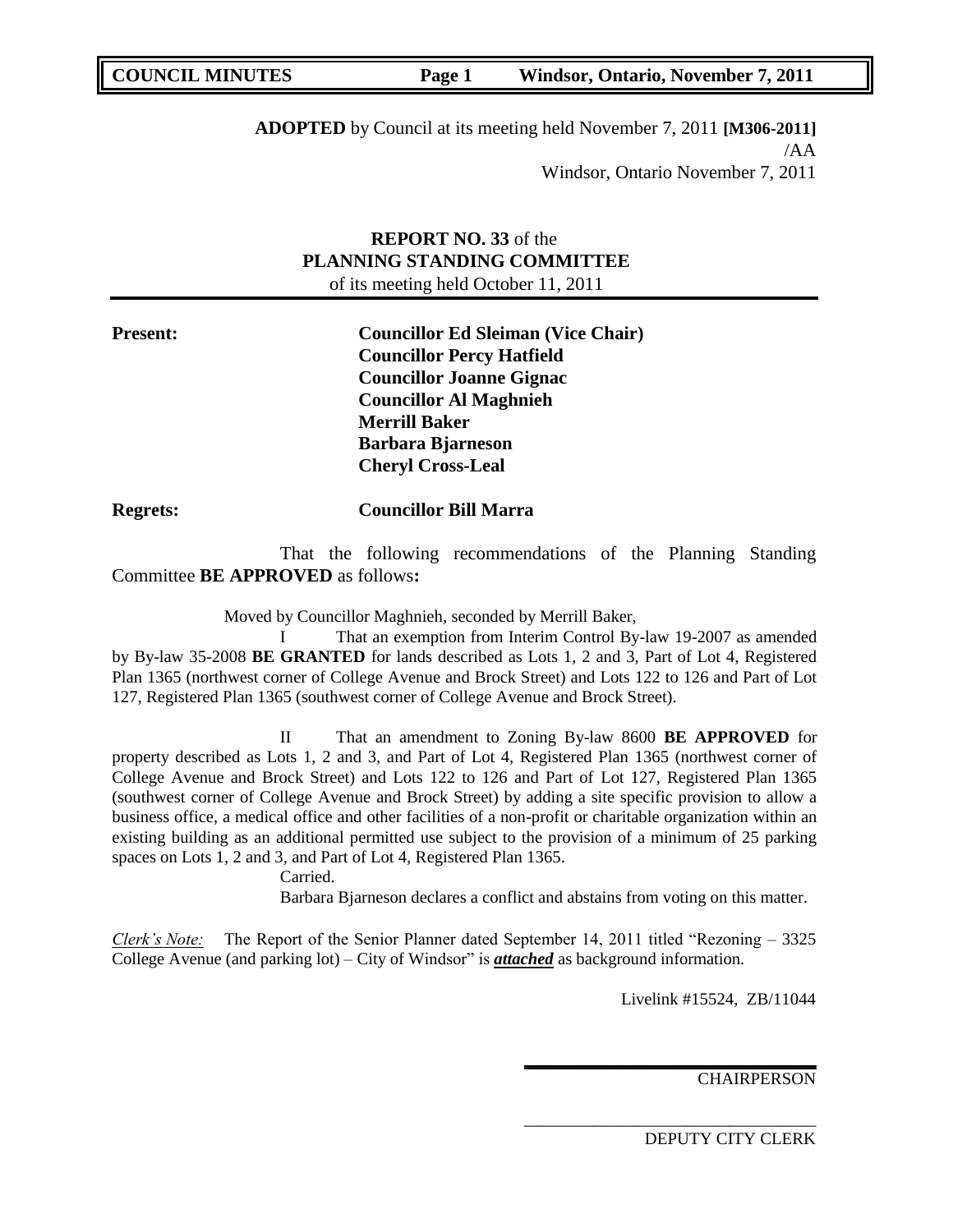**ADOPTED** by Council at its meeting held November 7, 2011 **[M307-2011]** /AA Windsor, Ontario November 7, 2011

## **REPORT NO. 34** of the **PLANNING STANDING COMMITTEE** of its meeting held October 11, 2011

**Present: Councillor Ed Sleiman (Vice Chair) Councillor Percy Hatfield Councillor Joanne Gignac Councillor Al Maghnieh Merrill Baker Barbara Bjarneson Cheryl Cross-Leal**

**Regrets: Councillor Bill Marra** 

That the following recommendations of the Planning Standing Committee **BE APPROVED** as follows**:** 

Moved by Councillor Gignac, seconded by Councillor Hatfield,

That an amendment to Zoning By-law 8600 **BE APPROVED** changing the zoning of part of 1630 Partington (Now 1640 Partington) Avenue; Plan 1325, Part of Lot 454, Lot 455. Lot 456, Part of Lot 457, Part of Lot 347, Part of Lot 348, Part of Lot 349 and Part of Block E (closed alley), east of Partington Avenue, south of Algonquin Street. , (PIN 01100855); from ID1.1 to RD1.1.

Carried.

*Clerk's Note:* The Report of the Development Review Planner dated September 9, 2011 titled "Rezoning – Part of 1630 Partington, now 1640 Partington" is *attached* as background information.

Livelink #15526, ZB/11130

**\_\_\_\_\_\_\_\_\_\_\_\_\_\_\_\_\_\_\_\_\_\_\_\_\_\_\_\_\_\_\_\_\_\_**

\_\_\_\_\_\_\_\_\_\_\_\_\_\_\_\_\_\_\_\_\_\_\_\_\_\_\_\_\_\_\_\_\_\_

**CHAIRPERSON**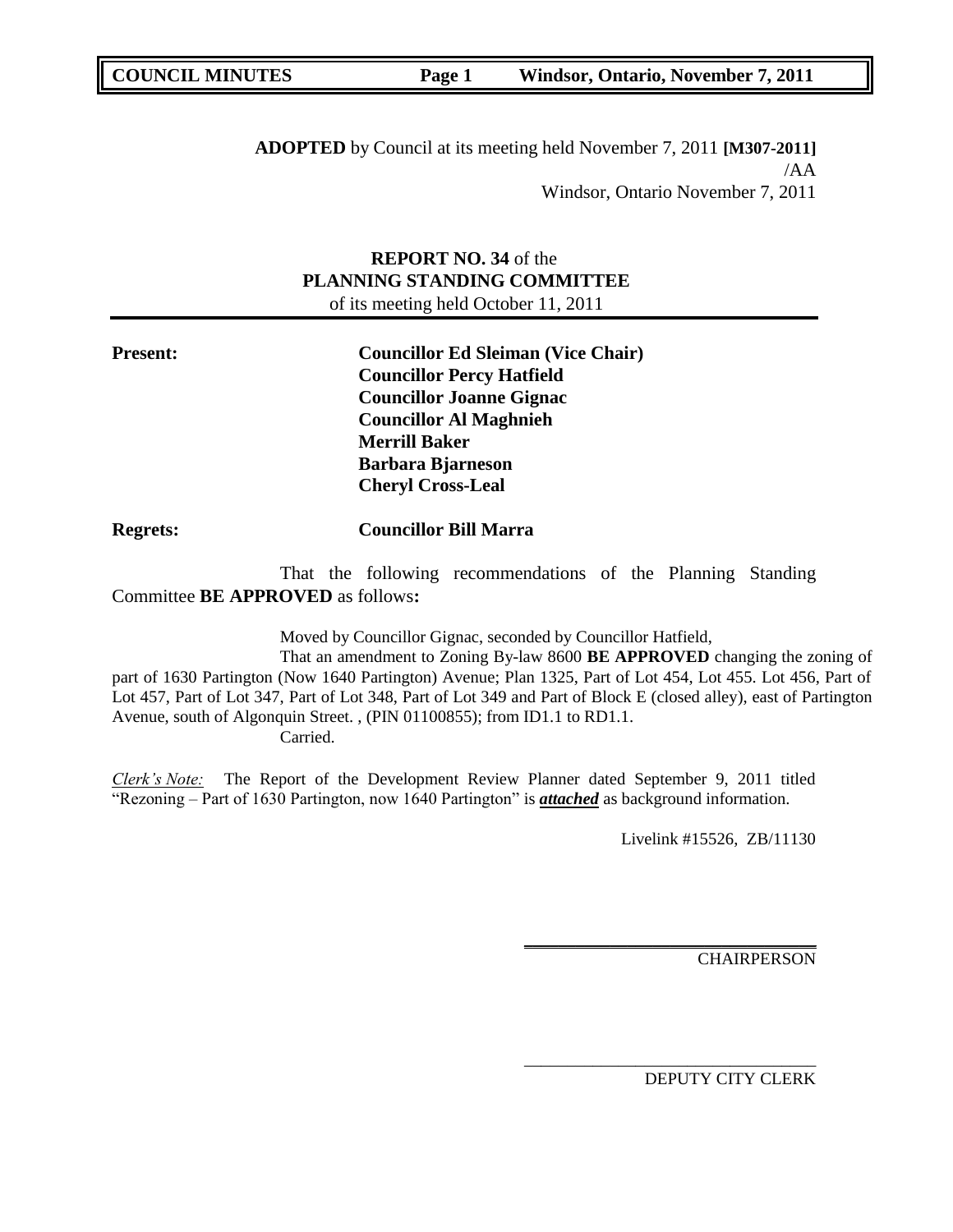**ADOPTED** by Council at its meeting held November 7, 2011 **[M308-2011]** /AA Windsor, Ontario November 7, 2011

## **REPORT NO. 35** of the **PLANNING STANDING COMMITTEE** of its meeting held October 11, 2011

**Present: Councillor Ed Sleiman (Vice Chair) Councillor Percy Hatfield Councillor Joanne Gignac Councillor Al Maghnieh**

**Regrets: Councillor Bill Marra** 

That the following recommendations of the Planning Standing Committee **BE APPROVED** as follows**:** 

Moved by Councillor Hatfield, seconded by Councillor Gignac,

III. That the 4.27 metre (14 feet) wide north/south alley between Glendale Avenue and Balfour Boulevard from Coronation southerly to Empress Street as shown on Drawing Number CC-1617 *attached* hereto as Appendix "A" **BE ASSUMED** for subsequent closure and conveyance to the abutting property owners and further the City Solicitor **BE REQUESTED** to prepare the necessary by-law.

IV. That the 4.27 metre (14 feet) wide north/south alley between Glendale Avenue and Balfour Boulevard from Coronation Avenue southerly to Empress Street as shown on Drawing Number CC-1617 *attached* hereto as Appendix "A" **BE CLOSED AND CONVEYED** to the abutting property owners subject to the following:

- Easements are required in favour of:  $\bullet$ Enwin Utilities – Hydro Division for the full width of the alley behind 1991 Balfour.
- Conveyance cost to each owner  $\bullet$ 
	- \$1.00 plus the deed preparation fee and proportionate share of the cost of the 12R Plan as invoiced to the City of Windsor by an Ontario Land Surveyor for land abutting properties zoned RD1.2

and further:

- the City Engineer **BE REQUESTED** to supply the appropriate legal description, in accordance with Drawing Number. CC-1617, *attached* hereto as Appendix "A"
- the City Planner, or designate, **BE AUTHORIZED** to publish the required legal notice,
- the City Solicitor **BE REQUESTED** to prepare the by-law to close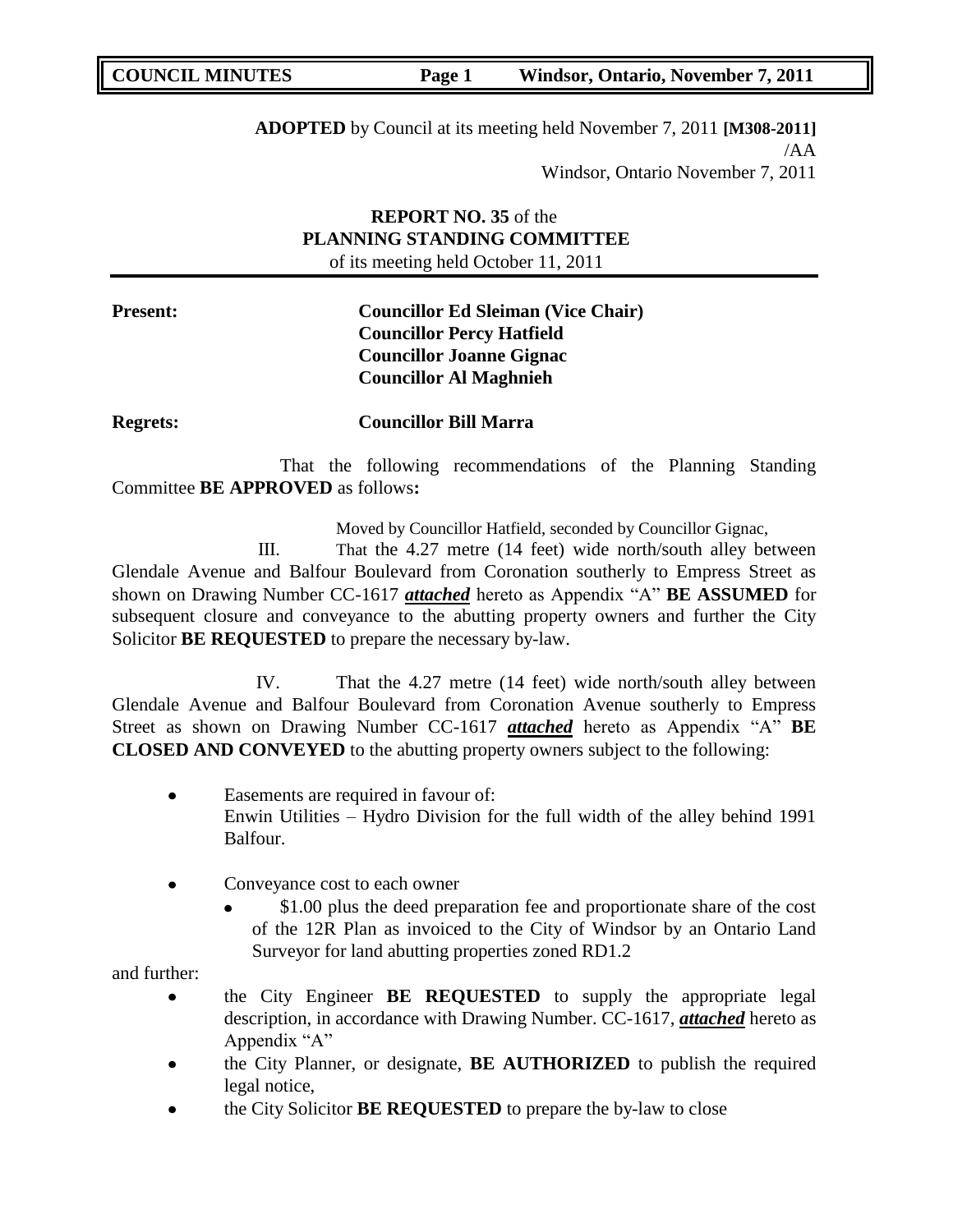- the Chief Administrative Officer and City Clerk **BE AUTHORIZED** to sign  $\bullet$ all necessary documents approved as to form and content satisfactory to the City Solicitor,
- the transaction **BE COMPLETED** electronically pursuant to By-law Number  $\bullet$ 366-2003.

Carried.

*Clerk's Note:* The Report of the Committee Coordinator, Street and Alley Technical Advisory Committee dated September 19, 2011 titled "Request to close the north/south alley between Glendale Avenue and Balfour Boulevard from Coronation Avenue to Empress Street" is *attached* as background information.

**Livelink #15515, SAA2011**

**\_\_\_\_\_\_\_\_\_\_\_\_\_\_\_\_\_\_\_\_\_\_\_\_\_\_\_\_\_\_\_\_\_\_**

\_\_\_\_\_\_\_\_\_\_\_\_\_\_\_\_\_\_\_\_\_\_\_\_\_\_\_\_\_\_\_\_\_\_

**CHAIRPERSON**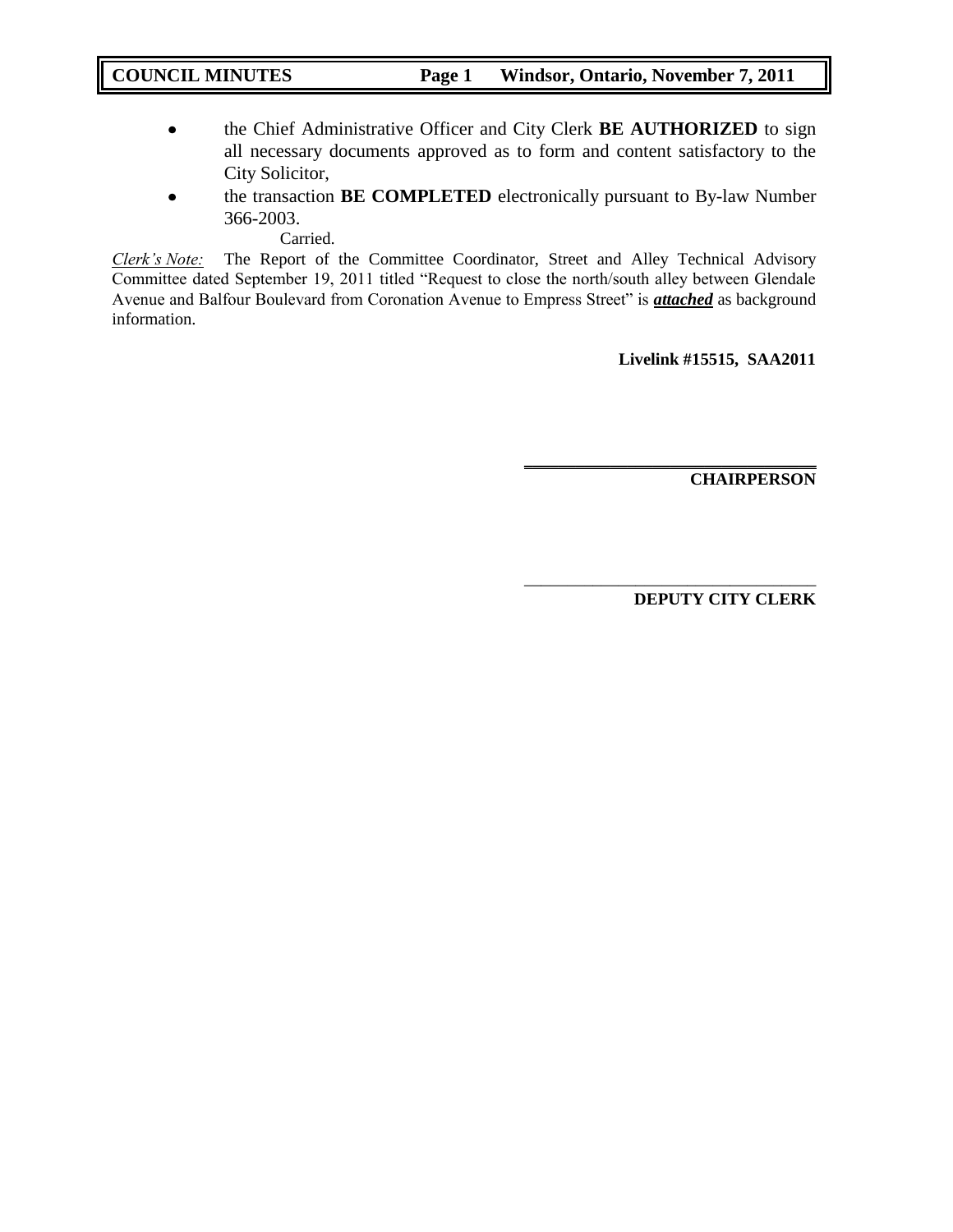**ADOPTED** by Council at its meeting held November 7, 2011 **[M309-2011]** /AA Windsor, Ontario November 7, 2011

## **REPORT NO. 36** of the **PLANNING STANDING COMMITTEE** of its meeting held October 11, 2011

## **Present: Councillor Ed Sleiman (Vice Chair) Councillor Percy Hatfield Councillor Joanne Gignac Councillor Al Maghnieh**

**Regrets: Councillor Bill Marra** 

That the following recommendations of the Planning Standing Committee **BE APPROVED** as follows**:** 

Moved by Councillor Hatfield, seconded by Councillor Maghnieh,

That the application made by Donald Otagho, for an exemption from the Howard-Erie Neighbourhood Improvement Programme Area Demolition Control By-law 9198 for 1074-1076 Goyeau Street **BE GRANTED**. Carried.

*Clerk's Note:* The Report of the Planner III – Special Projects dated September 11, 2011 titled "Demolition Request 1074-1076 Goyeau Street" is *attached* as background information.

**Livelink #15507, APM2011**

**\_\_\_\_\_\_\_\_\_\_\_\_\_\_\_\_\_\_\_\_\_\_\_\_\_\_\_\_\_\_\_\_\_\_**

\_\_\_\_\_\_\_\_\_\_\_\_\_\_\_\_\_\_\_\_\_\_\_\_\_\_\_\_\_\_\_\_\_\_

**CHAIRPERSON**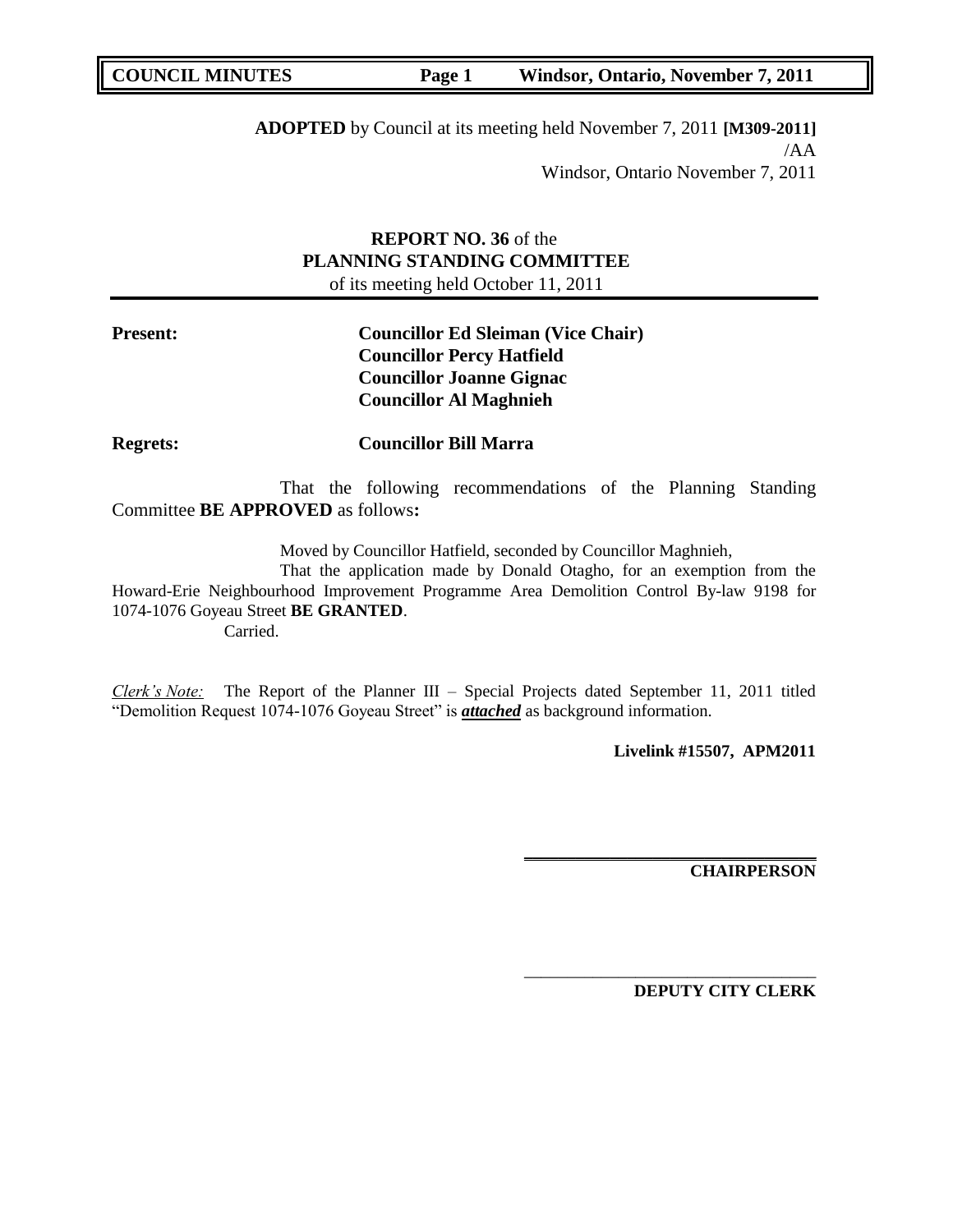## **BE ADOPTED AS PRESENTED, and further, that the applicant BE REQUIRED** to provide proof of fumigation to eradicate rodents prior to issuing a demolition permit. as **ADOPTED** by Council at its meeting held November 7, 2011 **{M310-2011]** /AA

Windsor, Ontario November 7, 2011

## **REPORT NO. 37** of the **PLANNING STANDING COMMITTEE** of its meeting held October 11, 2011

| <b>Present:</b> | <b>Councillor Ed Sleiman (Vice Chair)</b> |
|-----------------|-------------------------------------------|
|                 | <b>Councillor Percy Hatfield</b>          |
|                 | <b>Councillor Joanne Gignac</b>           |
|                 | <b>Councillor Al Maghnieh</b>             |

## **Regrets: Councillor Bill Marra**

That the following recommendations of the Planning Standing Committee **BE APPROVED** as follows**:** 

Moved by Councillor Gignac, seconded by Councillor Maghnieh,

That the request to demolish 532, 515-523 and 527-533 Chatham Street East **BE APPROVED**, subject to the owners signing a Site Plan Control Agreement and submitting the performance securities required by the Site Plan Control Agreement prior to the issuance of a demolition permit.

Carried.

*Clerk's Note:* The Report of the Planner III – Special Projects dated September 21, 2011 titled "Demolition Request – 532, 515-523, 527-533 Chatham Street East" is *attached* as background information.

**Livelink #15528, APM2011**

**\_\_\_\_\_\_\_\_\_\_\_\_\_\_\_\_\_\_\_\_\_\_\_\_\_\_\_\_\_\_\_\_\_\_**

\_\_\_\_\_\_\_\_\_\_\_\_\_\_\_\_\_\_\_\_\_\_\_\_\_\_\_\_\_\_\_\_\_\_

**CHAIRPERSON**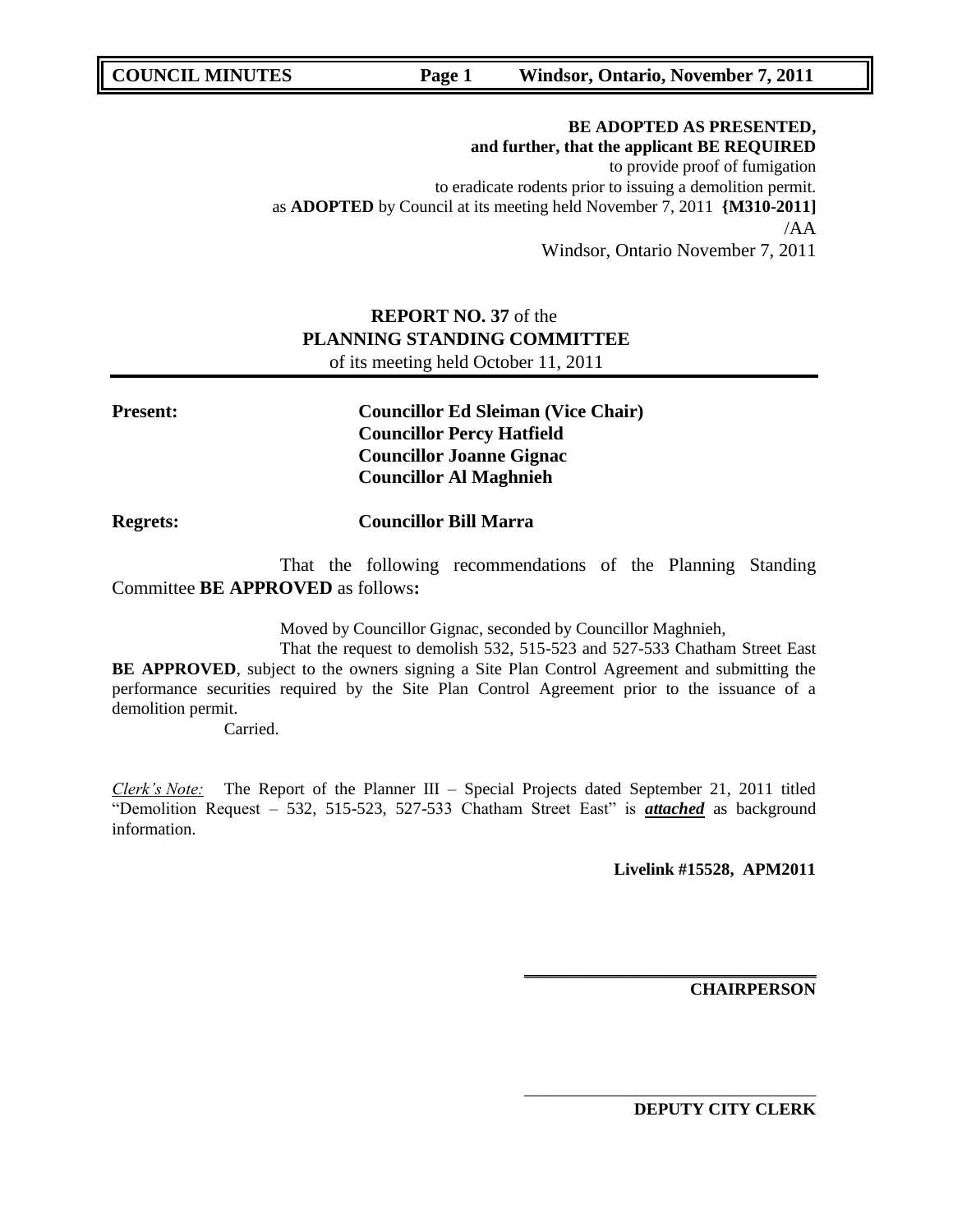**ADOPTED** by Council at its meeting held November 7, 2011 **[M311-2011]** /AA Windsor, Ontario November 7, 2011

## **REPORT NO. 38** of the **PLANNING STANDING COMMITTEE** of its meeting held October 11, 2011

## **Present: Councillor Ed Sleiman (Vice Chair) Councillor Percy Hatfield Councillor Joanne Gignac Councillor Al Maghnieh**

**Regrets: Councillor Bill Marra** 

That the following recommendations of the Planning Standing Committee **BE APPROVED** as follows**:** 

Moved by Councillor Gignac, seconded by Councillor Hatfield,

I. That the 9.14 m (30 feet) wide east/west alley between Wyandotte Street East and Alan Crescent, easterly from Isack Drive for approximately 80 m (262 feet, 8 inches) as shown on Drawing Number CC-1618, *attached* hereto as Appendix "A" **BE ASSUMED** for subsequent closure and conveyance to the owner of 8650 Wyandotte Street East and further the City Solicitor **BE REQUESTED** to prepare the necessary By-law.

II. That the 9.14 m (30 feet) wide east/west alley between Wyandotte Street East and Alan Crescent, easterly from Isack Drive for approximately 80 m (262 feet, 8 inches) as shown on Drawing Number CC-1618, *attached* hereto as Appendix "A" **BE CLOSED AND CONVEYED** to the owner of 8650 Wyandotte Street East subject to the following:

- (a) Easements being granted in favour of:
	- Bell Canada for the north half of the alley for the entire length
	- Cogeco Cable
	- Enwin Utilities for the entire length and width of the alley
- (b) Alley land to be conveyed at:
	- $\bullet$  \$1.00 plus deed preparation plus proportionate share of survey cost as invoiced to the City of Windsor by an Ontario Land Surveyor for land abutting properties zoned RD1.1;
	- $\bullet$ \$80.73 per sq.m (\$7.50 per sq.ft.) for land containing no easements abutting property zoned RD3.4 – survey cost included;
	- $\bullet$  \$40.37 per sq.m (\$3.75 per sq.ft.) for land containing easements abutting property zoned RD3.4 - survey cost included

and further: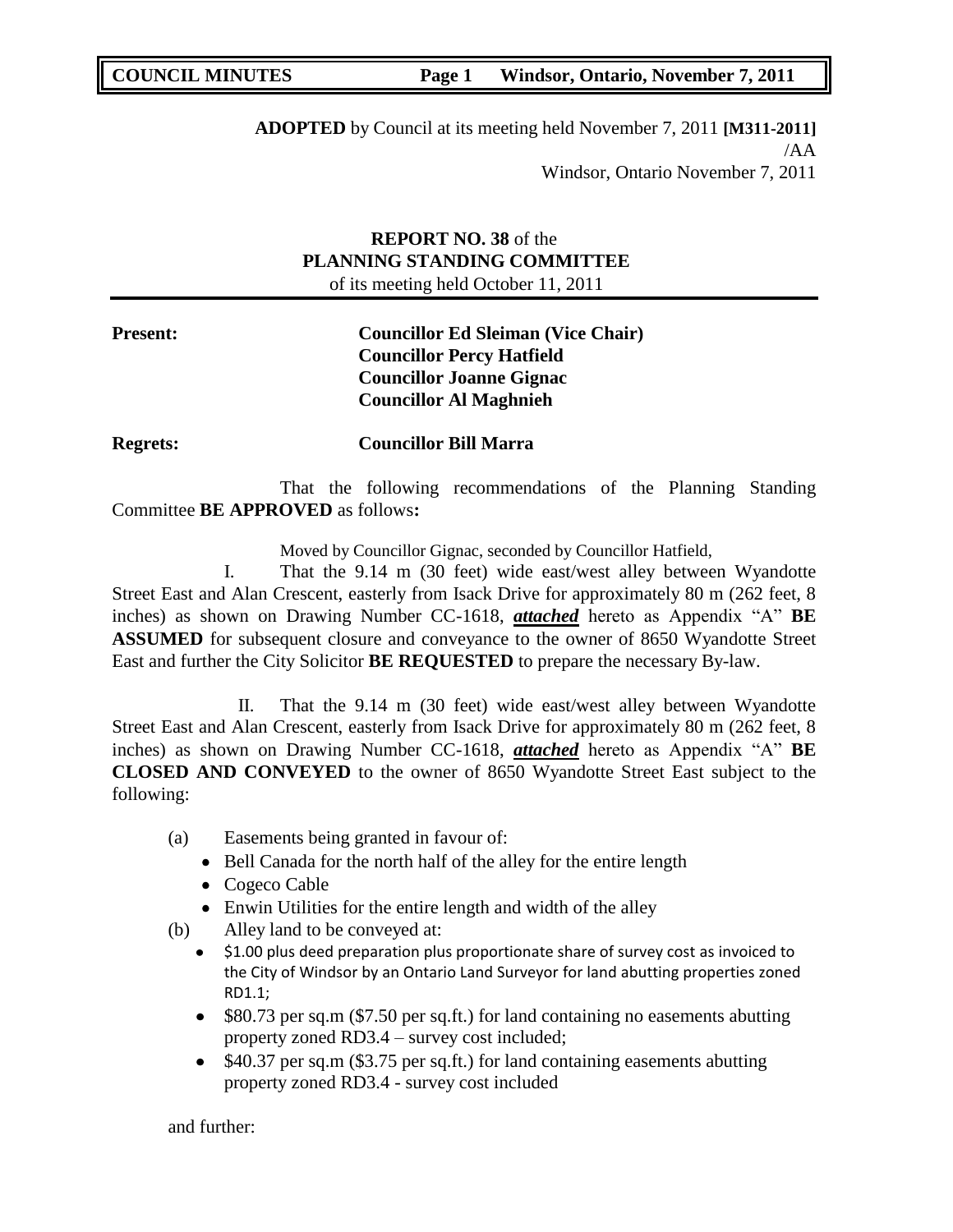- the City Engineer **BE REQUESTED** to supply the appropriate legal  $\bullet$ description, in accordance with Drawing No. CC-1618, *attached* hereto as Appendix "A";
- the City Planner, or designate, **BE AUTHORIZED** to publish the required  $\bullet$ legal notice;
- the City Solicitor **BE REQUESTED** to prepare the By-law to close;
- the Chief Administrative Officer and City Clerk **BE AUTHORIZED** to sign  $\bullet$ all necessary documents approved as to form and content satisfactory to the City Solicitor;
- the transaction **BE COMPLETED** electronically pursuant to By-law Number  $\bullet$ 366-2003.

Carried.

*Clerk's Note:* The Report of the Planner II dated September 19, 2011 titled "Request to close and purchase the east/west alley north of Wyandotte Street East, easterly from Isack Drive" is *attached* as background information.

**Livelink #15512, SAA2011**

**\_\_\_\_\_\_\_\_\_\_\_\_\_\_\_\_\_\_\_\_\_\_\_\_\_\_\_\_\_\_\_\_\_\_**

\_\_\_\_\_\_\_\_\_\_\_\_\_\_\_\_\_\_\_\_\_\_\_\_\_\_\_\_\_\_\_\_\_\_

**CHAIRPERSON**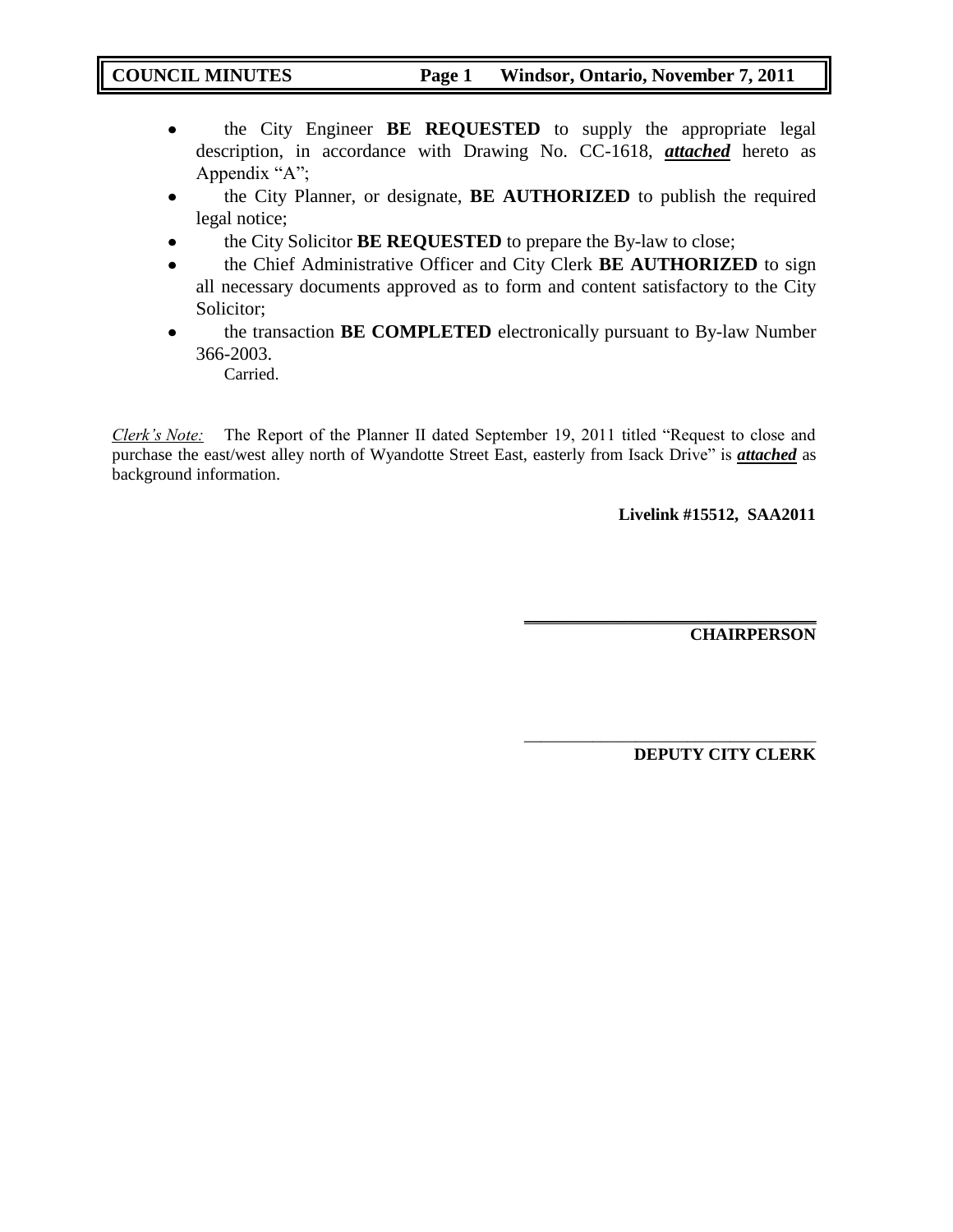**ADOPTED** by Council at its meeting held November 7, 2011 **[M312-2011] KK/** Windsor, Ontario November 7, 2011

## **REPORT NO. 10** of the **FAMILY AQUATICS AND LIBRARY COMPLEX STEERING COMMITTEE**

of its meeting held October 25, 2011

**Present: Councillor Dilkens, Chair Councillor Sleiman Councillor Jones Councillor Payne**

**Regrets: Councillor Fulvio Valentinis** 

Your Steering Committee submits the following recommendation:

Moved by Councillor Jones seconded by Councillor Payne,

That the confidential report from the City Engineer and Corporate Leader Environmental Protection and Transportation, Chief Financial Officer/City Treasurer and Corporate Leader Finance & Technology, City Solicitor and Corporate Leader Economic Development and Public Safety, City Clerk/Licence Commissioner and Corporate Leader Public Engagement and Human Resources, Executive Director of Human Resources and the Chief Administrative Officer respecting a personal matter about an identifiable individual **BE APPROVED**.

*Clerk's Note:* The In Camera report of the City Engineer dated November 7, 2011 is *attached* for the Mayor and Members of Council only.

**CHAIRPERSON** 

COMMITTEE COORDINATOR

**\_\_\_\_\_\_\_\_\_\_\_\_\_\_\_\_\_\_\_\_\_\_\_\_\_\_\_\_\_\_\_\_\_\_**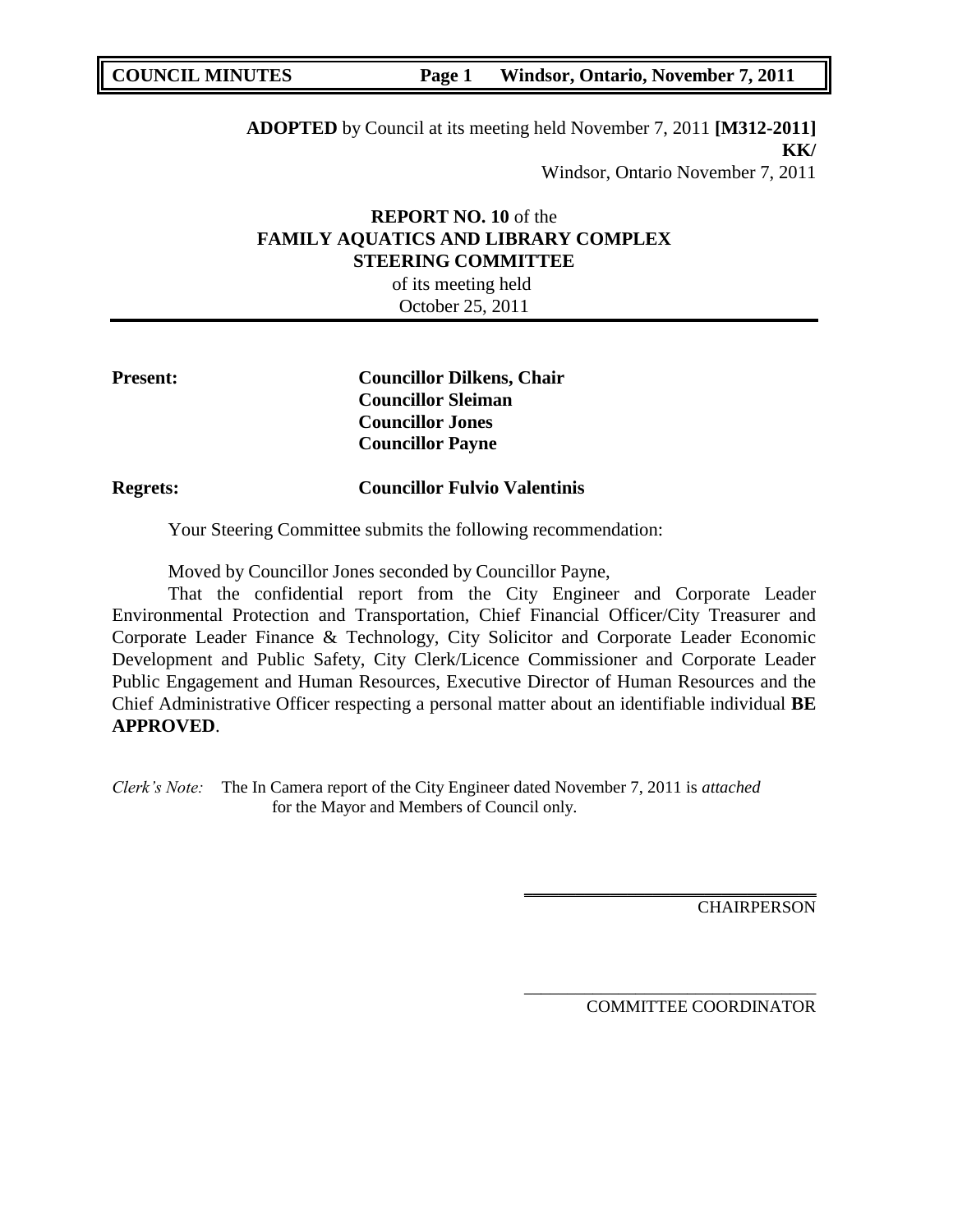**ADOPTED** by Council at its meeting held November 7, 2011 **[M313-2011] KK/** Windsor, Ontario ,November 7, 2011

#### **REPORT NO. 11** of the **FAMILY AQUATICS AND LIBRARY COMPLEX STEERING COMMITTEE**

|                 | of its meeting held                                                                                                 |  |
|-----------------|---------------------------------------------------------------------------------------------------------------------|--|
|                 | October 25, 2011                                                                                                    |  |
| <b>Present:</b> | <b>Councillor Dilkens, Chair</b><br><b>Councillor Sleiman</b><br><b>Councillor Jones</b><br><b>Councillor Payne</b> |  |
| <b>Regrets:</b> | <b>Councillor Fulvio Valentinis</b>                                                                                 |  |
|                 | Your Steering Committee submits the following recommendation:                                                       |  |

Moved by Councillor Jones seconded by Councillor Sleiman,

**WHEREAS** the City of Windsor recognizes the process prescribed in the Request for Proposals for the Design and Construction of the Family Aquatics and Library Complex does not provide for the payment of an honorarium to unsuccessful bidders; and

**WHEREAS** the City of Windsor is cognizant of the significant time, effort and cost on the part of the proponents to respond to the RFP; and

**WHEREAS** the question of honoraria for this project was specifically posed during the request for qualification process undertaken prior to the release of the RFP; and

**WHEREAS** the City of Windsor considered the question of honoraria for this Project and ultimately replied via addendum to all potential proponents during the prequalification that it did not intend to pay an honorarium; and

**WHEREAS** letters were received from the President of the Ontario General Contractors Association in opposition to the decision to deny honoraria;

**THEREFORE BE IT RESOLVED** that the request for honoraria for unsuccessful proponents **BE DENIED.**

Carried.

## *Clerk's Note:* **The following letters are** *attached* **as background information:**

- Letter from the Ontario General Contractors Association to the Manager of Purchasing & Risk Management dated October 4, 2011
- Letter from the Manager of Purchasing & Risk Management to the Ontario General Contractors Association dated October 6, 2011
- Letter from the Ontario General Contractors Association to the Manager of Purchasing & Risk Management dated October 19, 2011
- Letter from the Ontario General Contractors Association to Mayor Eddie Francis dated October 21, 2011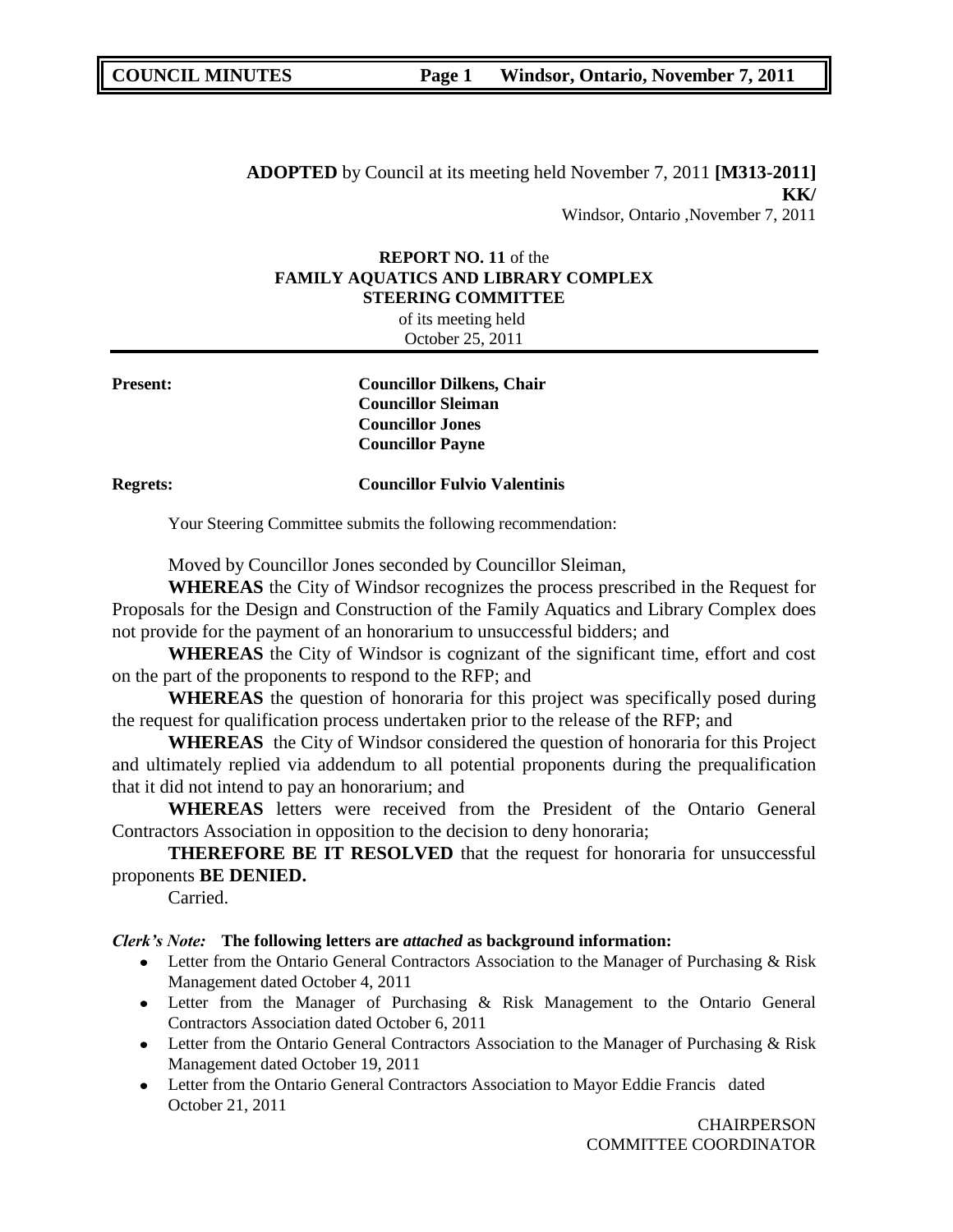**ADOPTED** by Council at its meeting held November 7, 2011 **[M314-2011] AA/** Windsor, Ontario, November 7, 2011

## **REPORT NO. 40** of the **SOCIAL DEVELOPMENT, HEALTH & CULTURE STANDING COMMITTEE** of its meeting held October 12, 2011

**Present: Councillor Al Maghnieh, Chair Councillor Alan Halberstadt Councillor Percy Hatfield Councillor Ron Jones Councillor Ed Sleiman**

That the following recommendation of the Social Development, Health and Culture Standing Committee **BE APPROVED** as follows**:** 

Moved by Councillor Jones, seconded by Councillor Sleiman, That the report from the Manager of Cultural Affairs on the awarding of the contract for the Museum Feasibility Study to Lord Resources **BE RECEIVED;** and further

That the Social Development Health & Culture Standing Committee **BE APPROVED** as the committee for the Museum Feasibility Study. Carried.

**Livelink 15529, APR/10168**

*Clerk's Note:* **The report authored by the Manager of Cultural Affairs dated September 26, 2011 titled "Museum Feasibility Development Study Establishment of Steering Committee" is**  *attached* **for background information.**

**CHAIRPERSON**

**DEPUTY CITY CLERK**

**\_\_\_\_\_\_\_\_\_\_\_\_\_\_\_\_\_\_\_\_\_\_\_\_\_\_\_\_\_\_\_\_\_\_**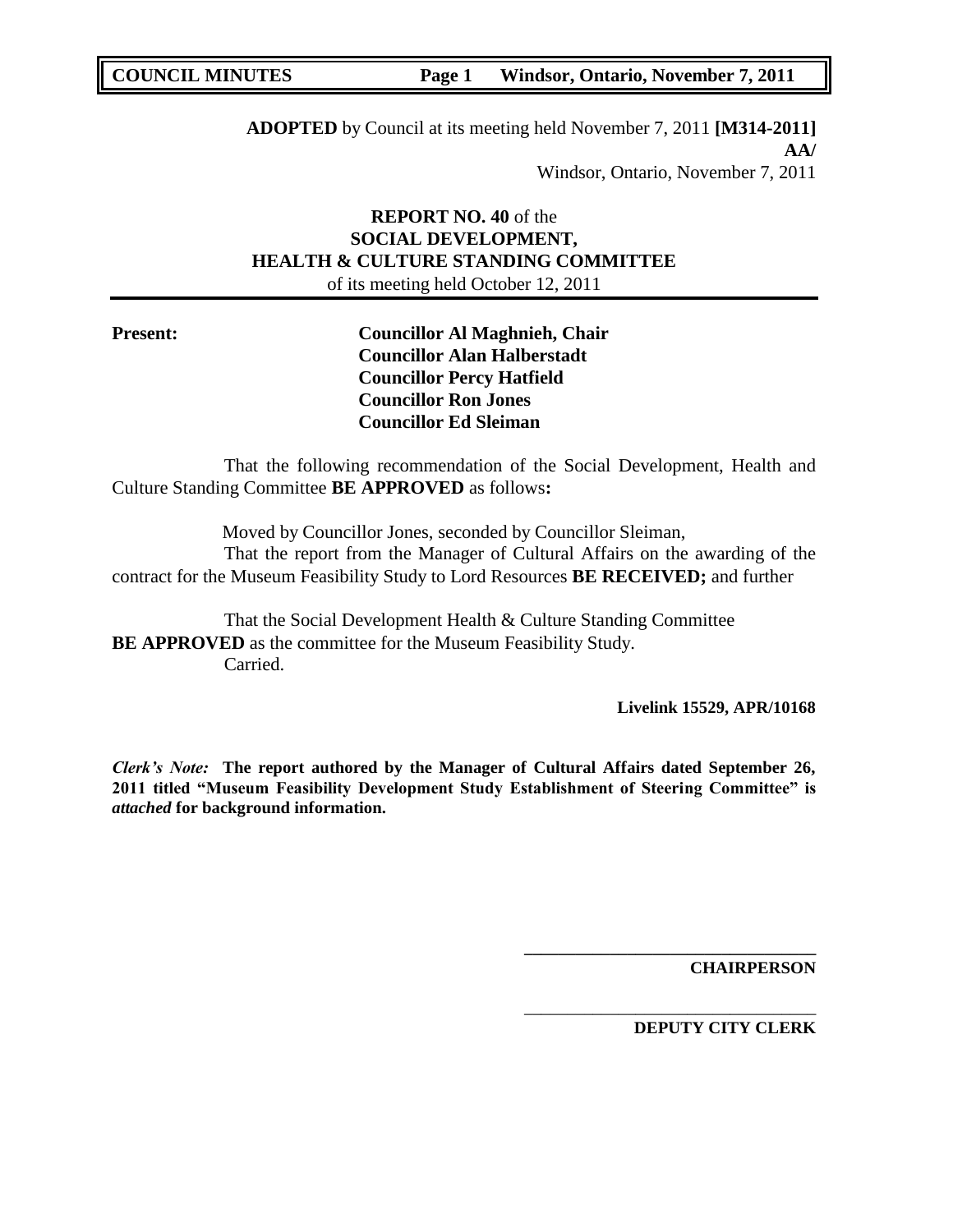**ADOPTED** by Council at its meeting held November 7, 2011 **[M315-2011] AA/** Windsor, Ontario, November 7, 2011

## **REPORT NO. 41** of the **SOCIAL DEVELOPMENT, HEALTH & CULTURE STANDING COMMITTEE** of its meeting held October 12, 2011

| <b>Present:</b> | <b>Councillor Al Maghnieh, Chair</b> |
|-----------------|--------------------------------------|
|                 | <b>Councillor Alan Halberstadt</b>   |
|                 | <b>Councillor Percy Hatfield</b>     |
|                 | <b>Councillor Ron Jones</b>          |
|                 | <b>Councillor Ed Sleiman</b>         |
|                 |                                      |

**Referencing: Report No. 78 of the Board of Directors, Willistead Manor** 

That the following recommendation of the Social Development, Health and Culture Standing Committee **BE APPROVED** as follows**:** 

Moved by Councillor Hatfield, seconded by Councillor Sleiman, That the following persons **BE RE-APPOINTED** to the Board of Directors, Willistead manor Inc. for a two year term expiring August 17, 2013: M. J. Dettinger

> S. Marshall C. Gaudette L. Brown R. Easterbrook D. Langstone

Carried.

*Clerk's Note:* **Report No. 78 of the Board of Directors, Willistead Manor Inc. of its meeting held September 8, 2011 is** *attached* **for background information.**

**CHAIRPERSON**

**DEPUTY CITY CLERK**

**\_\_\_\_\_\_\_\_\_\_\_\_\_\_\_\_\_\_\_\_\_\_\_\_\_\_\_\_\_\_\_\_\_\_**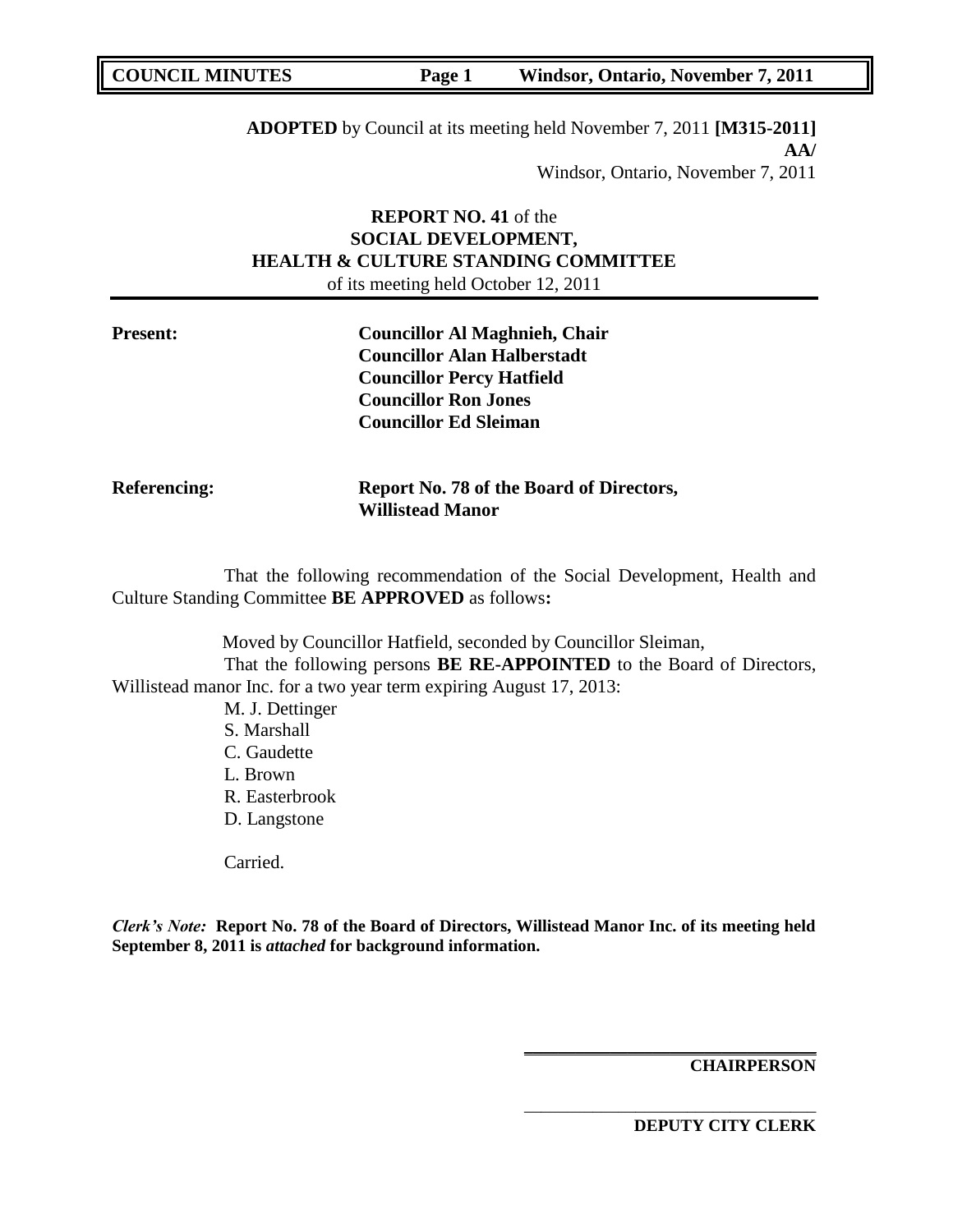**ADOPTED by Council at its meeting held November 7, 2011 [M316-2011]**

AA/ Windsor, Ontario, November 7, 2011

## **REPORT NO. 42** of the **SOCIAL DEVELOPMENT, HEALTH & CULTURE STANDING COMMITTEE** of its meeting held October 12, 2011

**Present: Councillor Al Maghnieh, Chair Councillor Alan Halberstadt Councillor Percy Hatfield Councillor Ron Jones Councillor Ed Sleiman**

That the following recommendation of the Social Development, Health and Culture Standing Committee **BE APPROVED** as follows**:** 

Moved by Councillor Hatfield, seconded by Councillor Sleiman, **That the minutes of the Willistead Manor Inc. (Executive Committee and Board of Directors) meeting held September 8, 2011 BE ADOPTED as presented.**

Carried.

*Clerk's Note:* **The minutes of the Executive Committee & the Board of Directors, Willistead Manor Inc. of its meeting held September 8, 2011 is** *attached* **for background information.**

**CHAIRPERSON**

**DEPUTY CITY CLERK**

**\_\_\_\_\_\_\_\_\_\_\_\_\_\_\_\_\_\_\_\_\_\_\_\_\_\_\_\_\_\_\_\_\_\_**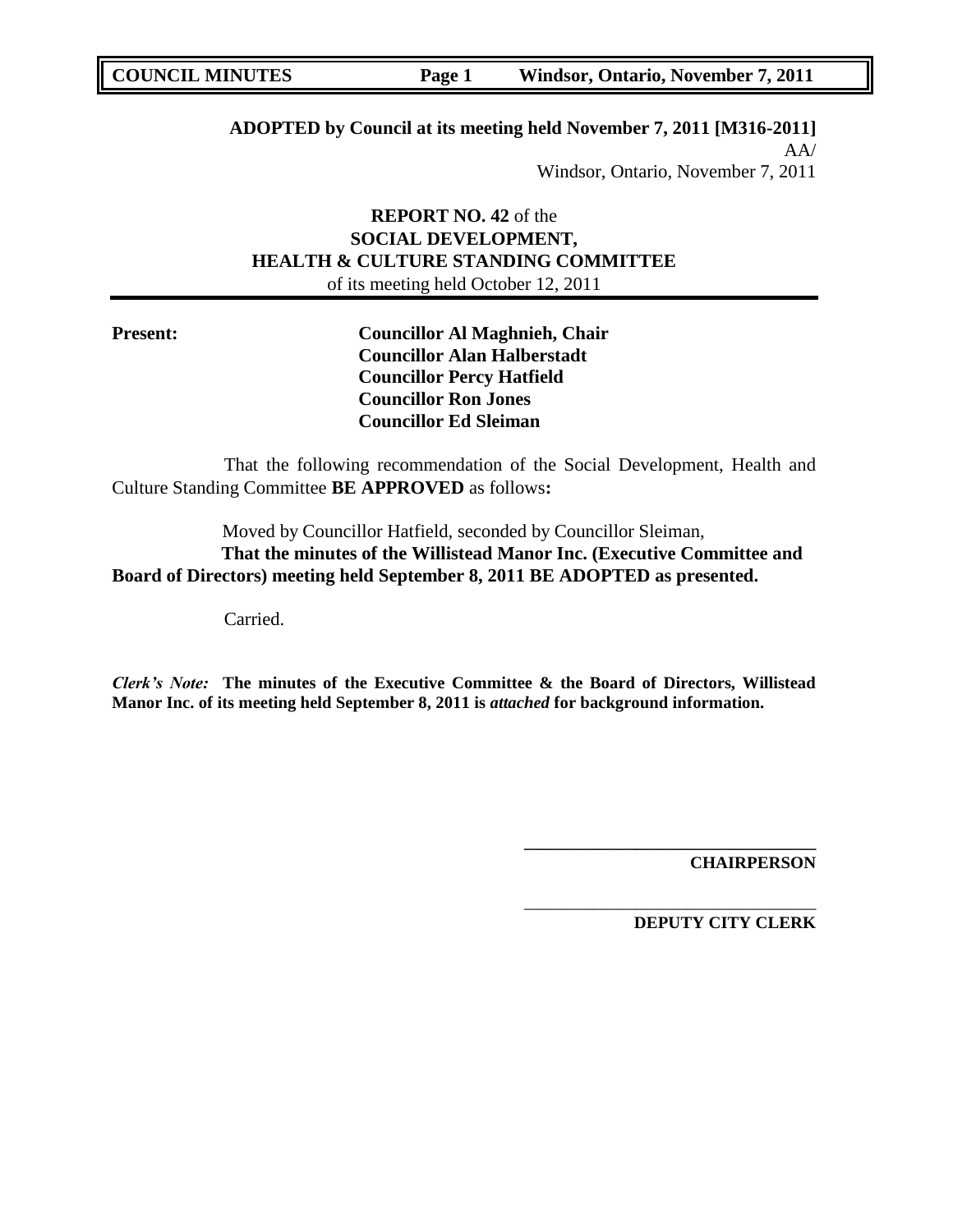**ADOPTED by Council at its meeting held November 7, 2011 [M317-2011] AA/** Windsor, Ontario, November 7, 2011

## **REPORT NO. 43** of the **SOCIAL DEVELOPMENT, HEALTH & CULTURE STANDING COMMITTEE** of its meeting held October 12, 2011

**Present: Councillor Al Maghnieh, Chair Councillor Alan Halberstadt Councillor Percy Hatfield Councillor Ron Jones Councillor Ed Sleiman**

That the following recommendation of the Social Development, Health and Culture Standing Committee **BE APPROVED** as follows**:** 

Moved by Councillor Hatfield, seconded by Councillor Sleiman, **That the minutes of the Committee of Management for Huron Lodge Long Term Care Home meeting held June 28, 2011 BE ADOPTED as presented.**

Carried.

*Clerk's Note:* **The minutes of the Committee of Management for Huron Lodge Long Term Care Home meeting held June 28, 2011 is** *attached* **for background information.**

**CHAIRPERSON**

**DEPUTY CITY CLERK**

**\_\_\_\_\_\_\_\_\_\_\_\_\_\_\_\_\_\_\_\_\_\_\_\_\_\_\_\_\_\_\_\_\_\_**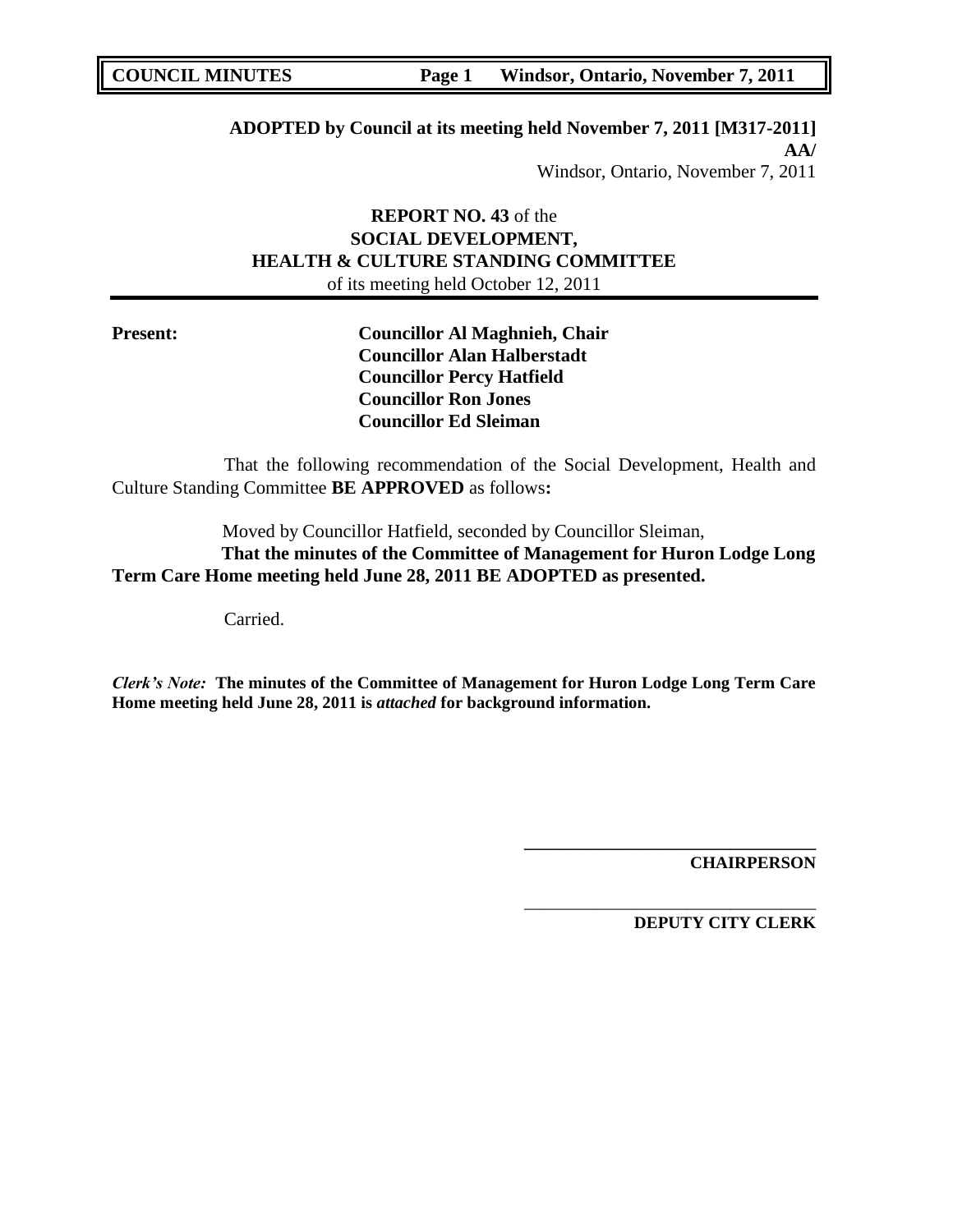**ADOPTED** by Council at its meeting held November 7, 2011 **[M318-2011] /AA** Windsor, Ontario, November 7, 2011

## **REPORT NO. 11** of the **ECONOMIC DEVELOPMENT STANDING COMMITTEE** of its meeting held October 5, 2011

**Present: Councillor Dilkens, Chair Councillor Sleiman Councillor Valentinis Councillor Marra Councillor Payne**

That the following recommendation of the Economic Development Standing Committee **BE APPROVED** as follows**:** 

Moved by Councillor Sleiman, seconded by Councillor Valentinis, That in accordance with the *Ontario Heritage Act*, Notice of Intention to Designate the following property **BE GIVEN:**

**Owner:** Frank Massimino **Property:** 2161 Riverside Drive West (Plan 766; Lot 19, east part lot 18, south part Lot 20)

## **Statement of Significance/Reasons for Designation:**

#### **Description of Historic Place**

The Ross-Struthers House is on the south side of Riverside Drive West between Rankin Avenue and Randolph Place. The house was built c1906 in the Mission/Spanish Colonial Revival style, converted to multiple-family in the 1950s, and has been in continuous use.

## **Heritage Value**

#### **Historical Importance:**

This house was built c1906 when the town of Sandwich was growing toward Windsor (the boundary was two blocks east). The first occupant was Edward H. Ross, who in 1914 was a signer of the surrounding plat used for prominent houses. In the 1920s and 1930s the resident was E.R.C. Struthers, proprietor of Concrete Bumper Company. The present owners acquired it in 1989.

## **Architectural Importance:**

This house is stucco, two-storey, with a flat roof and a façade that is almost symmetrical. A projecting one-storey porch is across the full width; it has four piers with wide arches between, and a sculpted parapet with compound arches; original roof drains remain at the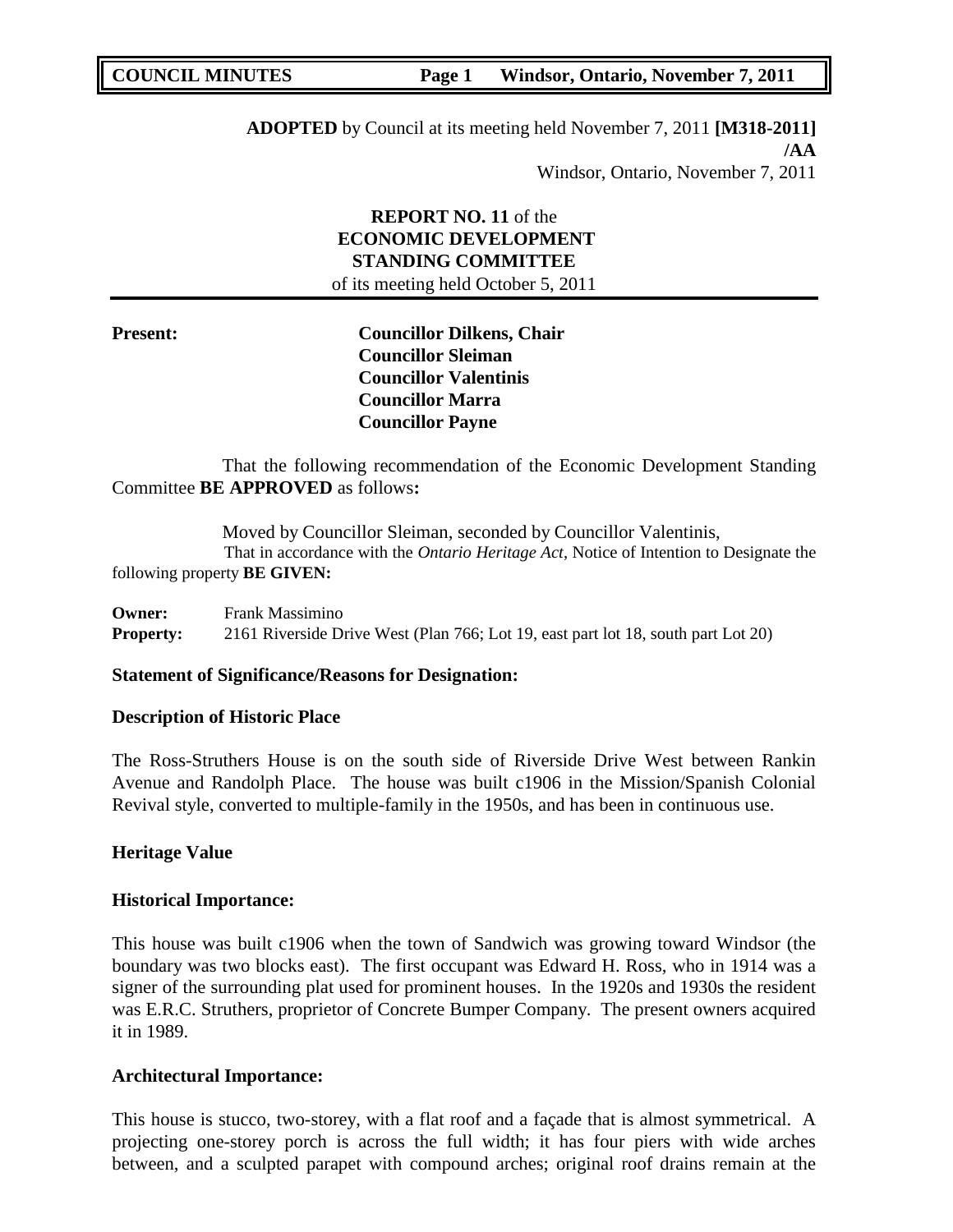corners. The second floor has wide arched windows similar to the porch, all with stucco surrounds. The roofline above the second floor has an arch on the front right corner similar to the porch; on the left front it is castellated. Stucco coping is along parapet edges on both floors.

The style is "Mission" or "Spanish Colonial Revival". Typical style elements include stucco walls, curved parapets with coping, wide porches, and tile roofs; symmetry is a common feature. The identity of the original designer is unknown.

## **Contextual Importance:**

This location is in the former town of Sandwich, built fronting the river-front road, Sandwich Street (now Riverside Drive West in Windsor). The sides of the c1906 house are perpendicular to the river"s edge, and the front is set far back from the street (see aerial photo).

In contrast, the 1914 platted lot lines of Registered Plan 766 (and the sides of adjacent houses) are parallel to the farm lot edges, at 28° west of magnetic north or several degrees more northerly than the older house. The plat includes both sides of what is now Randolph Place (formerly Park Place and Casgrain Place) between Riverside Drive and University Avenue West (formerly London Street). That block has several large homes, including Register-listed properties at 205 and 218 Randolph Place.

## **Character Defining Elements**

## **Feature that contributes to the historical value of the Ross-Struthers House include:**

o Its association with Edward H. Ross, involved with surrounding development in the municipality of Sandwich, and with Windsor business owner E.R.C. Struthers.

## **Exterior features that contribute to the architectural value of the Ross-Struthers House include:**

- o Mission/Spanish Colonial Revival style, constructed c1906.
- o Stucco finish.
- o Two storeys, flat roof.
- o One-storey porch across the full width, with four piers with wide arches between, sculpted parapet with compound arches, original roof drains at the corners, and flat roof.
- o Stucco coping along parapet edges on both floors.
- o Stucco surrounds for windows and porch openings.
- o Second-floor wide arched windows.
- o Second-floor roofline has an arch on the front right corner similar to the porch; on the left front it is castellated.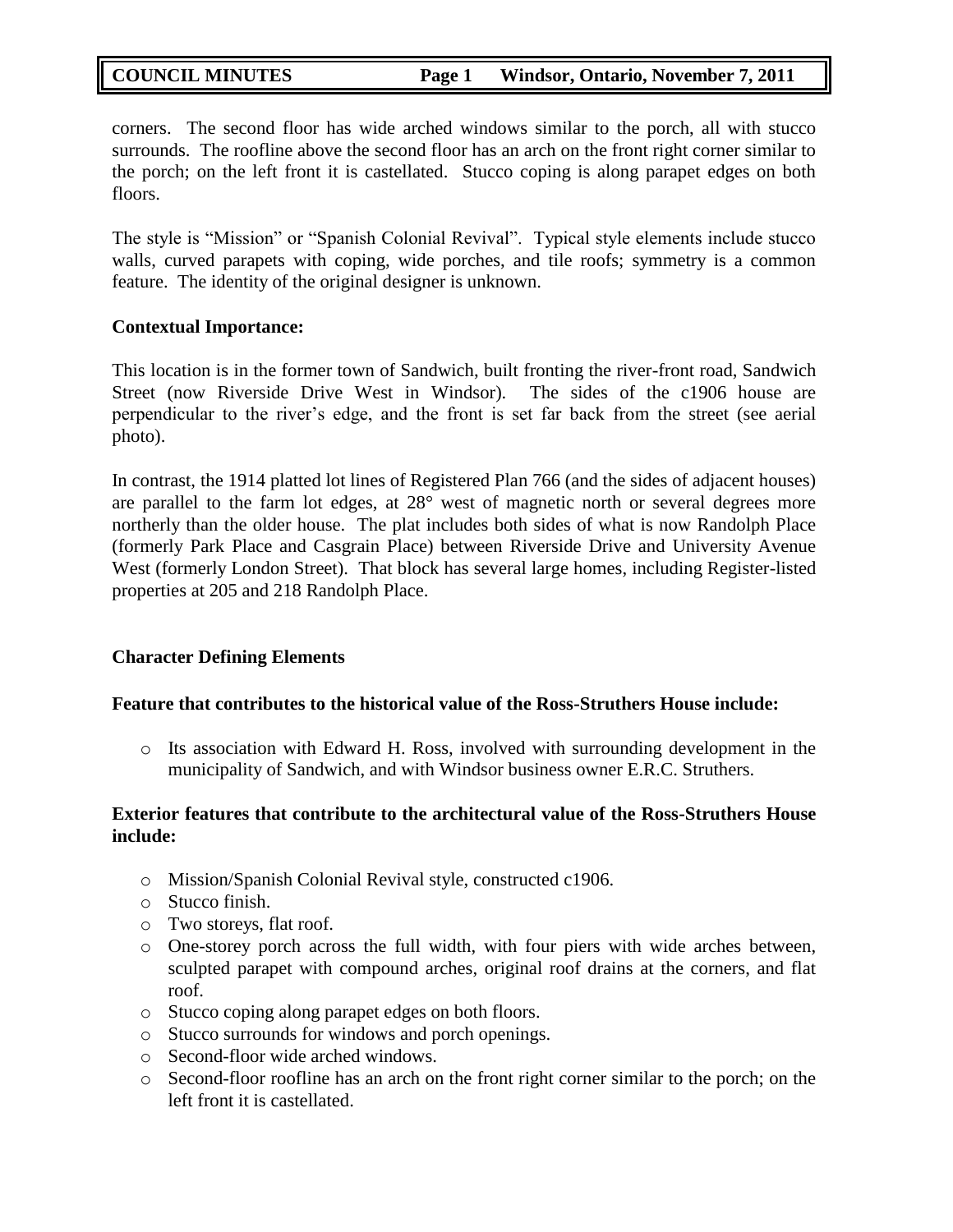## **Characteristic that contributes to the contextual value of the Ross-Struthers House include:**

o Its location along Riverside Drive West at an angle to its newer neighbours, and set back further from the street.

Carried.

## *Clerk's Note:*

The Report of the Heritage Planner dated September 9, 2011 entitled "Heritage Designation – Ross Struthers House, 2161 Riverside Drive West is *attached* for information.

**Livelink #15522, MBA/11185**

**\_\_\_\_\_\_\_\_\_\_\_\_\_\_\_\_\_\_\_\_\_\_\_\_\_\_\_\_\_\_\_\_\_\_**

\_\_\_\_\_\_\_\_\_\_\_\_\_\_\_\_\_\_\_\_\_\_\_\_\_\_\_\_\_\_\_\_\_\_

**CHAIRPERSON**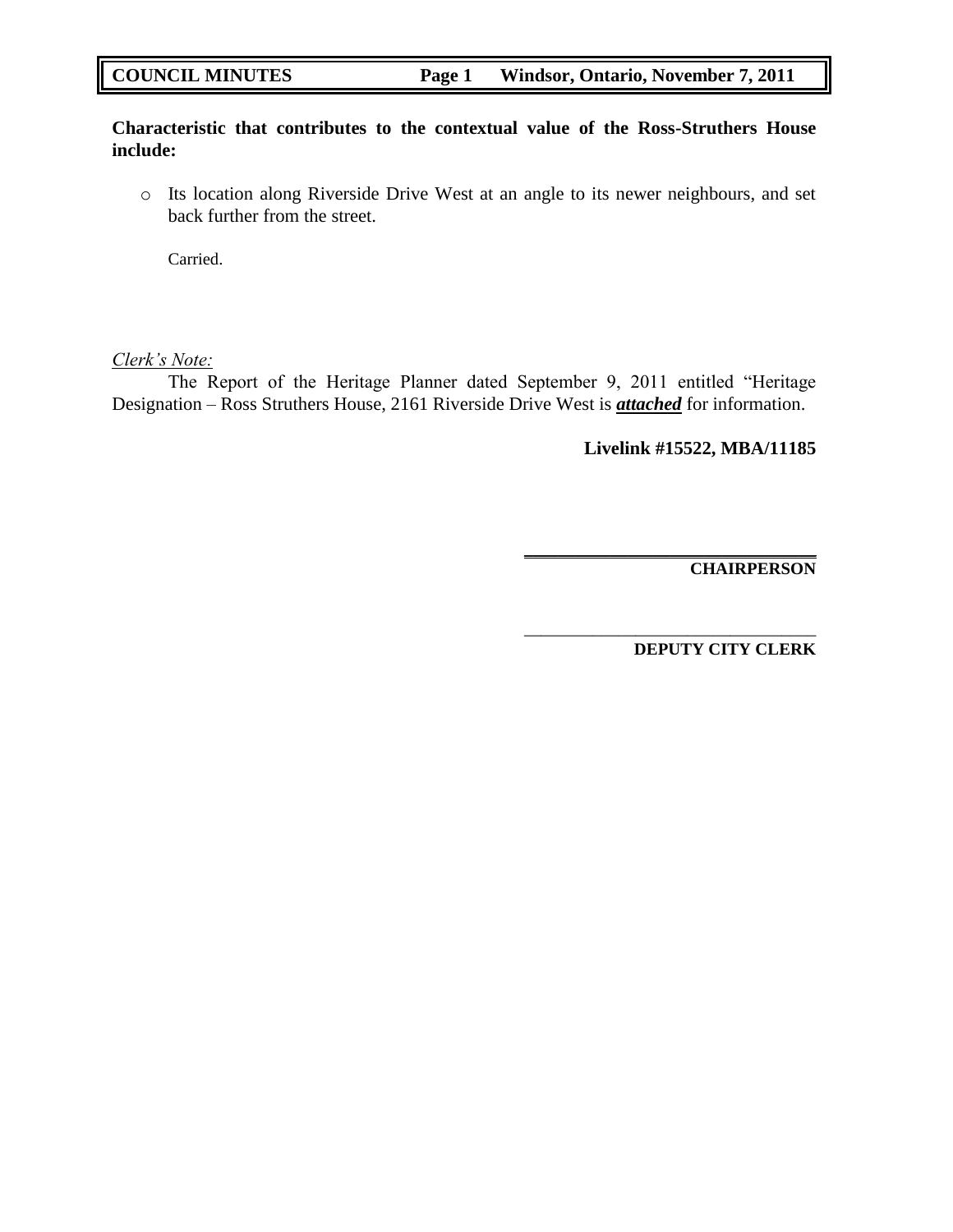| <b>COUNCIL MINUTES</b> | Page 1 | Windsor, Ontario, November 7, 2011 |
|------------------------|--------|------------------------------------|
|                        |        |                                    |

**ADOPTED** as presented, **with the exception** of the woodlots, which is to come back to Council in the form of an administrative report for discussion purposes and that Council **BE PROVIDED** with the Master Plan maps that show the woodlots in detail including the existing woodlots, the buffer area and the open spaces together with the acreage of each one of those as well as a copy of the matrix where the environmentally significant lands were designated,

> by Council at its meeting held November 7, 2011 **[M319-2011] AA**

> > Windsor, Ontario, November 7, 2011

## **REPORT NO. 12** of the **ECONOMIC DEVELOPMENT STANDING COMMITTEE** of its meeting held October 5, 2011

**Present: Councillor Dilkens, Chair Councillor Sleiman Councillor Valentinis Councillor Marra Councillor Payne**

That the following recommendation of the Economic Development Standing Committee **BE APPROVED** as follows**:** 

> Moved by Councillor Marra, seconded by Councillor Sleiman, That City Council **APPROVE** the Windsor International Airport – Master Plan

2010;

That City Council **ENDORSE IN PRINCIPLE** the recommendations outlined in Windsor International Airport – Master Plan 2010, as listed in Appendix B (pages 6-14 of *attached* report).

Carried.

Clerk"s Note: The Report of the Project Administrator dated September 16, 2011 entitled "Windsor International Airport – Master Plan 2010" is *attached* as background information.

## **Livelink 15462, APM/9795**

\_\_\_\_\_\_\_\_\_\_\_\_\_\_\_\_\_\_\_\_\_\_\_

**CHAIRPERSON** 

DEPUTY CITY CLERK

\_\_\_\_\_\_\_\_\_\_\_\_\_\_\_\_\_\_\_\_\_\_\_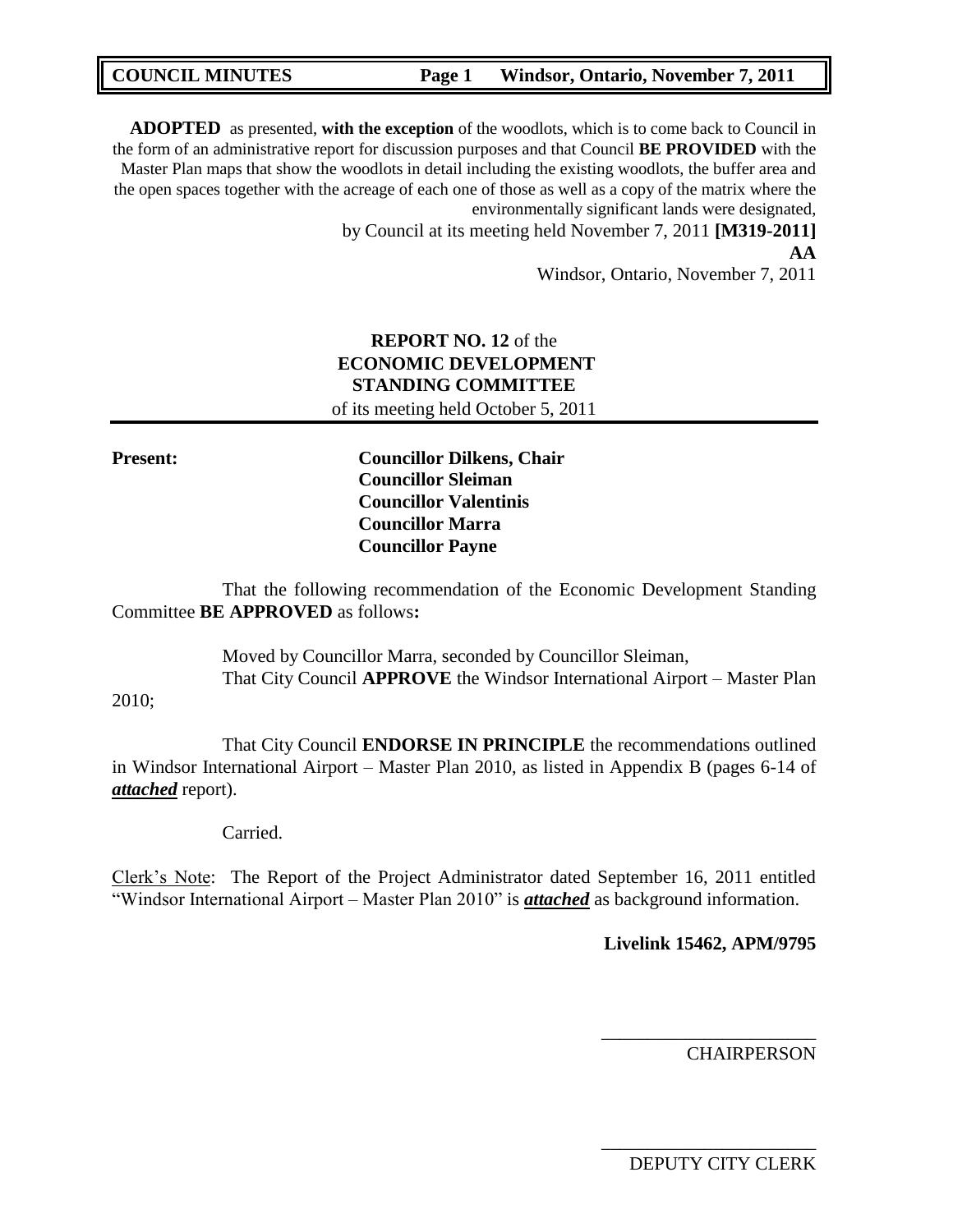**ADOPTED by Council at its meeting held November 7, 2011 [M320-2011] /AA**

Windsor, Ontario November 7, 2011

## **REPORT NO. 11** of the **PUBLIC SAFETY STANDING COMMITTEE** of its meeting held September 21, 2011

**Present: Councillor Jones, Chair Councillor Dilkens Councillor Gignac Councillor Maghnieh Councillor Payne**

That the following recommendation of the Public Safety Standing Committee **BE APPROVED** as follows:

Moved by Councillor Gignac, seconded by Councillor Dilkens THAT Public Vehicle Licensing Bylaw #137-2007, Schedule 5, **BE AMENDED** by inserting the following:

*"4.1 (g) upon written notification to the Licence Commissioner at least 30 days prior to the renewal deadline, a plate holder may request a hearing before the Windsor Licensing Commission to request that the requirements of Sections 4.1 (b) (c) (d) and (e) of this schedule be waived at the time of application for plate holder licence renewal.*

*(h) a plate holder who receives approval from the Windsor Licensing Commission, granted under 4.1 (g) of this Schedule, will be allowed to make application for renewal of said plate holder licence in accordance with all conditions placed by the Commission and all other requirements of this schedule but will not be issued a licence or a validation sticker until the applicant provides all necessary documentation and the taxicab vehicle is inspected and approved by the Licence Commissioner or his/her delegate."*

And further, THAT any plate holder renewing for the current licensing period (September 1, 2011-August 31, 2012), who does not have a vehicle in service prior to the August 31, 2011 deadline, **BE ALLOWED** to renew their plate holder licence after August 31, 2011 without forfeiting their plate or incurring a penalty fee, for a period of two (2) weeks following Council's decision on Administration's recommendation.

Carried.

**ACLT2011, Livelink 15473**

*Clerk's Note*: **The report from the Supervisor of Licensing/Deputy Licence Commissioner titled "Recommendation to Amend By-law 137-2007, Section 4. Plate Holder Applications and Renewal" is** *attached* **as background information.**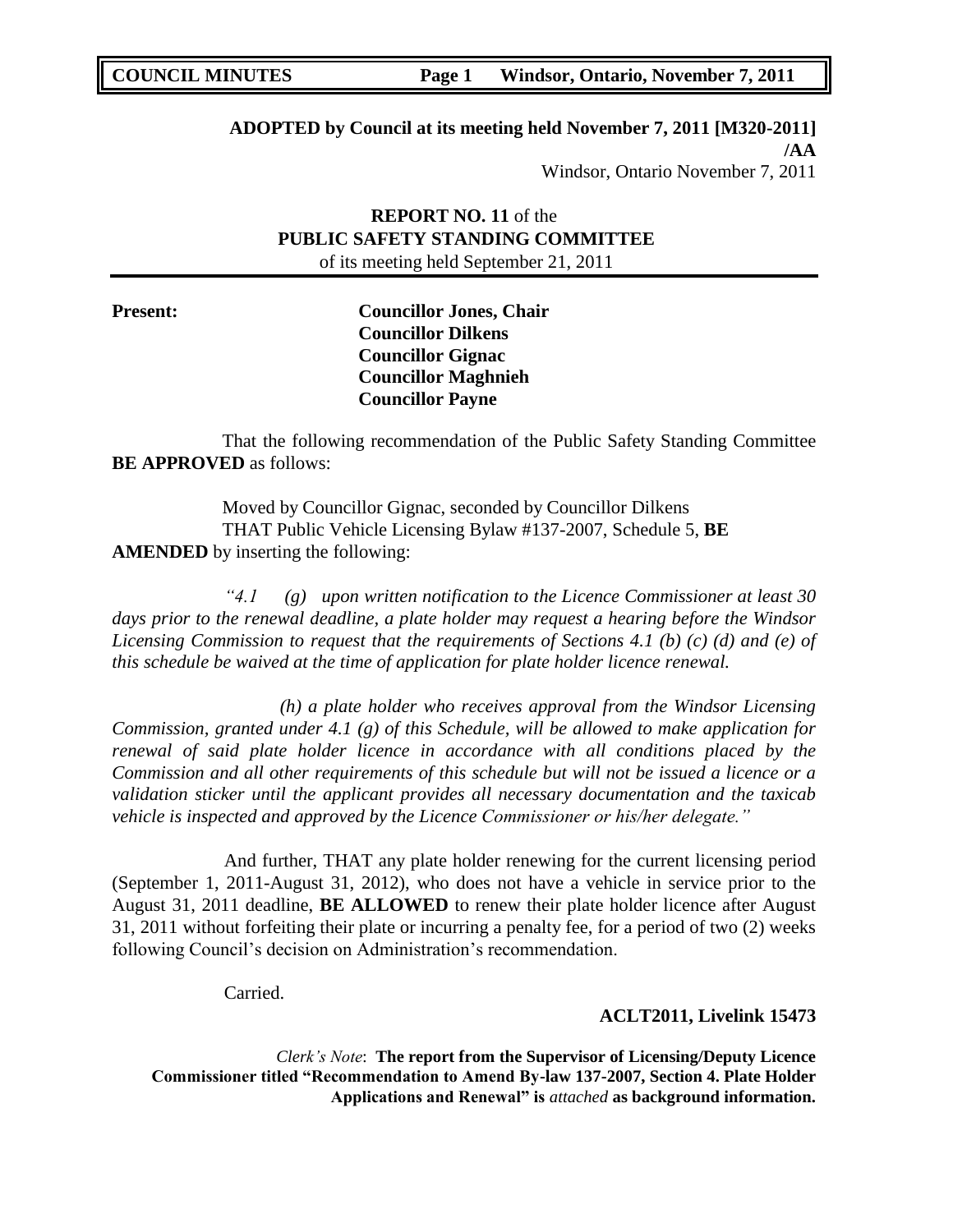**CHAIRPERSON**

**DEPUTY CITY CLERK**

**\_\_\_\_\_\_\_\_\_\_\_\_\_\_\_\_\_\_\_\_\_\_\_\_\_\_\_\_\_\_\_\_\_\_**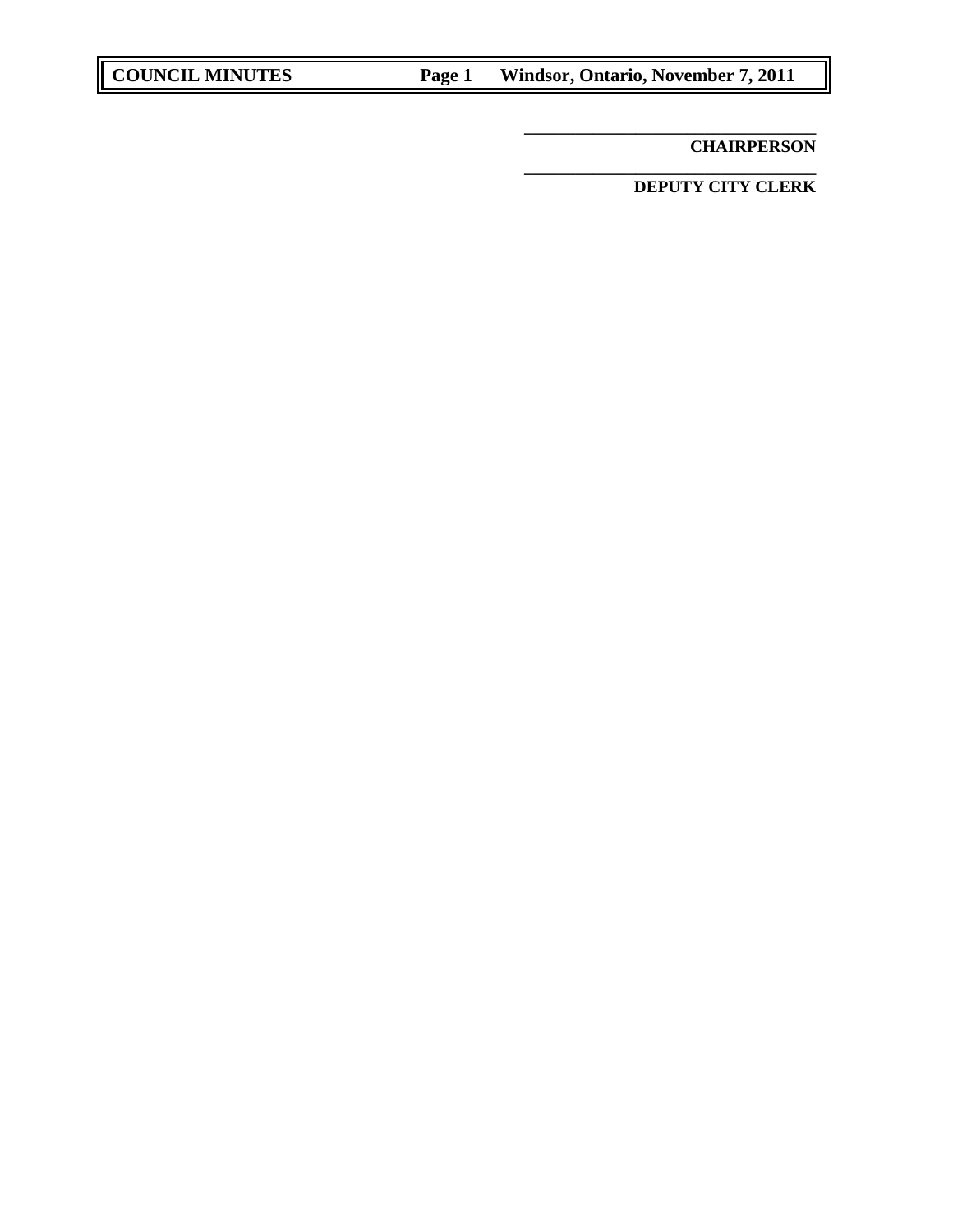**/AA**

Windsor, Ontario November 7, 2011

# **REPORT NO. 12** of the **PUBLIC SAFETY STANDING COMMITTEE**

of its meeting held September 21, 2011

**Present: Councillor Jones, Chair Councillor Dilkens Councillor Gignac Councillor Maghnieh Councillor Payne**

That the following recommendation of the Public Safety Standing Committee **BE APPROVED** as follows:

Moved by Councillor Dilkens, seconded by Councillor Gignac

THAT the Chief Administrative Officer and the City Clerk **BE AUTHORIZED** to execute the necessary Fire Protection agreement with the Town of Tecumseh, permitting Windsor Fire to respond to a large fire or explosion at the Aabco site, upon the following terms:

- a) One year term with automatic annual renewals;
- b) Costs to be recovered at the MTO rate in effect at the time of the incurrence;
- c) Termination upon 90 days notice;
- d) Windsor Fire not obligated to respond (such as in the case of personnel availability);
- e) Windsor Fire will assume command if first on scene. Command will be transferred to Tecumseh upon their arrival. Unified command will then be set up between the agencies; and such agreement is satisfactory in form to the City Solicitor, in technical content to the Fire Chief, and in financial content to the City Treasurer; and further

THAT the Town of Tecumseh **BE REQUIRED** to assume all risks and associated costs including WSIB as it relates to Windsor firefighters from the time the service is activated until the City of Windsor Fire Department ends their service.

Carried.

**SF/11171, Livelink 15488**

*Clerk's Note*: **The report dated August 29, 2011 from the Deputy Chief and the Manager of Administration titled "Fire Protection Agreement" is** *attached* **as background information.** 

**CHAIRPERSON**

**DEPUTY CITY CLERK**

**\_\_\_\_\_\_\_\_\_\_\_\_\_\_\_\_\_\_\_\_\_\_\_\_\_\_\_\_\_\_\_\_\_\_**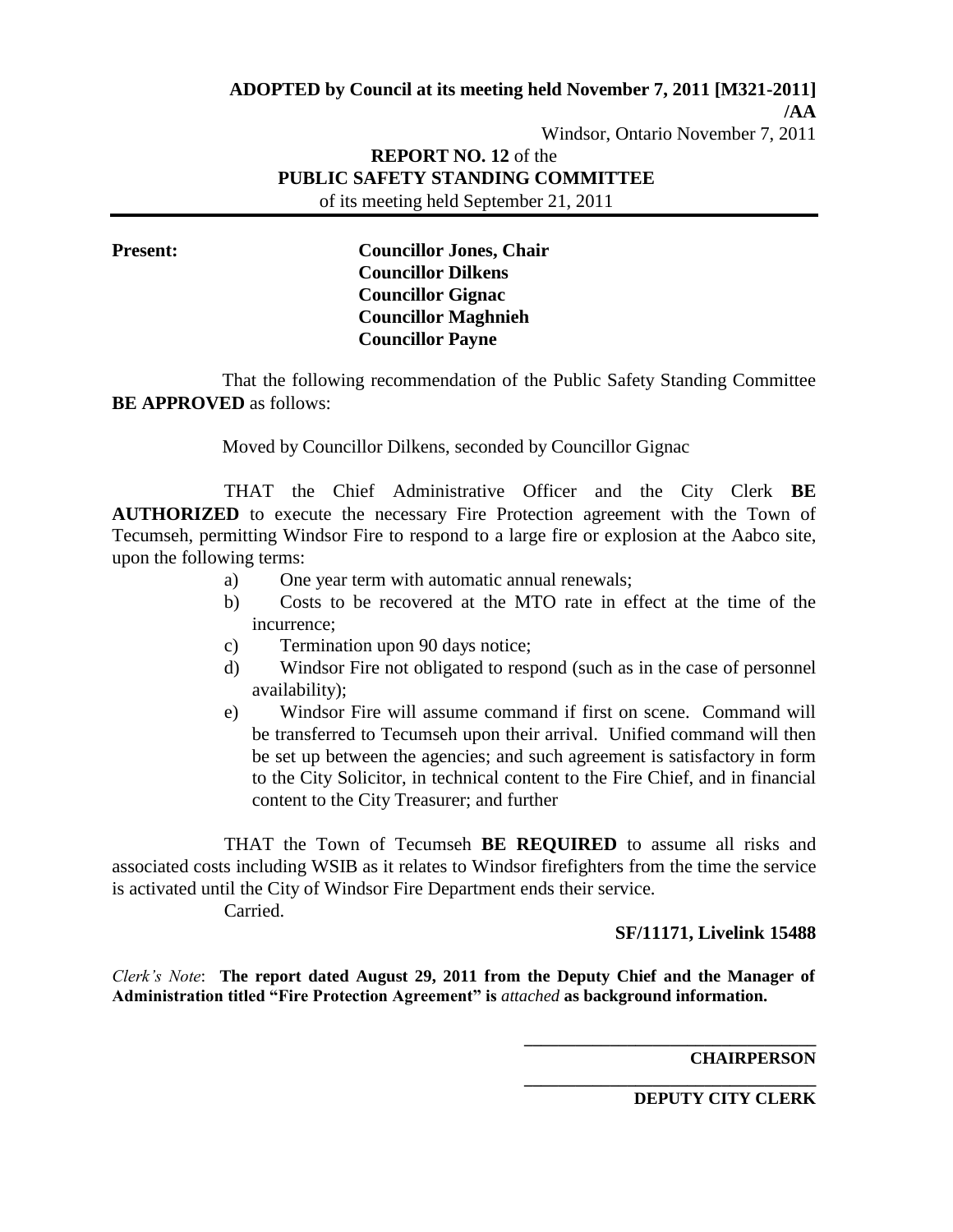**ADOPTED by Council at its meeting held November 7, 2011 [M322-2011]**

**/AA**

Windsor, Ontario November 7, 2011

## **REPORT NO. 13** of the **PUBLIC SAFETY STANDING COMMITTEE** of its meeting held September 21, 2011

**Present: Councillor Jones, Chair Councillor Dilkens Councillor Gignac Councillor Maghnieh Councillor Payne**

That the following recommendation of the Public Safety Standing Committee **BE APPROVED** as follows:

Moved by Councillor Gignac, seconded by Councillor Dilkens

THAT the report of the Manager of Policy, Gaming and Licensing/Deputy Licence Commissioner, entitled "Update – re: Pilot Trap-Neuter-Return Project 2003/2004" dated September 5, 2011 **BE RECEIVED FOR INFORMATION**, and further that the consideration of a voucher program be referred to the 2012 budget process.

Carried.

Councillor Maghnieh was absent when the vote was taken on this matter.

**ACL/10884, Livelink 15472**

**\_\_\_\_\_\_\_\_\_\_\_\_\_\_\_\_\_\_\_\_\_\_\_\_\_\_\_\_\_\_\_\_\_\_**

*Clerk's Note*: **The report from the Corporate Policy Coordinator titled "Update re: Pilot Trap-Neuter-Return Project 2003/2004" is** *attached* **as background information.** 

**CHAIRPERSON** 

**\_\_\_\_\_\_\_\_\_\_\_\_\_\_\_\_\_\_\_\_\_\_\_\_\_\_\_\_\_\_\_\_\_\_** *DEPUTY CITY CLERK*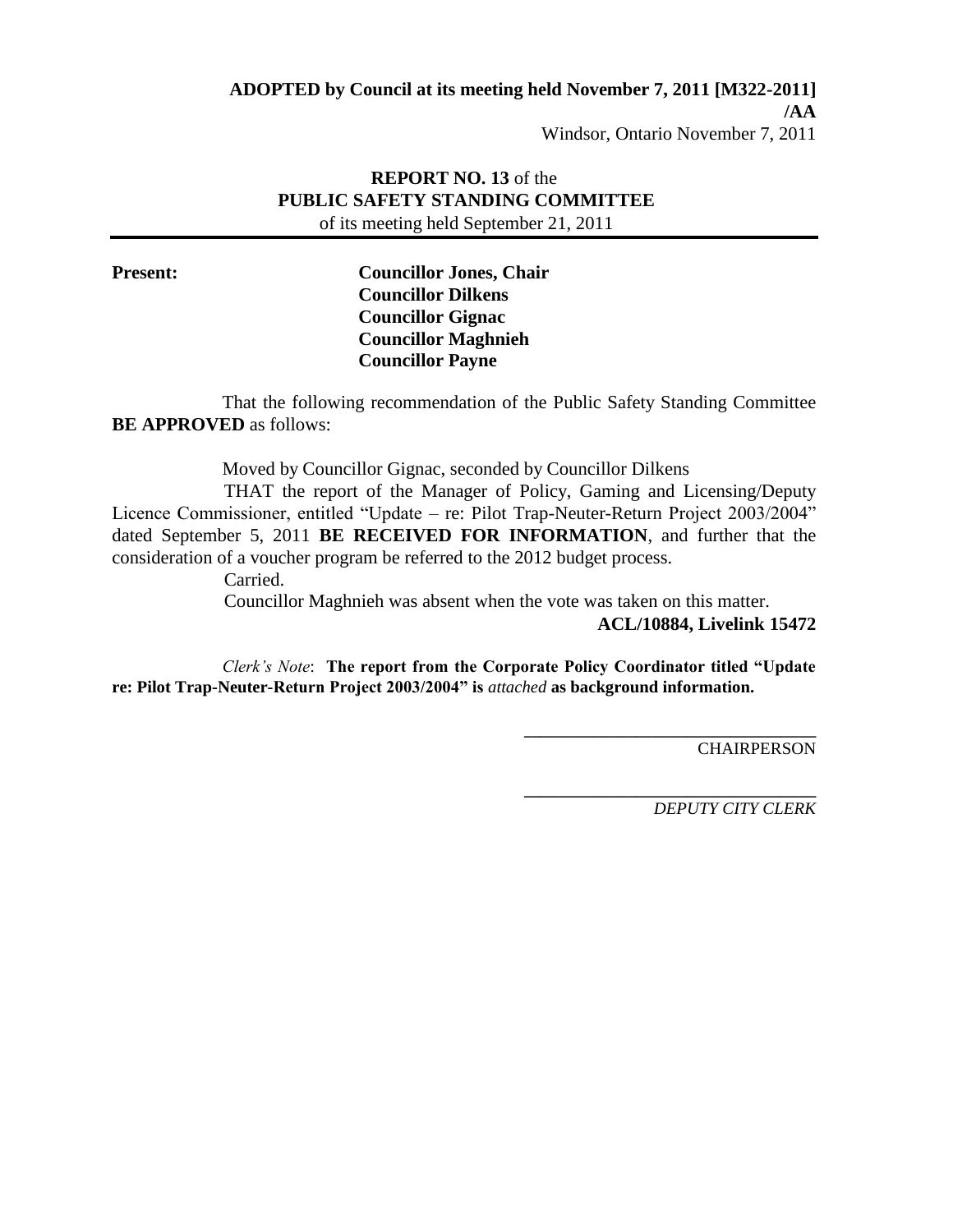**ADOPTED by Council at its meeting held November 7, 2011 [M323-2011]**

**/AA**

Windsor, Ontario November 7, 2011

## **REPORT NO. 14** of the **PUBLIC SAFETY STANDING COMMITTEE** of its meeting held September 21, 2011

**Present: Councillor Jones, Chair Councillor Dilkens Councillor Gignac Councillor Maghnieh Councillor Payne**

That the following recommendation of the Public Safety Standing Committee **BE APPROVED** as follows:

Moved by Councillor Gignac, seconded by Councillor Dilkens THAT the minutes of the meeting of the Town and Gown Committee held July 26, 2011 **BE RECEIVED FOR INFORMATION**.

Carried.

*Clerk's Note*: **The minutes of the Town and Gown Committee meeting held July 26, 2011 are** *attached* **as background information.** 

> **\_\_\_\_\_\_\_\_\_\_\_\_\_\_\_\_\_\_\_\_\_\_\_\_\_\_\_\_\_\_\_\_\_\_** *CHAIRPERSON*

> > *DEPUTY CITY CLERK*